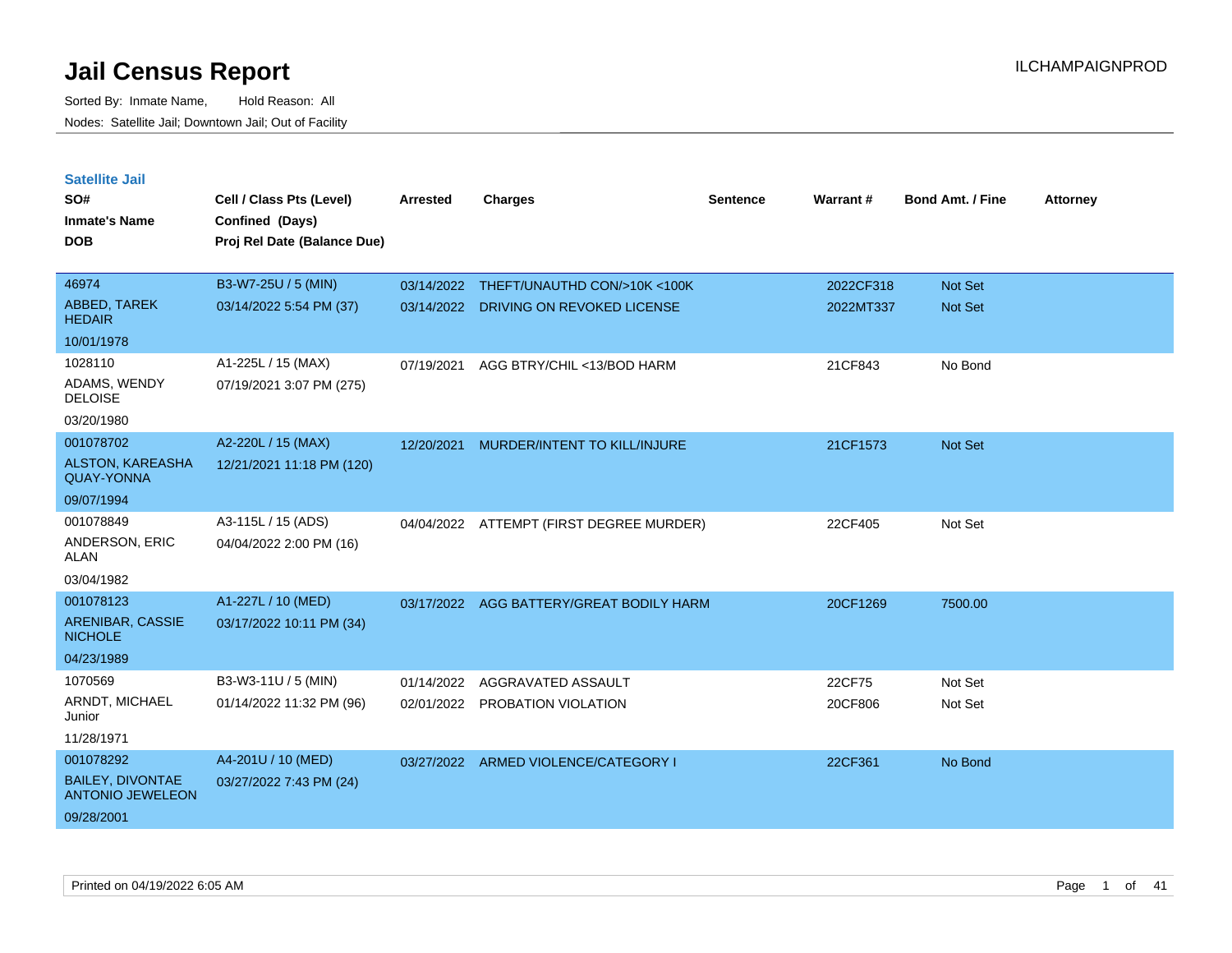| SO#<br><b>Inmate's Name</b><br><b>DOB</b>                      | Cell / Class Pts (Level)<br>Confined (Days)<br>Proj Rel Date (Balance Due) | <b>Arrested</b>                                                                                | <b>Charges</b>                                                                                                                                                                                                                                | <b>Sentence</b> | <b>Warrant#</b>                                                                     | <b>Bond Amt. / Fine</b>                                                       | <b>Attorney</b> |
|----------------------------------------------------------------|----------------------------------------------------------------------------|------------------------------------------------------------------------------------------------|-----------------------------------------------------------------------------------------------------------------------------------------------------------------------------------------------------------------------------------------------|-----------------|-------------------------------------------------------------------------------------|-------------------------------------------------------------------------------|-----------------|
| 001079027<br><b>BANKS, GRANZLEE</b>                            | B1-105U / 10 (MED)<br>04/07/2022 3:10 PM (13)                              |                                                                                                | 04/07/2022 AGG UNLAWFUL USE OF WEAPON                                                                                                                                                                                                         |                 | 2022CF425                                                                           | Not Set                                                                       |                 |
| 01/13/1993                                                     |                                                                            |                                                                                                |                                                                                                                                                                                                                                               |                 |                                                                                     |                                                                               |                 |
| 001078565<br>BARBER, MARK<br>ANTHONY, Junior<br>09/24/2003     | B1-104U / 15 (MAX)<br>11/05/2021 7:40 AM (166)                             | 11/05/2021<br>11/05/2021<br>11/05/2021                                                         | POSSESSION OF STOLEN FIREARM<br>RECEIVE/POSS/SELL STOLEN VEH<br><b>BURGLARY</b>                                                                                                                                                               |                 | 21CF1366<br>2021CF1309<br>21CF1369                                                  | Not Set<br>25000.00<br>Not Set                                                |                 |
| 518851<br>BARKER, ALEXANDER<br><b>MASSIE</b><br>09/24/1986     | A4-104L / 10 (MED)<br>01/11/2022 2:37 PM (99)                              | 01/11/2022<br>01/11/2022<br>01/11/2022<br>01/11/2022<br>01/11/2022<br>01/11/2022<br>01/11/2022 | DRIVING ON REVOKED LICENSE<br>OBSTRUCTING IDENTIFICATION<br>FELON POSS/USE WEAPON/FIREARM<br>POSS AMT CON SUB EXCEPT(A)/(D)<br><b>BAD CHK/OBTAIN CON PROP/&gt;150</b><br><b>BAD CHK/OBTAIN CON PROP/&gt;150</b><br>METH DELIVERY/15<100 GRAMS | 20y (DOC)       | 2020TR16539<br>2020CM222<br>20CF361<br>2020CF863<br>20CF192<br>19CF1686<br>20CF1383 | 1500.00<br>1500.00<br>15000.00<br>15000.00<br>15000.00<br>15000.00<br>No Bond |                 |
| 969121<br>BECKLEY, ANTHONY<br><b>PATRICK</b><br>06/30/1989     | A4-206L / 15 (MAX)<br>11/25/2021 7:16 PM (146)                             | 11/25/2021<br>11/25/2021                                                                       | HOME INVASION/GREAT BOD HARM<br><b>CRIM TRESPASS TO RESIDENCE</b>                                                                                                                                                                             | 4y (DOC)        | 2021CF840<br>21CF1444                                                               | No Bond<br>Not Set                                                            |                 |
| 001077327<br><b>HAFIZ EL</b><br>11/07/1985                     | B4-221U / 10 (MED)<br>BENJAMIN, CLARENCE 04/10/2022 5:16 AM (10)           | 04/10/2022<br>04/10/2022                                                                       | <b>DOMESTIC BATTERY</b><br><b>RESIST/OBSTRUCTING A PEACE OFFICEF</b>                                                                                                                                                                          |                 | 21CM826<br>22CM102                                                                  | 1000.00<br>100.00                                                             |                 |
| 001078969<br>BEVERLY, SAYVION<br><b>LAMONTE</b><br>11/20/2002  | B1-104L / 10 (MED)<br>03/22/2022 10:20 PM (29)                             | 03/22/2022                                                                                     | AGG UNLAWFUL USE WEAPON/PERSON                                                                                                                                                                                                                |                 | 22CF345                                                                             | Not Set                                                                       |                 |
| 993169<br><b>BRAATEN, KAYLAN</b><br><b>AMBER</b><br>10/29/1990 | A1-226L / 10 (MED)<br>03/04/2022 9:40 AM (47)                              | 03/04/2022                                                                                     | <b>RESIDENTIAL BURGLARY</b>                                                                                                                                                                                                                   | 6y (DOC)        | 21CF1059                                                                            | No Bond                                                                       |                 |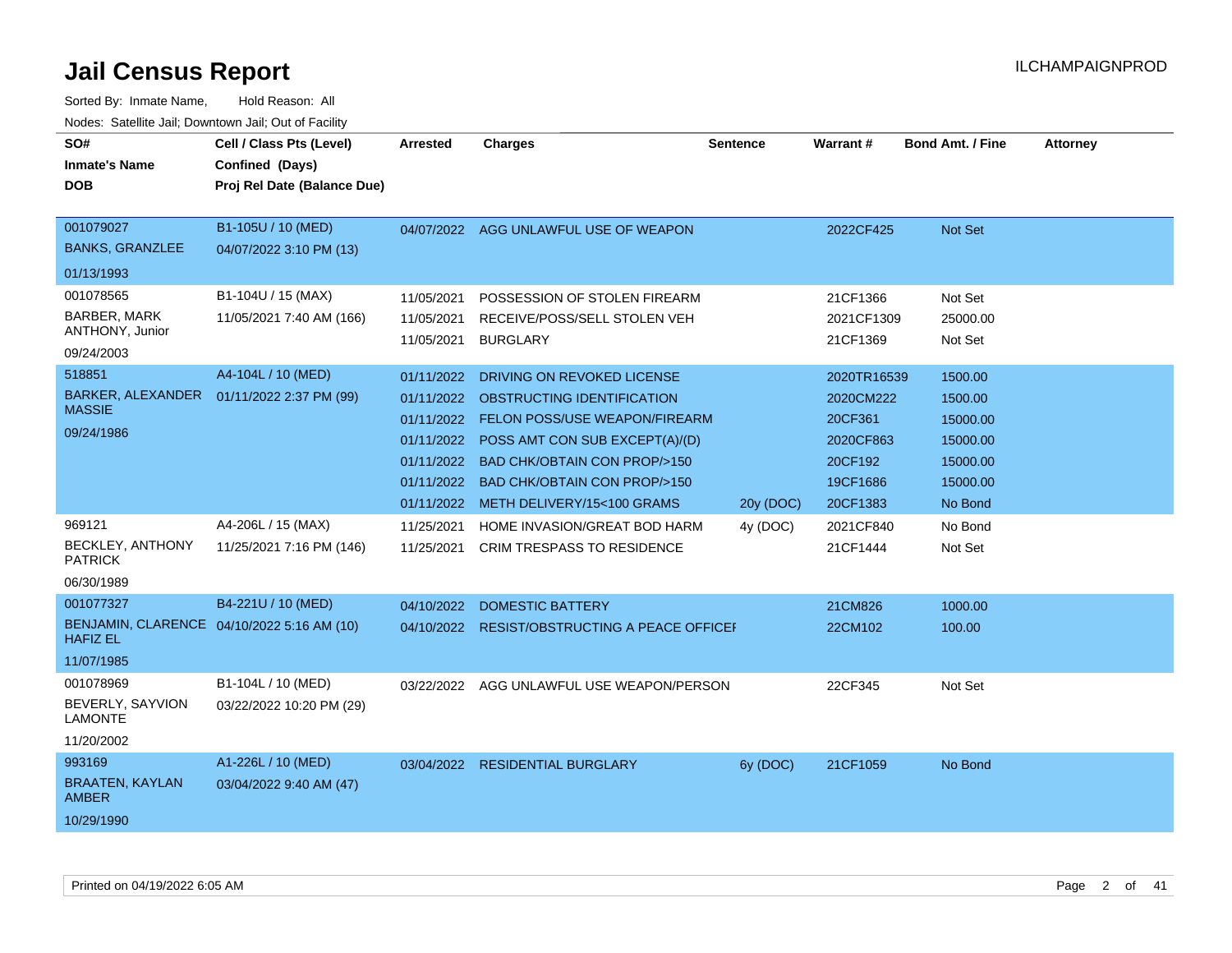Sorted By: Inmate Name, Hold Reason: All

| Nodes: Satellite Jail; Downtown Jail; Out of Facility |                                            |                 |                                          |                 |                 |                  |                 |
|-------------------------------------------------------|--------------------------------------------|-----------------|------------------------------------------|-----------------|-----------------|------------------|-----------------|
| SO#                                                   | Cell / Class Pts (Level)                   | <b>Arrested</b> | <b>Charges</b>                           | <b>Sentence</b> | <b>Warrant#</b> | Bond Amt. / Fine | <b>Attorney</b> |
| <b>Inmate's Name</b>                                  | Confined (Days)                            |                 |                                          |                 |                 |                  |                 |
| <b>DOB</b>                                            | Proj Rel Date (Balance Due)                |                 |                                          |                 |                 |                  |                 |
|                                                       |                                            |                 |                                          |                 |                 |                  |                 |
| 923208                                                | B3-W3-12L / 10 (MED)                       |                 | 01/22/2022 CRIM TRES TO RES/PERS PRESENT |                 | 22CF92          | Not Set          |                 |
| <b>BREADY, ANDREW</b><br><b>NICHOLAS</b>              | 01/22/2022 7:43 PM (88)                    |                 |                                          |                 |                 |                  |                 |
| 06/08/1988                                            |                                            |                 |                                          |                 |                 |                  |                 |
| 001079000                                             | A4-201L / 15 (MAX)                         | 04/01/2022      | MURDER/STRONG PROB KILL/INJURE           |                 | 22CF102         | 2000000.00       |                 |
| <b>BROCK, TONY LAMAR</b>                              | 04/01/2022 9:02 AM (19)                    |                 |                                          |                 |                 |                  |                 |
|                                                       |                                            |                 |                                          |                 |                 |                  |                 |
| 04/01/2004                                            |                                            |                 |                                          |                 |                 |                  |                 |
| 61675                                                 | B1-202L / 10 (MED)                         | 02/10/2022      | AGG DISCHARGE FIREARM/OCC BLDG           |                 | 20CF374         | 100000.00        |                 |
| <b>BROWN, ANTONIO</b><br><b>BURNETT</b>               | 02/10/2022 3:28 PM (69)                    |                 |                                          |                 |                 |                  |                 |
| 03/04/1983                                            |                                            |                 |                                          |                 |                 |                  |                 |
| 51247                                                 | B1-202U / 10 (MED)                         | 04/15/2021      | FELON POSS/USE WEAPON/FIREARM            |                 | 21CF411         | Not Set          |                 |
| <b>BROWN, DANTE</b><br><b>MAURICE</b>                 | 04/15/2021 6:24 PM (370)                   |                 |                                          |                 |                 |                  |                 |
| 04/19/1979                                            |                                            |                 |                                          |                 |                 |                  |                 |
| 1015739                                               | <b>BOOKH-5 / 5 (MIN)</b>                   |                 | 04/14/2022 CRIMINAL TRESPASS BUILDING    |                 | 2022CMAWOW      | 100.00           |                 |
|                                                       | BROWN, JERI CHANCY 04/14/2022 10:11 PM (6) |                 |                                          |                 |                 |                  |                 |
|                                                       |                                            |                 |                                          |                 |                 |                  |                 |
| 03/07/1989                                            |                                            |                 |                                          |                 |                 |                  |                 |
| 1028357                                               | A4-202L / 15 (MAX)                         | 03/23/2022      | DOMESTIC BATTERY/OTHER PRIOR             |                 | 22CF348         | Not Set          |                 |
| <b>BROWN, MARCUS</b><br><b>RICKELL</b>                | 03/23/2022 7:13 PM (28)                    |                 | 03/23/2022 FELON POSS/USE WEAPON/FIREARM |                 | 22CF349         | No Bond          |                 |
| 01/06/1995                                            |                                            |                 |                                          |                 |                 |                  |                 |
| 990921                                                | B4-121L / 15 (MAX)                         | 01/20/2022      | MFG/DEL 1<15 GR COCAINE/ANLG             |                 | 19CF369         | 25000.00         |                 |
| <b>BROWN, QUINTIN</b><br><b>MARSHAUN</b>              | 01/20/2022 7:19 PM (90)                    |                 | 01/20/2022 ARMED HABITUAL CRIMINAL       |                 | 21CF935         | 750000.00        |                 |
| 09/26/1991                                            |                                            |                 |                                          |                 |                 |                  |                 |
| 29957                                                 | B4-222L / 15 (MAX)                         | 11/13/2021      | FELON POSS/USE WEAPON/FIREARM            |                 | 21CF1390        | Not Set          |                 |
| BROWN, RODNEY<br>LOUIS                                | 11/13/2021 8:57 PM (158)                   | 11/13/2021      | AGG CRIM SX AB/>5 YR OLDER VIC           |                 | 2019CF0718      | 250000.00        |                 |

01/07/1968

Printed on 04/19/2022 6:05 AM Page 3 of 41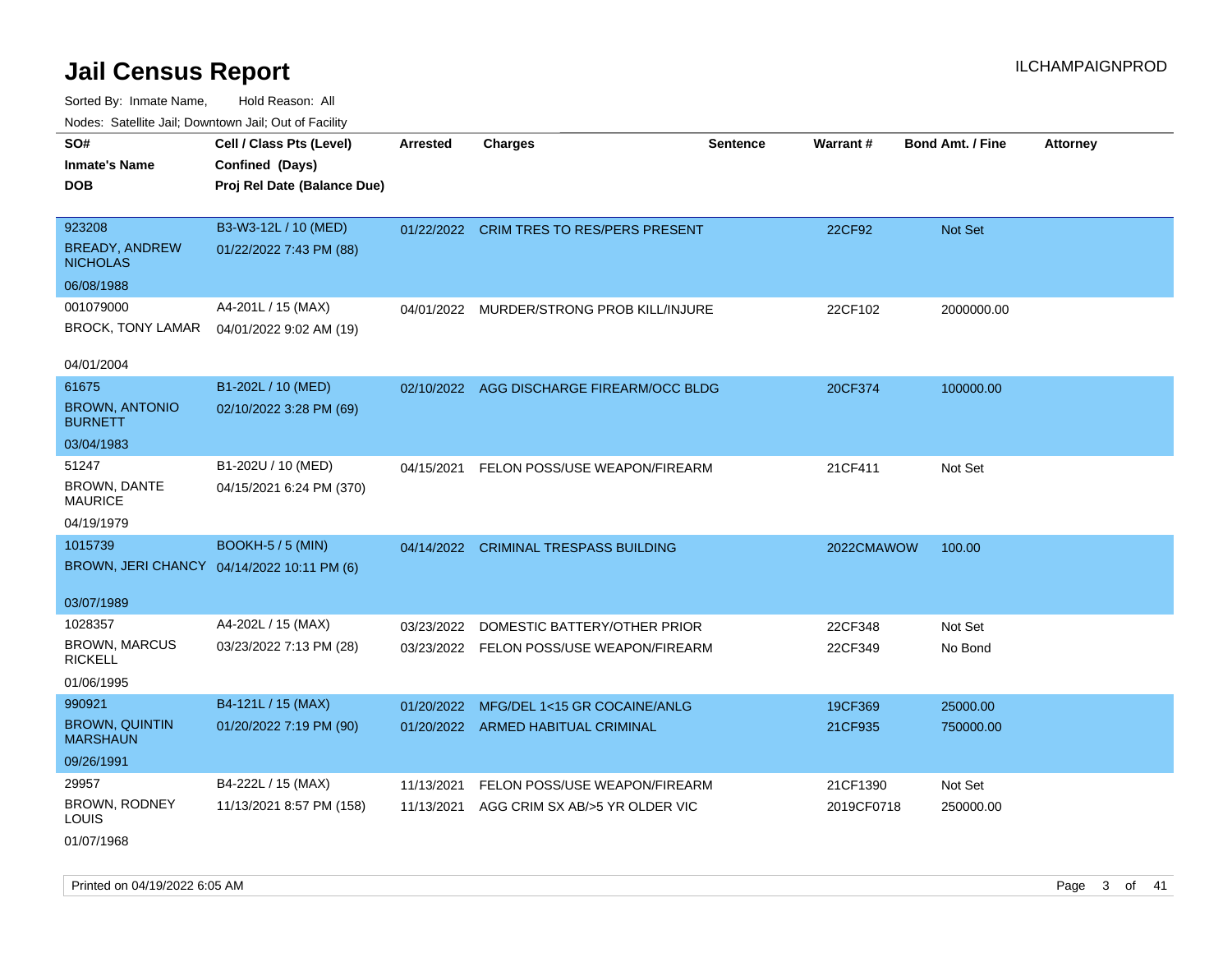Sorted By: Inmate Name, Hold Reason: All Nodes: Satellite Jail; Downtown Jail; Out of Facility

| SO#<br><b>Inmate's Name</b>                  | Cell / Class Pts (Level)<br>Confined (Days) | <b>Arrested</b>   | <b>Charges</b>                           | <b>Sentence</b> | <b>Warrant#</b> | <b>Bond Amt. / Fine</b> | <b>Attorney</b> |
|----------------------------------------------|---------------------------------------------|-------------------|------------------------------------------|-----------------|-----------------|-------------------------|-----------------|
|                                              |                                             |                   |                                          |                 |                 |                         |                 |
| DOB.                                         | Proj Rel Date (Balance Due)                 |                   |                                          |                 |                 |                         |                 |
|                                              |                                             |                   |                                          |                 |                 |                         |                 |
| 981645                                       | B4-225L / 15 (MAX)                          | 01/27/2022 MURDER |                                          |                 | 22CF114         | 1000000.00              |                 |
| <b>BRUMFIELD,</b><br><b>JONATHAN EZEKEIL</b> | 01/27/2022 8:15 PM (83)                     |                   |                                          |                 |                 |                         |                 |
| 08/03/1989                                   |                                             |                   |                                          |                 |                 |                         |                 |
| 1047579                                      | A1-124L / 10 (MED)                          | 02/24/2022        | ARMED ROBBERY/NO FIREARM                 |                 | 22CF232         | Not Set                 |                 |
| BUTLER, TAMYRA<br><b>COSHAWN</b>             | 02/24/2022 5:40 AM (55)                     |                   |                                          |                 |                 |                         |                 |
| 07/06/1988                                   |                                             |                   |                                          |                 |                 |                         |                 |
| 39474                                        | B1-101U / 10 (ADS)                          | 07/06/2021        | MFG/DEL 15<100 GR HEROIN/ANLG            |                 | 21CF792         | <b>Not Set</b>          |                 |
| <b>CAMPBELL, AARON</b><br>JACOB              | 07/06/2021 11:56 PM (288)                   |                   |                                          |                 |                 |                         |                 |
| 07/18/1974                                   |                                             |                   |                                          |                 |                 |                         |                 |
| 001078953                                    | A4-203L / 10 (MED)                          | 03/15/2022        | POSSESSION OF STOLEN FIREARM             |                 | 2022CF319       | Not Set                 |                 |
| CAMPBELL.<br>MOHAMMED BURNELL                | 03/15/2022 10:50 PM (36)                    |                   |                                          |                 |                 |                         |                 |
| 09/25/1991                                   |                                             |                   |                                          |                 |                 |                         |                 |
| 1045467                                      | A4-104U / 10 (ADS)                          | 04/01/2022        | MFG/DEL CANNABIS/30-500 GRAMS            |                 | 20CF87          | 100000.00 / 34.00       |                 |
| CARPENTER-MOORE,<br>JOSEPH CARL, Junior      | 04/02/2022 5:22 PM (18)                     |                   | 04/01/2022 MFG/DEL CANNABIS/30-500 GRAMS |                 | 19CF1770        | 100000.00 / 34.00       |                 |
| 04/18/1992                                   |                                             |                   |                                          |                 |                 |                         |                 |
| 1060436                                      | B1-106U / 10 (MED)                          | 01/06/2022        | AGGRAVATED UNLAWFUL RESTRAINT            |                 | 22CF29          | Not Set                 |                 |
| CARTER, DERESHEO<br><b>DEWAYNE</b>           | 01/06/2022 8:43 PM (104)                    |                   | 01/06/2022 FELON ESCAPE/PEACE OFFICER    |                 | 22CF28          | Not Set                 |                 |
| 09/10/1991                                   |                                             |                   |                                          |                 |                 |                         |                 |
| 1064838                                      | <b>BOOKH-8 / 10 (ADS)</b>                   | 04/13/2022        | <b>VIOLATE OP/OTHER PRIOR</b>            |                 | 2022CM68        | 5000.00                 |                 |
| CARTER, JAMAL                                | 04/13/2022 6:34 PM (7)                      | 04/13/2022        | DRIVING DURING SUSPENSION                |                 | 2022MT403       | 320.00                  |                 |
| <b>ANTONIO</b>                               |                                             | 04/13/2022        | FELON POSS/USE WEAPON/FIREARM            |                 | 2022CF464       | Not Set                 |                 |
| 09/25/1997                                   |                                             | 04/18/2022        | <b>CRIMINAL TRESPASS TO PROPERTY</b>     |                 | 2020CF1015      | Not Set                 |                 |
| 001077353                                    | B1-106L / 15 (MAX)                          | 02/12/2022        | FELON POSS/USE WEAPON/FIREARM            |                 | 22CF173         | No Bond                 |                 |
| CARTER, JAMES<br>IVORY                       | 02/13/2022 1:19 AM (66)                     |                   | 02/12/2022 ALCOHOL SALES - MINOR 19-20   |                 | 2020OV127       | 1000.00                 |                 |
|                                              |                                             |                   |                                          |                 |                 |                         |                 |

08/12/2000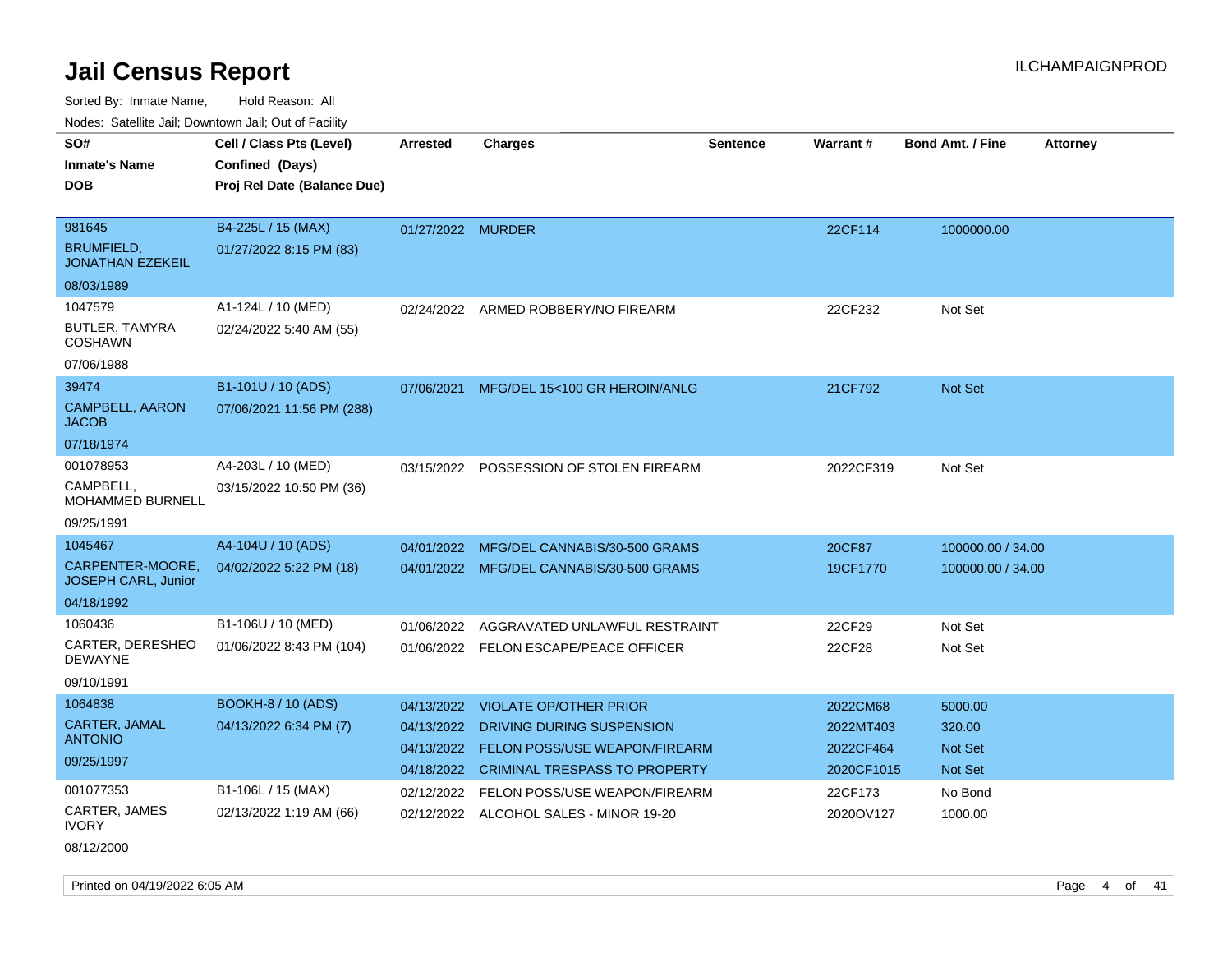| ivuutos. Saltiilit Jali, Duwilluwii Jali, Oul of Facility |                             |                 |                                               |                 |            |                         |                 |
|-----------------------------------------------------------|-----------------------------|-----------------|-----------------------------------------------|-----------------|------------|-------------------------|-----------------|
| SO#                                                       | Cell / Class Pts (Level)    | <b>Arrested</b> | <b>Charges</b>                                | <b>Sentence</b> | Warrant#   | <b>Bond Amt. / Fine</b> | <b>Attorney</b> |
| <b>Inmate's Name</b>                                      | Confined (Days)             |                 |                                               |                 |            |                         |                 |
| <b>DOB</b>                                                | Proj Rel Date (Balance Due) |                 |                                               |                 |            |                         |                 |
|                                                           |                             |                 |                                               |                 |            |                         |                 |
| 001078729                                                 | A3-216L / 15 (ADS)          |                 | 01/02/2022 MURDER/INTENT TO KILL/INJURE       |                 | 20CF396    | 1000000.00              |                 |
| <b>CARTER, TROY</b><br><b>DEMON</b>                       | 01/02/2022 10:29 AM (108)   |                 |                                               |                 |            |                         |                 |
| 01/02/2004                                                |                             |                 |                                               |                 |            |                         |                 |
| 979443                                                    | B1-205U / 10 (MED)          | 04/05/2022      | <b>BURGLARY</b>                               |                 | 22CF410    | No Bond                 |                 |
| CASTELO, SHANE<br><b>ROBERT</b>                           | 04/05/2022 1:35 PM (15)     |                 |                                               |                 |            |                         |                 |
| 03/17/1994                                                |                             |                 |                                               |                 |            |                         |                 |
| 001077451                                                 | A3-215L / 10 (ADS)          | 04/10/2022      | <b>DOMESTIC BATTERY</b>                       |                 | 22DV57     | Not Set                 |                 |
| <b>CATHEY, THOMAS</b><br>EARL                             | 04/11/2022 12:18 AM (9)     |                 | 04/11/2022 DRIVING ON REVOKED LICENSE         |                 | 2020TR3943 | No Bond                 |                 |
| 04/02/1966                                                | 4/20/2022 (0.00)            |                 |                                               |                 |            |                         |                 |
| 957936                                                    | A4-103U / 15 (MAX)          |                 | 03/10/2022 DELIVERY OF OR POSSESSION OF W/INT |                 | 22CF295    | Not Set                 |                 |
| CAVETTE, JUSTIN<br><b>EUGENE</b>                          | 03/10/2022 12:10 PM (41)    |                 |                                               |                 |            |                         |                 |
| 08/02/1988                                                |                             |                 |                                               |                 |            |                         |                 |
| 1029088                                                   | B1-107L / 10 (MED)          | 12/21/2021      | FELON POSS/USE FIREARM PRIOR                  |                 | 21CF1338   | 250000.00               |                 |
| CHAPPLE, MALIK<br><b>BIANCO</b>                           | 12/22/2021 10:02 AM (119)   |                 |                                               |                 |            |                         |                 |
| 10/25/1994                                                |                             |                 |                                               |                 |            |                         |                 |
| 1072407                                                   | BOOKF-2 / 10 (MED)          | 04/17/2022      | FORGERY/ISSUE/DELIVER DOCUMENT                |                 | 2021CF1159 | 24940.00                |                 |
| CLARK, AMY KANANI                                         | 04/17/2022 1:20 AM (3)      |                 | 04/17/2022 AGG BATTERY/PEACE OFFICER          |                 | 2022CFAWOW | No Bond                 |                 |
|                                                           |                             |                 |                                               |                 |            |                         |                 |
| 11/29/1988                                                |                             |                 |                                               |                 |            |                         |                 |
| 001078812                                                 | B1-207U / 15 (MAX)          | 02/01/2022      | ARMED ROBBERY/ARMED W/FIREARM                 |                 | 22CF145    | <b>Not Set</b>          |                 |
| <b>COBB, SINTRAE</b><br><b>SANCHEZ</b>                    | 02/01/2022 8:33 PM (78)     |                 |                                               |                 |            |                         |                 |
| 07/05/2002                                                |                             |                 |                                               |                 |            |                         |                 |
| 001077485                                                 | A1-227U / 15 (MAX)          | 12/21/2021      | MURDER/INTENT TO KILL/INJURE                  |                 | 2021CF1282 | 1000000.00              |                 |
| COLBERT, ARIEANA<br><b>FELICIA</b>                        | 12/21/2021 2:08 PM (120)    |                 |                                               |                 |            |                         |                 |
| 12/13/2000                                                |                             |                 |                                               |                 |            |                         |                 |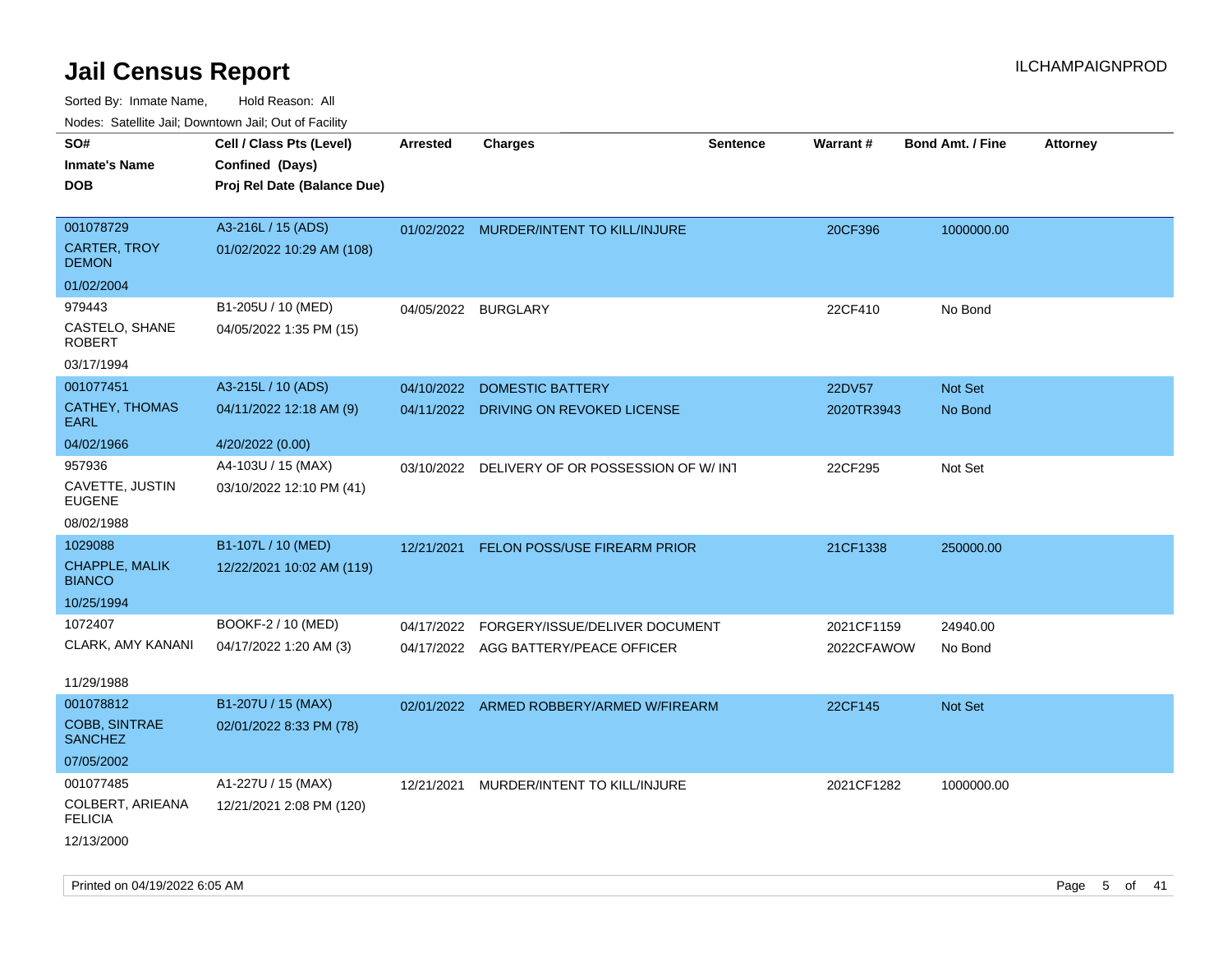Sorted By: Inmate Name, Hold Reason: All Nodes: Satellite Jail; Downtown Jail; Out of Facility

| SO#                                     | Cell / Class Pts (Level)                     | Arrested   | <b>Charges</b>                          | <b>Sentence</b> | Warrant#   | <b>Bond Amt. / Fine</b> | <b>Attorney</b> |
|-----------------------------------------|----------------------------------------------|------------|-----------------------------------------|-----------------|------------|-------------------------|-----------------|
| <b>Inmate's Name</b>                    | Confined (Days)                              |            |                                         |                 |            |                         |                 |
| <b>DOB</b>                              | Proj Rel Date (Balance Due)                  |            |                                         |                 |            |                         |                 |
|                                         |                                              |            |                                         |                 |            |                         |                 |
| 34805                                   | B4-227U / 15 (MAX)                           | 10/01/2021 | <b>DOMESTIC BATTERY</b>                 |                 | 21CF1183   | Not Set                 |                 |
|                                         | CONERLY, KIN JOSEPH 10/01/2021 1:53 AM (201) | 10/01/2021 | ARMED HABITUAL CRIMINAL                 |                 | 21CF1184   | <b>Not Set</b>          |                 |
|                                         |                                              | 10/06/2021 | POSS STOLEN VEHICLE > \$25,000          |                 | 19CF1786   | Not Set                 |                 |
| 11/16/1971                              |                                              |            |                                         |                 |            |                         |                 |
| 1072673                                 | <b>BOOKH-8 / 5 (MIN)</b>                     |            | 04/14/2022 VIOLATE ORDER PROTECTION     |                 | 2022CM112  | No Bond                 |                 |
| COWART, WILL<br><b>SIMEON</b>           | 04/14/2022 1:19 PM (6)                       |            |                                         |                 |            |                         |                 |
| 02/18/1999                              |                                              |            |                                         |                 |            |                         |                 |
| 57733                                   | A3-216U / 15 (SPH)                           | 02/25/2020 | <b>HOMICIDE</b>                         |                 | 2020-CF250 | 2000000.00              |                 |
| <b>CRAIG, ANTOINE</b><br><b>DARRELL</b> | 02/25/2020 4:08 PM (785)                     | 02/25/2020 | FELON POSS/USE WEAPON/FIREARM           |                 | 19CF-1827  | 80000.00                |                 |
| 10/09/1982                              |                                              |            |                                         |                 |            |                         |                 |
| 1074319                                 | B2-DR / 15 (SPH)                             | 10/12/2021 | AGGRAVATED CRUELTY TO ANIMALS           |                 | 21CF1238   | Not Set                 |                 |
| CRAIG, DAVUCCI<br><b>DAVION</b>         | 10/12/2021 11:36 AM (190)                    | 10/14/2021 | <b>MURDER</b>                           |                 | 21CF1239   | Not Set                 |                 |
| 08/02/2001                              |                                              |            |                                         |                 |            |                         |                 |
| 001077549                               | B2-T3-10L / 10 (SPH)                         | 12/22/2020 | <b>PRED CRIM SEX ASLT/VICTIM &lt;13</b> |                 | 2020CF1469 | Not Set                 |                 |
| CRISTOBAL-MATEO,<br><b>CRISTOBAL</b>    | 12/22/2020 1:17 PM (484)                     |            |                                         |                 |            |                         |                 |
| 12/02/1988                              |                                              |            |                                         |                 |            |                         |                 |
| 998245                                  | A3-111L / 5 (MIN)                            |            | 04/14/2022 VIOLATE SEX OFFENDER REGIS   | 3y (DOC)        | 21CF1317   | No Bond                 |                 |
| DAVIS, JEREMY<br>EDWARD                 | 04/14/2022 1:15 PM (6)                       |            |                                         |                 |            |                         |                 |
| 12/20/1990                              |                                              |            |                                         |                 |            |                         |                 |
| 1023587                                 | A4-102L / 15 (MAX)                           | 09/24/2021 | MFG/DEL CANNABIS/2.5-10 GRAMS           |                 | 21CF1155   | Not Set                 |                 |
| DAVIS, MARTIN<br><b>DENNIS</b>          | 09/24/2021 9:38 PM (208)                     | 09/24/2021 | ARMED HABITUAL CRIMINAL                 |                 | 2021-CF681 | 500000.00               |                 |
| 12/02/1994                              |                                              |            |                                         |                 |            |                         |                 |
| 56972                                   | B3-W8-32L / 10 (MED)                         | 08/30/2021 | POSS STOLEN VEHICLE > \$25,000          |                 | 21CF1044   | Not Set                 |                 |
| DAY, DANIEL JOSEPH                      | 08/30/2021 3:07 PM (233)                     | 09/04/2021 | <b>BURGLARY</b>                         |                 | 21CF1054   | Not Set                 |                 |

10/16/1982

Printed on 04/19/2022 6:05 AM **Page 6** of 41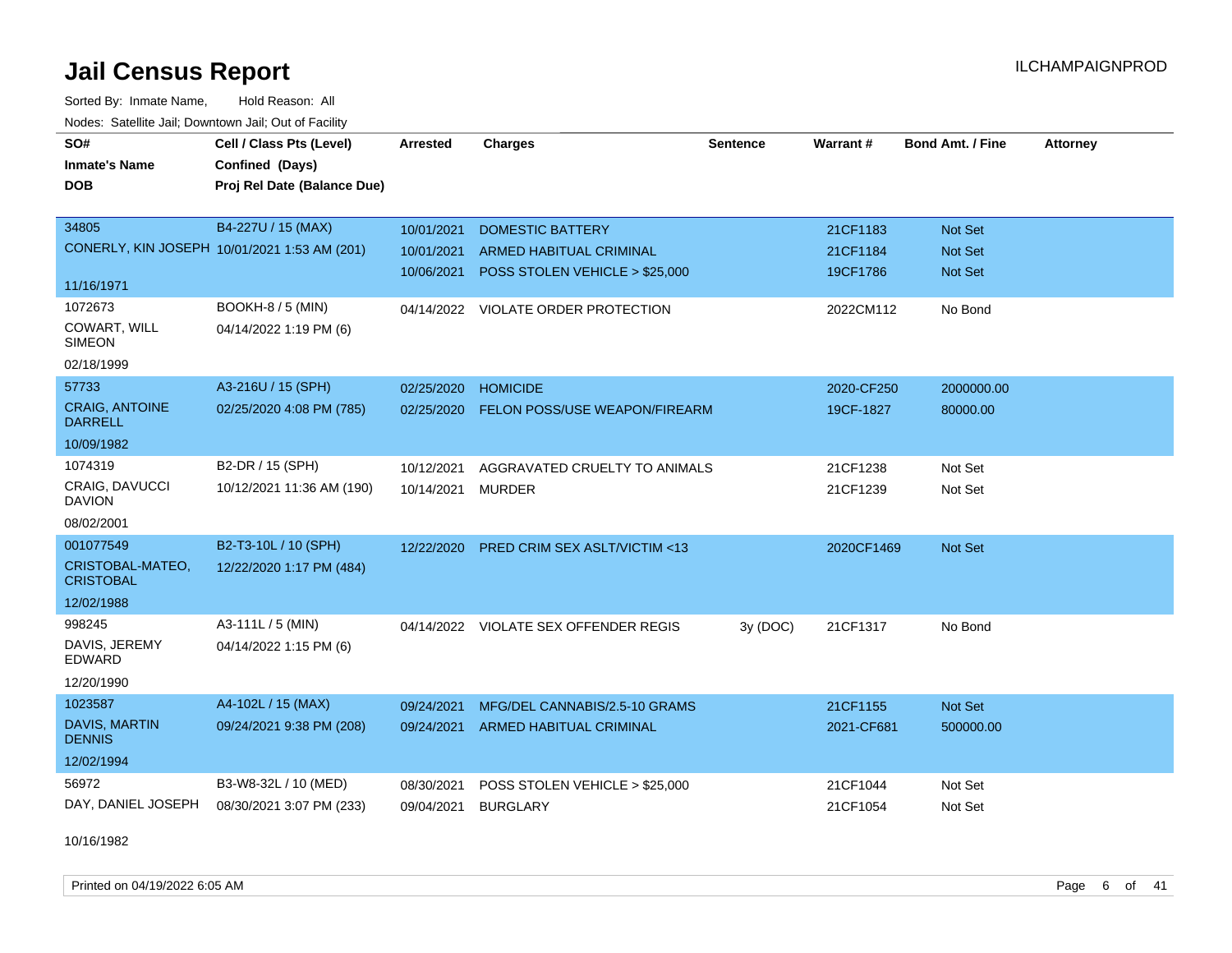Sorted By: Inmate Name, Hold Reason: All Nodes: Satellite Jail; Downtown Jail; Out of Facility

| ivodes. Satellite Jali, Downtown Jali, Out of Facility |                             |                      |                                          |                 |          |                         |                 |
|--------------------------------------------------------|-----------------------------|----------------------|------------------------------------------|-----------------|----------|-------------------------|-----------------|
| SO#                                                    | Cell / Class Pts (Level)    | Arrested             | <b>Charges</b>                           | <b>Sentence</b> | Warrant# | <b>Bond Amt. / Fine</b> | <b>Attorney</b> |
| <b>Inmate's Name</b>                                   | Confined (Days)             |                      |                                          |                 |          |                         |                 |
| <b>DOB</b>                                             | Proj Rel Date (Balance Due) |                      |                                          |                 |          |                         |                 |
|                                                        |                             |                      |                                          |                 |          |                         |                 |
| 64070                                                  | A4-107L / 10 (MED)          |                      | 02/18/2022 BURGLARY                      |                 | 21CF1176 | 20000.00                |                 |
| DECKER, ANTHONY V                                      | 02/18/2022 6:52 PM (61)     |                      |                                          |                 |          |                         |                 |
| 11/27/1982                                             |                             |                      |                                          |                 |          |                         |                 |
| 62982                                                  | A3-212U / 5 (ADS)           | 04/07/2022           | DRIVING ON REVOKED LICENSE               | 60d (CJ)        |          | No Bond                 |                 |
| DEGARMO, ARTHUR<br>JOSEPH                              | 04/07/2022 12:36 PM (13)    |                      | 04/07/2022 DRIVING ON REVOKED LICENSE    |                 |          | No Bond                 |                 |
| 03/27/1978                                             | 5/6/2022 (0.00)             |                      |                                          |                 |          |                         |                 |
| 001079047                                              | B1-206U / 10 (MED)          |                      | 04/10/2022 HOME INVASION/CAUSE INJURY    |                 | 22CF432  | <b>Not Set</b>          |                 |
| DILLARD, WILDON<br><b>JEROME</b>                       | 04/11/2022 1:54 AM (9)      |                      |                                          |                 |          |                         |                 |
| 03/27/1971                                             |                             |                      |                                          |                 |          |                         |                 |
| 36298                                                  | BOOKH-2 / 5 (SPH)           | 03/11/2022 AGG DUI/3 |                                          |                 | 21CF380  | Not Set                 |                 |
| DUCEY, SCOTT<br>ROBERT                                 | 03/11/2022 12:49 PM (40)    |                      |                                          |                 |          |                         |                 |
| 04/02/1969                                             |                             |                      |                                          |                 |          |                         |                 |
| 1024895                                                | B1-103L / 10 (MED)          | 12/15/2021           | MFG/DEL 100<400 GR COCA/ANLG             |                 | 21CF1535 | Not Set                 |                 |
| <b>EDWARDS, GEORGE</b><br><b>CORTEZ</b>                | 12/15/2021 12:26 PM (126)   | 12/15/2021           | <b>AGGRAVATED BATTERY</b>                |                 | 21CF1536 | <b>Not Set</b>          |                 |
| 06/19/1994                                             |                             |                      |                                          |                 |          |                         |                 |
| 1074720                                                | B2-DR / 15 (SPH)            |                      | 01/19/2022 PRED CRIM SEX ASLT/VICTIM <13 |                 | 21CF1414 | 500000.00               |                 |
| ELVIR-REYES, JORGE<br>LEONARDO                         | 01/19/2022 1:43 PM (91)     |                      |                                          |                 |          |                         |                 |
| 06/03/1988                                             |                             |                      |                                          |                 |          |                         |                 |
| 43977                                                  | B2-T1-02L / 5 (SPH)         | 12/20/2021           | AGG FLEEING POLICE/21 MPH OVER           |                 | 21CF1566 | <b>Not Set</b>          |                 |
| <b>EMKES, DOUGLAS</b><br>ALAN                          | 12/20/2021 9:59 AM (121)    | 12/20/2021           | <b>PAROLE REVOCATION</b>                 |                 |          | No Bond                 |                 |
| 06/08/1959                                             |                             |                      |                                          |                 |          |                         |                 |
| 987328                                                 | A2-123L / 10 (MED)          | 12/11/2021           | AGG ASLT PEACE OFF/FIRE/ER WRK           |                 | 21CF1515 | Not Set                 |                 |
| ERVIN, DEIDRA ANN<br>RUTH                              | 12/11/2021 8:48 PM (130)    |                      |                                          |                 |          |                         |                 |
| 04/15/1991                                             |                             |                      |                                          |                 |          |                         |                 |

Printed on 04/19/2022 6:05 AM Page 7 of 41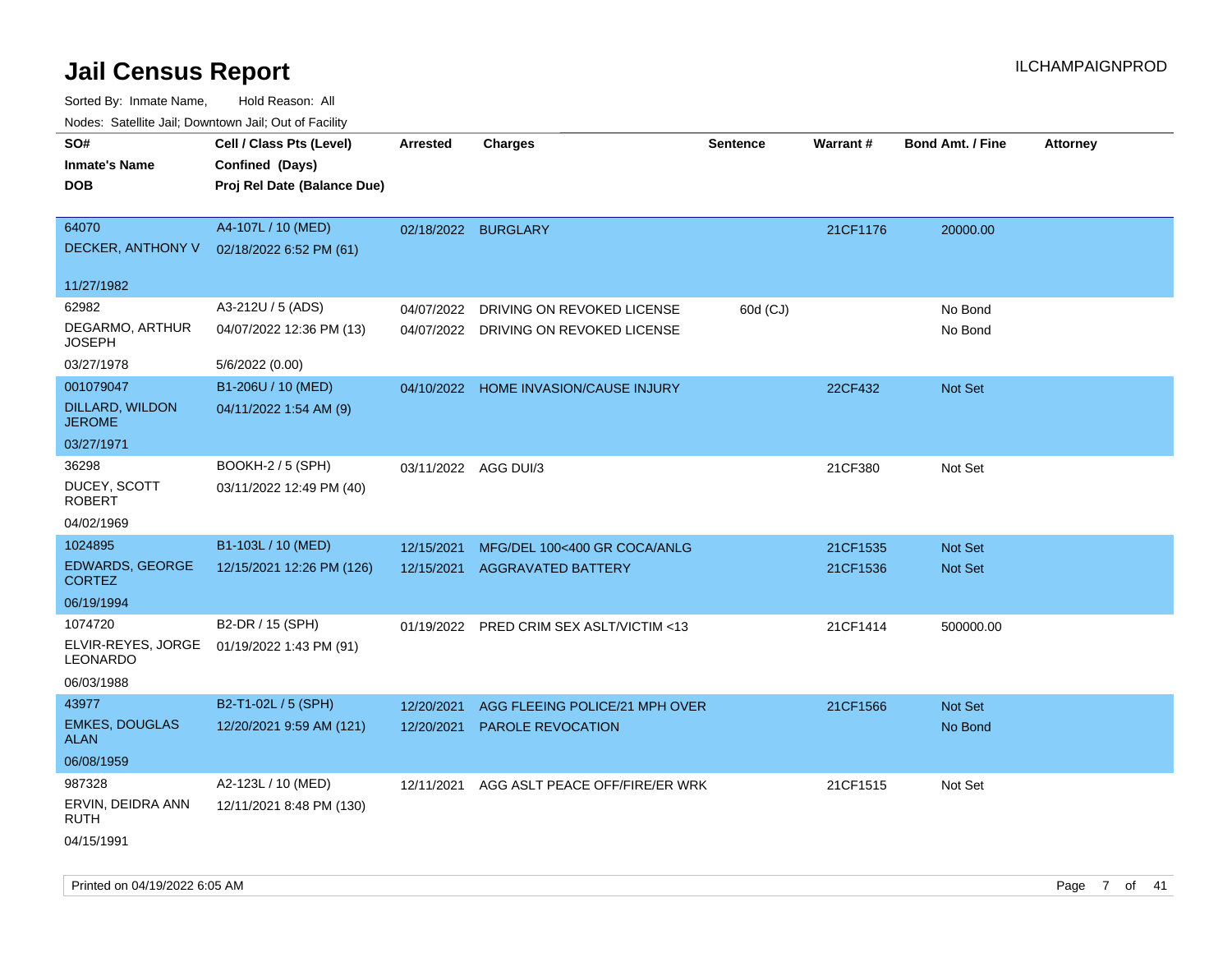Sorted By: Inmate Name, Hold Reason: All Nodes: Satellite Jail; Downtown Jail; Out of Facility

| SO#<br><b>Inmate's Name</b><br><b>DOB</b> | Cell / Class Pts (Level)<br>Confined (Days)<br>Proj Rel Date (Balance Due) | <b>Arrested</b>   | <b>Charges</b>                            | <b>Sentence</b> | Warrant#   | <b>Bond Amt. / Fine</b> | <b>Attorney</b> |
|-------------------------------------------|----------------------------------------------------------------------------|-------------------|-------------------------------------------|-----------------|------------|-------------------------|-----------------|
| 1026175                                   | B3-W4-14L / 10 (MED)                                                       |                   | 02/06/2022 FELON FAIL/RETURN FRM FURLOUGH |                 | 21CF1554   | No Bond                 |                 |
| FALCONER, AVERY<br><b>FOX</b>             | 02/06/2022 4:49 AM (73)                                                    |                   | 02/06/2022 CITY OV ARREST                 |                 | 2021-OV-65 | 1000.00                 |                 |
| 04/07/1989                                |                                                                            |                   | 02/07/2022 MFG/DEL 1<15 GR COCAINE/ANLG   | 6y (DOC)        | 2019CF1617 | No Bond                 |                 |
| 66468                                     | A4-106L / 15 (MAX)                                                         | 03/06/2022 MURDER |                                           |                 | 22CF273    | 1000000.00              |                 |
| FERRELL, BRIAN<br>JAMAL                   | 03/06/2022 9:04 PM (45)                                                    |                   |                                           |                 |            |                         |                 |
| 11/15/1985                                |                                                                            |                   |                                           |                 |            |                         |                 |
| 962759                                    | B2-DR / 15 (SPH)                                                           | 07/16/2021        | <b>METH DELIVERY&lt;5 GRAMS</b>           |                 | 21CF833    | Not Set                 |                 |
| FINLEY, KEVIN DANTE                       | 07/16/2021 9:44 PM (278)                                                   | 07/29/2021        | AGG CRIM SEX ASSAULT/FELONY               |                 | 21CF891    | No Bond                 |                 |
| 12/28/1988                                |                                                                            |                   |                                           |                 |            |                         |                 |
| 001078961                                 | B1-201L / 10 (MED)                                                         | 03/21/2022        | AGG BATTERY/DISCHARGE FIREARM             |                 | 22CF39     | 750000.00               |                 |
| FISCHER, KYRE<br>ORLANDO                  | 03/21/2022 1:21 PM (30)                                                    |                   |                                           |                 |            |                         |                 |
| 04/14/2002                                |                                                                            |                   |                                           |                 |            |                         |                 |
| 1039744                                   | B4-225U / 15 (MAX)                                                         | 12/06/2021        | <b>MURDER</b>                             |                 | 20CF959    | 1000000.00              |                 |
| FONVILLE, TREVOY<br><b>JERMAINE</b>       | 12/06/2021 10:52 AM (135)                                                  |                   |                                           |                 |            |                         |                 |
| 01/13/1996                                |                                                                            |                   |                                           |                 |            |                         |                 |
| 001077819                                 | A3-113U / 15 (ADS)                                                         |                   | 04/06/2022 MURDER/INTENT TO KILL/INJURE   |                 | 22CF416    | Not Set                 |                 |
| FORTUNE, DOMINIC<br><b>AUGUSTUS</b>       | 04/06/2022 7:15 AM (14)                                                    |                   |                                           |                 |            |                         |                 |
| 02/16/1999                                |                                                                            |                   |                                           |                 |            |                         |                 |
| 001078863                                 | B4-122L / 15 (MAX)                                                         | 02/19/2022        | POSSESSION OF STOLEN FIREARM              |                 | 22CF203    | <b>Not Set</b>          |                 |
| FOSTER, JOHN<br><b>CARELL</b>             | 02/19/2022 6:01 AM (60)                                                    |                   |                                           |                 |            |                         |                 |
| 03/13/1981                                |                                                                            |                   |                                           |                 |            |                         |                 |
| 518395                                    | B2-T3-12L / 15 (SPH)                                                       | 07/07/2020        | <b>CRIMINAL SEXUAL ASSAULT</b>            |                 | 2020-CF735 | 250000.00               |                 |
|                                           | FRANDLE, MARK RYAN 07/07/2020 3:42 PM (652)                                |                   |                                           |                 |            |                         |                 |

09/10/1985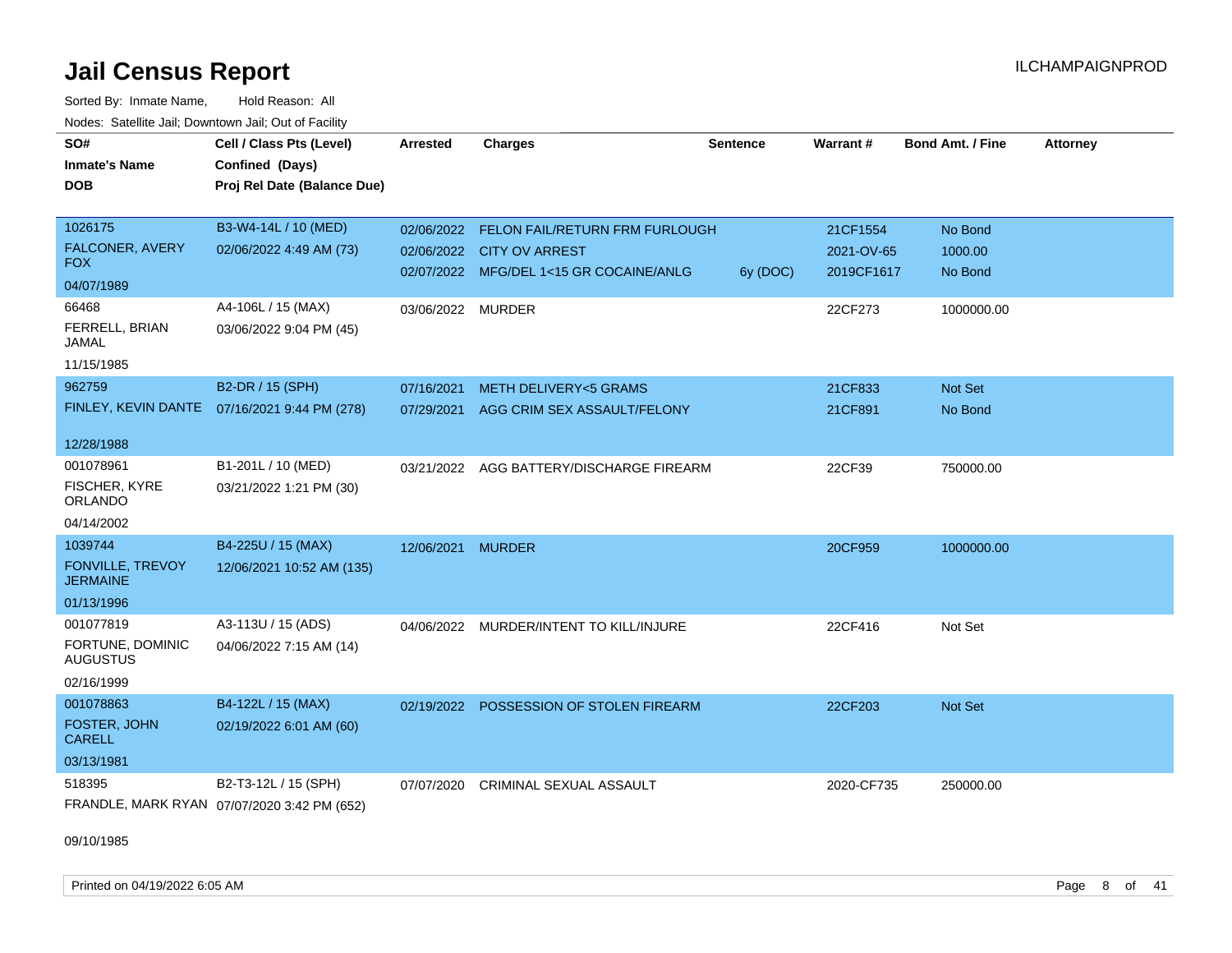| Youes. Sateme Jan, Downtown Jan, Out or Facility |                                            |            |                                           |          |              |                         |          |
|--------------------------------------------------|--------------------------------------------|------------|-------------------------------------------|----------|--------------|-------------------------|----------|
| SO#                                              | Cell / Class Pts (Level)                   | Arrested   | <b>Charges</b>                            | Sentence | Warrant#     | <b>Bond Amt. / Fine</b> | Attorney |
| <b>Inmate's Name</b>                             | Confined (Days)                            |            |                                           |          |              |                         |          |
| <b>DOB</b>                                       | Proj Rel Date (Balance Due)                |            |                                           |          |              |                         |          |
|                                                  |                                            |            |                                           |          |              |                         |          |
| 001079034                                        | A3-213U / 10 (ADS)                         |            | 04/08/2022 POSS FIR FOID EXPIRED/NOT ELIG |          | 22CF434      | No Bond                 |          |
| <b>FRANKLIN, MICHAEL</b><br><b>ANDRAE</b>        | 04/08/2022 1:53 PM (12)                    |            |                                           |          |              |                         |          |
| 12/18/1997                                       |                                            |            |                                           |          |              |                         |          |
| 001077934                                        | A1-125L / 10 (MED)                         | 08/22/2021 | <b>DOMESTIC BATTERY</b>                   |          | 21 CM 172    | 10000.00                |          |
| FREED, LOGAN<br><b>SUZANNE</b>                   | 08/22/2021 11:45 PM (241)                  | 08/22/2021 | AGG DUI/ACCIDENT/DEATH                    |          | 21CF1024     | Not Set                 |          |
| 08/18/1996                                       |                                            |            |                                           |          |              |                         |          |
| 001078290                                        | A1-224L / 10 (ADS)                         | 08/19/2021 | MACHINE GUN/AUTO WEAPON/VEH               |          | 21CF1012     | Not Set                 |          |
| <b>FREEMAN, ANGEL</b><br><b>JANILA KAY</b>       | 08/19/2021 1:26 AM (244)                   |            |                                           |          |              |                         |          |
| 12/25/1995                                       |                                            |            |                                           |          |              |                         |          |
| 591514                                           | B2-T2-07U / 10 (SPH)                       | 02/25/2022 | AGG CRIM SEX ABUSE/VIC 13-17              |          | 22CF230      | 100000.00               |          |
|                                                  | GAMBLE, SCOTT PAUL 02/25/2022 6:08 PM (54) |            |                                           |          |              |                         |          |
|                                                  |                                            |            |                                           |          |              |                         |          |
| 09/06/1968                                       |                                            |            |                                           |          |              |                         |          |
| 1075614                                          | A4-105L / 15 (MAX)                         | 03/19/2022 | <b>AGGRAVATED DOMESTIC BATTERY</b>        |          | 22CF333      | Not Set                 |          |
| <b>GANT, TEVIN</b><br><b>ODELROW</b>             | 03/19/2022 5:29 PM (32)                    |            | 03/19/2022 PAROLE REVOCATION              |          | CM2201590    | No Bond                 |          |
| 03/03/1991                                       |                                            |            |                                           |          |              |                         |          |
| 001078154                                        | B4-226U / 10 (MED)                         | 01/09/2022 | DRVG UNDER INFLU OF ALCOHOL               |          | 2021 DT 182  | 5000.00                 |          |
| <b>GENTRY, DAMON</b><br><b>LIONEL</b>            | 01/09/2022 4:41 PM (101)                   |            | 01/09/2022 AGG DOMESTIC BATTERY/STRANGLE  |          | 2021 CF 1396 | 50000.00                |          |
| 12/25/1971                                       |                                            |            |                                           |          |              |                         |          |
| 001077848                                        | BOOKH-7                                    | 04/19/2022 | DRIVING RVK/SUSP DUI/SSS 2ND              |          | 2021CF305    | 7500.00                 |          |
| GOECKNER,<br><b>BENJAMIN JAMES</b>               | 04/19/2022 5:04 AM (1)                     | 04/19/2022 | DRIVING ON REVOKED LICENSE                |          | 2021TR1113   | 7500.00                 |          |
| 06/10/1984                                       |                                            |            | 04/19/2022 POSSESSION OF METH/15<100GRAMS |          | 21CF66       | 10000.00                |          |
| 1075681                                          | B4-223L / 10 (MED)                         |            | 04/09/2022 DOMESTIC BATTERY               |          | 22DV58       | No Bond                 |          |
| GONZALEZ, CARLOS<br><b>GERARDO</b>               | 04/09/2022 2:55 PM (11)                    |            |                                           |          |              |                         |          |
| 11/14/1996                                       |                                            |            |                                           |          |              |                         |          |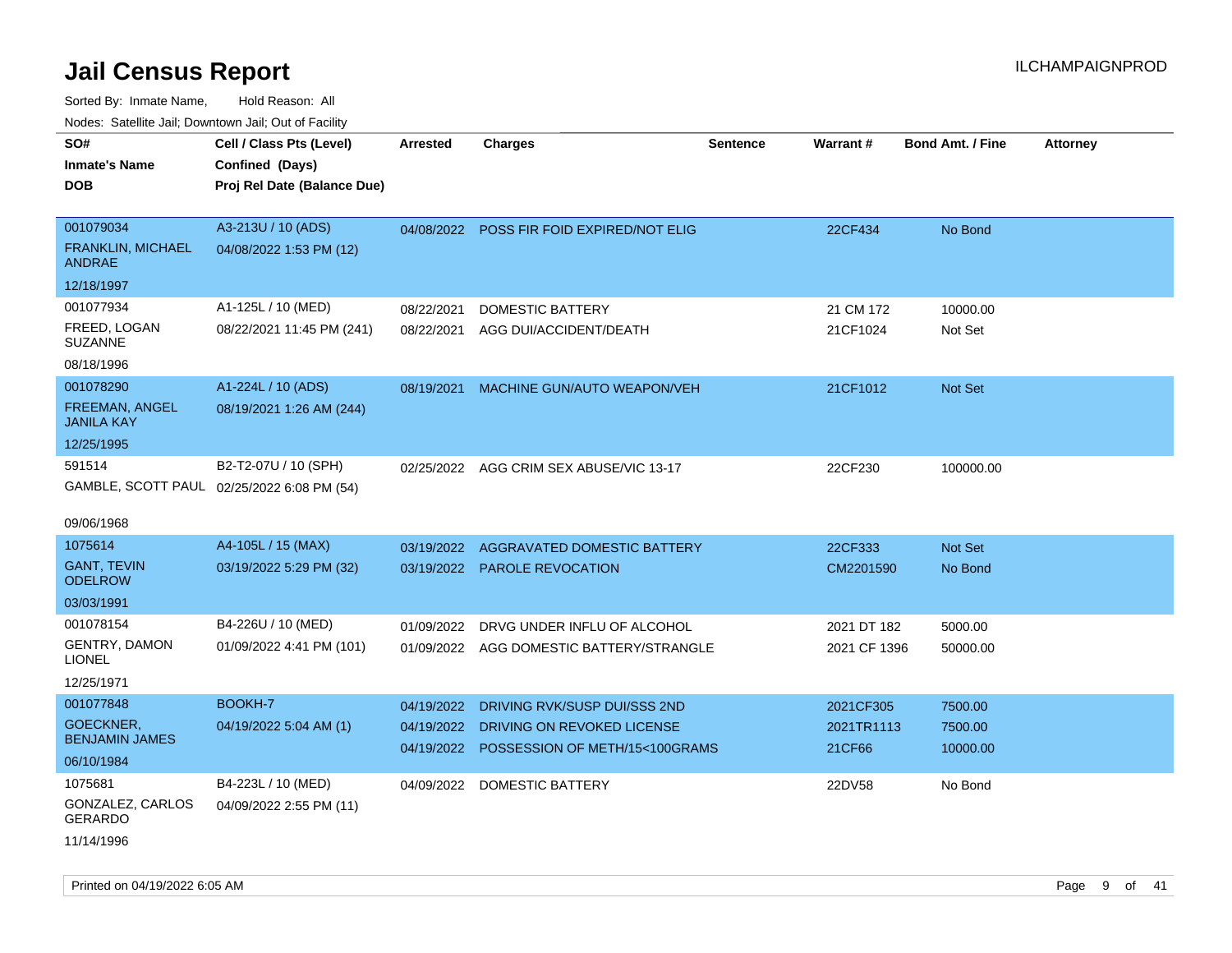| SO#<br><b>Inmate's Name</b>                                                               | Cell / Class Pts (Level)                          | <b>Arrested</b>                                                    | <b>Charges</b>                                                                                                                                  | <b>Sentence</b> | Warrant#                                                 | <b>Bond Amt. / Fine</b>                                                  | <b>Attorney</b> |
|-------------------------------------------------------------------------------------------|---------------------------------------------------|--------------------------------------------------------------------|-------------------------------------------------------------------------------------------------------------------------------------------------|-----------------|----------------------------------------------------------|--------------------------------------------------------------------------|-----------------|
| <b>DOB</b>                                                                                | Confined (Days)<br>Proj Rel Date (Balance Due)    |                                                                    |                                                                                                                                                 |                 |                                                          |                                                                          |                 |
| 001078633<br>GONZALEZ-GUILLEN,<br><b>EDWARD</b><br>08/25/2002                             | B2-T4-13U / 25 (SPH)<br>12/01/2021 12:08 PM (140) | 12/01/2021                                                         | <b>PRED CRIM SEX ASLT/VICTIM &lt;13</b>                                                                                                         |                 | 21CF1416                                                 | 250000.00                                                                |                 |
| 001078607<br><b>GRAY, WILLIAM</b><br>DA'VON<br>04/18/1984                                 | B4-221L / 15 (MAX)<br>11/22/2021 2:57 PM (149)    | 11/22/2021<br>11/22/2021                                           | FELON POSS/USE FIREARM/PAROLE<br>ATTEMPT (FIRST DEGREE MURDER)                                                                                  |                 | 21CF1437<br>21CF1435                                     | Not Set<br>Not Set                                                       |                 |
| 56342<br><b>GRIFFIN, NATHAN</b><br><b>EUGENE</b><br>02/24/1969                            | B1-206L / 10 (MED)<br>10/21/2021 4:20 PM (181)    | 10/21/2021<br>10/21/2021<br>10/21/2021                             | THEFT CONTROL INTENT <\$500<br>DRIVING ON REVOKED LICENSE<br>ARMED HABITUAL CRIMINAL                                                            |                 | 17CF1451<br>20TR1979<br>21CF1279                         | 10000.00<br>3000.00<br>Not Set                                           |                 |
| 001079080<br>HARRIS, MALEEK<br><b>JAEQUAN</b><br>08/04/2000                               | BOOKH-3<br>04/19/2022 12:10 AM (1)                | 04/18/2022<br>04/18/2022<br>04/18/2022                             | AGG UNLAWFUL USE WEAPON/PERSON<br>AGG BTRY/PREGNANT/HANDICAPPED<br>04/18/2022 DOMESTIC BATTERY<br>CAUSE CHILD TO BE ENDANGERED                  |                 | 2022CFAWOW<br>2022CFAWOW<br>2022CMAWOW<br>2022CMAWOW     | No Bond<br>No Bond<br>No Bond<br>No Bond                                 |                 |
| 975293<br><b>HILL, JACOB MILES</b><br>02/06/1988                                          | B2-T4-14L / 15 (SPH)<br>07/21/2021 8:43 PM (273)  | 07/21/2021<br>07/21/2021<br>07/25/2021<br>08/18/2021<br>09/09/2021 | <b>STALKING</b><br>VIO ORDER/PRIOR VIO OF ORDER<br><b>PAROLE REVOCATION</b><br><b>HARASS WITNESS/FAMILY MBR/REP</b><br>AGG STALKING/BODILY HARM |                 | 2021CF863<br>21CF914<br>CH2104646<br>21CF992<br>21CF1073 | Not Set<br>No Bond<br><b>Not Set</b><br><b>Not Set</b><br><b>Not Set</b> |                 |
| 980939<br>HILL, XAVIER<br><b>LENSHAUN</b><br>06/18/1988                                   | B3-W6-23U / 10 (MED)<br>03/25/2022 11:15 AM (26)  |                                                                    | 03/25/2022 RECEIVE/POSS/SELL STOLEN VEH                                                                                                         |                 | 22CF357                                                  | Not Set                                                                  |                 |
| 001079060<br>HOPE, HEAVEN MARIA 04/13/2022 7:46 PM (7)<br><b>ANTOINETTE</b><br>08/20/2003 | A2-122L / 15 (ADS)                                |                                                                    | 04/13/2022 AGG UNLAWFUL USE WEAPON/PERSON                                                                                                       |                 | 2022CF465                                                | Not Set                                                                  |                 |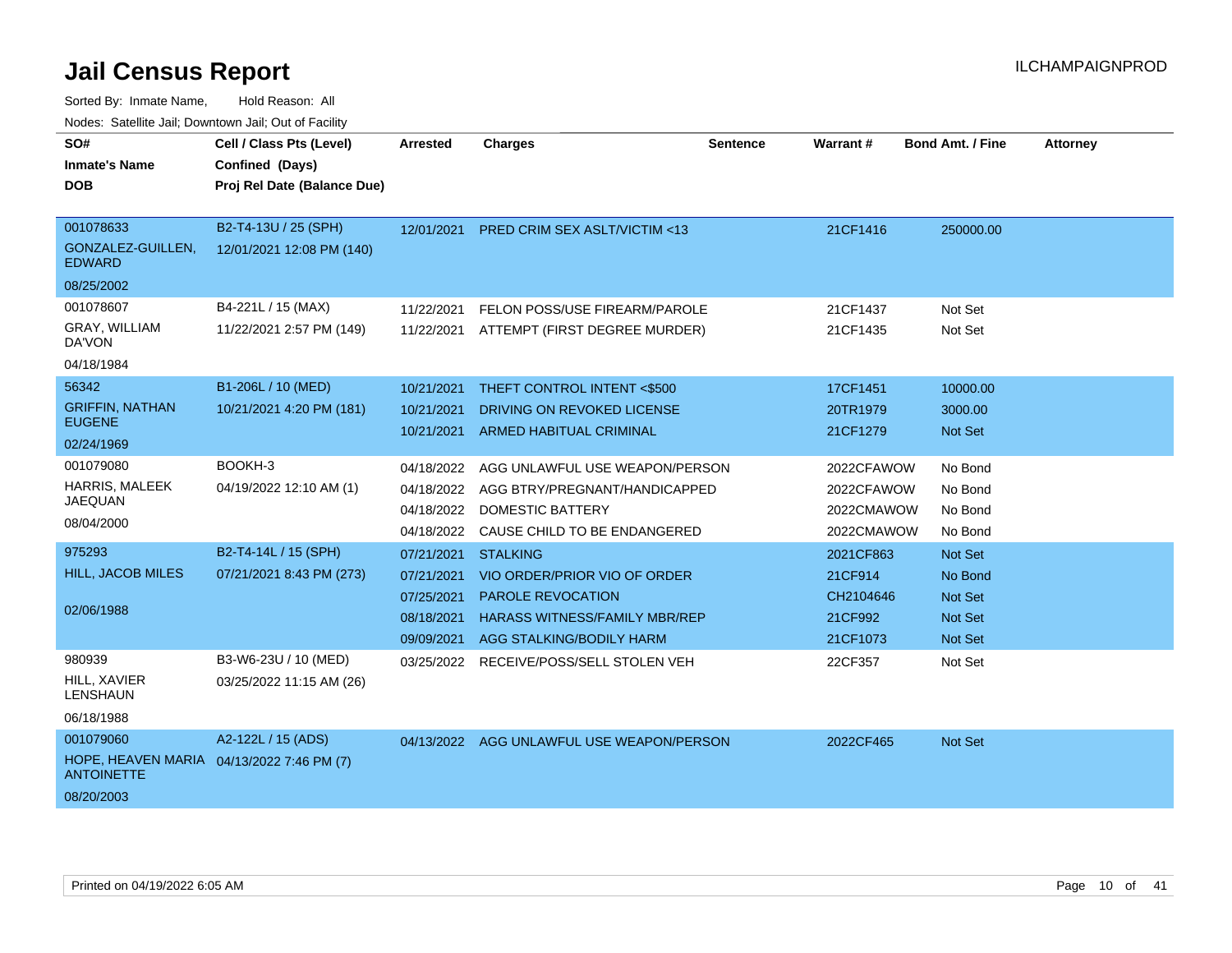Sorted By: Inmate Name, Hold Reason: All

Nodes: Satellite Jail; Downtown Jail; Out of Facility

|                                                           | Cell / Class Pts (Level)    |            |                                          |                 |                 |                         |                 |
|-----------------------------------------------------------|-----------------------------|------------|------------------------------------------|-----------------|-----------------|-------------------------|-----------------|
| SO#                                                       |                             | Arrested   | <b>Charges</b>                           | <b>Sentence</b> | <b>Warrant#</b> | <b>Bond Amt. / Fine</b> | <b>Attorney</b> |
| <b>Inmate's Name</b>                                      | Confined (Days)             |            |                                          |                 |                 |                         |                 |
| <b>DOB</b>                                                | Proj Rel Date (Balance Due) |            |                                          |                 |                 |                         |                 |
|                                                           |                             |            |                                          |                 |                 |                         |                 |
| 1072876                                                   | A1-226U / 5 (MIN)           | 02/10/2022 | METH DELIVERY/5<15 GRAMS                 | 4y (DOC)        | 21CF143         | No Bond                 |                 |
| HOUTCHINS, SAVANNA 02/10/2022 5:10 PM (69)<br><b>BELL</b> |                             |            |                                          |                 |                 |                         |                 |
| 07/10/1996                                                | 2/17/2022 (0.00)            |            |                                          |                 |                 |                         |                 |
| 975483                                                    | A3-212L / 15 (MAX)          |            | 04/14/2022 PRED CRIM SEX ASLT/VICTIM <13 | 13y (DOC)       | 20CF1330        | No Bond                 |                 |
| HUDDLE, ANDREW<br><b>DAVID</b>                            | 04/14/2022 12:15 PM (6)     |            |                                          |                 |                 |                         |                 |
| 12/08/1985                                                |                             |            |                                          |                 |                 |                         |                 |
| 51028                                                     | B3-W5-17U / 10 (MED)        | 02/23/2022 | POSS STOLEN VEHICLE                      |                 | 20-CF-377       | No Bond                 |                 |
| HUFFMAN, MICHAEL                                          | 02/23/2022 3:14 AM (56)     |            | 02/23/2022 AGG FLEEING/2+ CON DEVICES    |                 | 19CF1839        | 50000.00                |                 |
| <b>LEONARD</b>                                            |                             |            |                                          |                 |                 |                         |                 |
| 07/24/1980                                                |                             |            |                                          |                 |                 |                         |                 |
| 501278                                                    | A3-211L                     | 04/18/2022 | INDIRECT CIVIL CONTEMPT                  |                 |                 | 987.00                  |                 |
| HURSEY, DANIEL<br><b>SCOTT</b>                            | 04/18/2022 9:26 AM (2)      |            |                                          |                 |                 |                         |                 |
| 08/30/1987                                                | 5/17/2022 (0.00)            |            |                                          |                 |                 |                         |                 |
| 1061186                                                   | A1-224U / 15 (MAX)          | 03/16/2022 | <b>MURDER/STRONG PROB KILL/INJURE</b>    |                 | 22CF329         | No Bond                 |                 |
| <b>INGRAM, CHERELL</b><br><b>LETRISE</b>                  | 03/16/2022 10:17 PM (35)    |            |                                          |                 |                 |                         |                 |
| 10/01/1986                                                |                             |            |                                          |                 |                 |                         |                 |
| 38993                                                     | A4-101L / 15 (MAX)          | 02/13/2021 | ATTEMPT (FIRST DEGREE MURDER)            |                 | 21CF181         | Not Set                 |                 |
| JACKSON, LAMONT<br><b>JEREMIE</b>                         | 02/13/2021 7:45 AM (431)    |            |                                          |                 |                 |                         |                 |
| 07/31/1973                                                |                             |            |                                          |                 |                 |                         |                 |
| 001078703                                                 | A1-125U / 15 (ADS)          | 12/20/2021 | MURDER/INTENT TO KILL/INJURE             |                 | 21CF1574        | Not Set                 |                 |
| JOHNS, SHANIQUH<br><b>THERESA</b>                         | 12/22/2021 6:41 AM (119)    |            |                                          |                 |                 |                         |                 |
| 04/03/1992                                                |                             |            |                                          |                 |                 |                         |                 |
| 1071966                                                   | A2-122U / 5 (MIN)           | 04/16/2022 | DRIVING ON SUSPENDED LICENSE             |                 | 2021-TR-1702    | Not Set                 |                 |
| JOHNSON, JOI<br><b>ANTOINETTE</b>                         | 04/16/2022 8:30 PM (4)      |            | 04/16/2022 DRVG UNDER INFLU OF ALCOHOL   |                 | 20-DT-238       | 500.00                  |                 |
| 09/28/1997                                                | 4/25/2022 (0.00)            |            |                                          |                 |                 |                         |                 |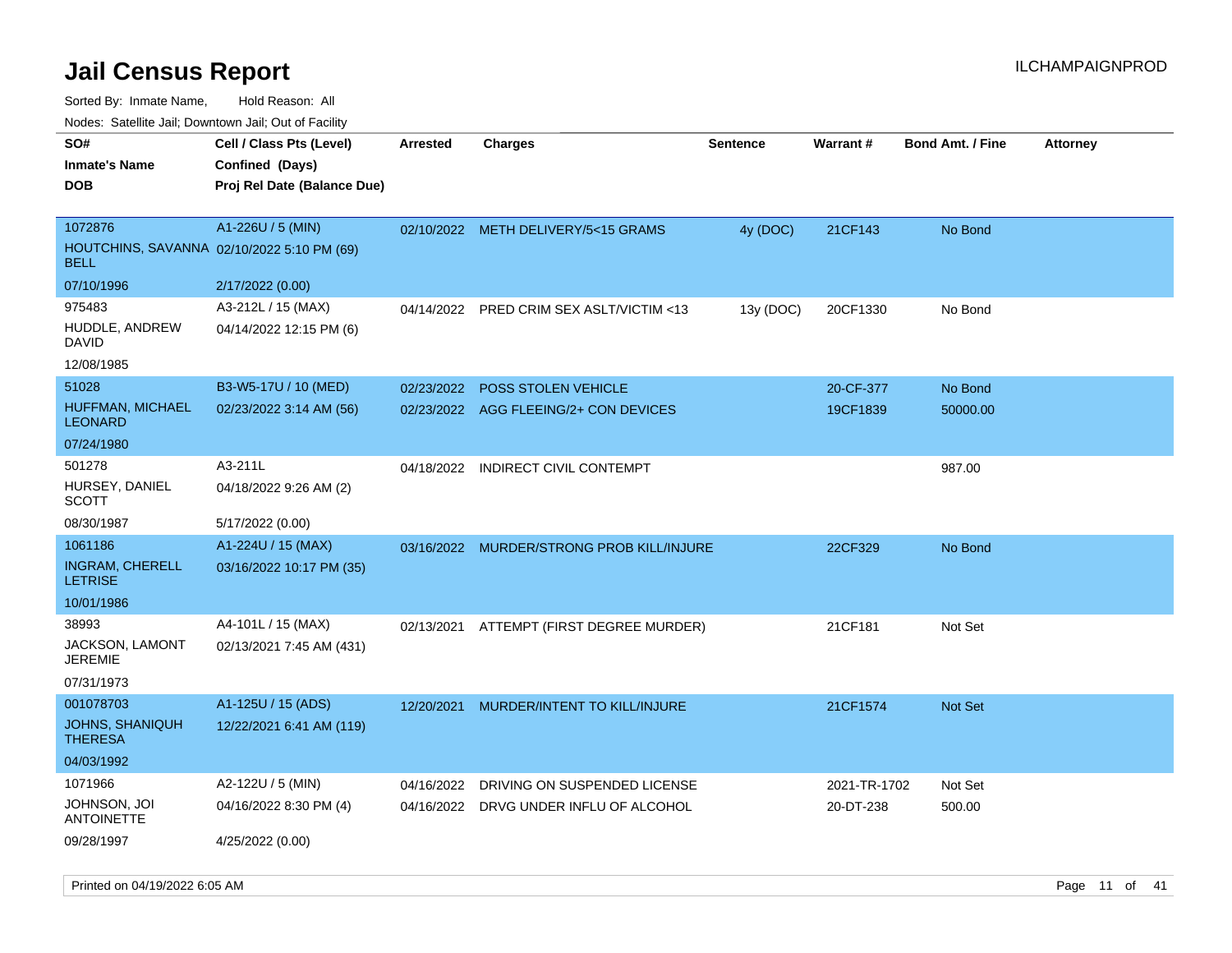| Nodes: Satellite Jali, Downtown Jali, Out of Facility |                             |                 |                                         |                 |            |                         |                 |
|-------------------------------------------------------|-----------------------------|-----------------|-----------------------------------------|-----------------|------------|-------------------------|-----------------|
| SO#                                                   | Cell / Class Pts (Level)    | <b>Arrested</b> | <b>Charges</b>                          | <b>Sentence</b> | Warrant#   | <b>Bond Amt. / Fine</b> | <b>Attorney</b> |
| <b>Inmate's Name</b>                                  | Confined (Days)             |                 |                                         |                 |            |                         |                 |
| <b>DOB</b>                                            | Proj Rel Date (Balance Due) |                 |                                         |                 |            |                         |                 |
|                                                       |                             |                 |                                         |                 |            |                         |                 |
| 1042582                                               | B1-107U / 15 (MAX)          |                 | 03/10/2022 VIOLATE ORDER PROTECTION     |                 | 22CM61     | Not Set                 |                 |
| JONES, DEONTA<br><b>DANTRAL</b>                       | 03/10/2022 4:50 AM (41)     |                 |                                         |                 |            |                         |                 |
| 02/01/1993                                            |                             |                 |                                         |                 |            |                         |                 |
| 001078645                                             | B3-W1-02L / 10 (MED)        | 12/02/2021      | AGG DISCHARGE FIREARM                   |                 | 21CF1478   | No Bond                 |                 |
| JONES, KELVIN<br><b>KHYRIC</b>                        | 12/02/2021 6:56 PM (139)    |                 |                                         |                 |            |                         |                 |
| 02/27/2001                                            |                             |                 |                                         |                 |            |                         |                 |
| 956822                                                | A4-101U / 15 (MAX)          | 11/25/2021      | <b>AGGRAVATED DOMESTIC BATTERY</b>      |                 | 21CF1442   | Not Set                 |                 |
| JONES, MARIO                                          | 11/25/2021 10:37 AM (146)   | 11/25/2021      | <b>PAROLE REVOCATION</b>                |                 | CH2106361  | No Bond                 |                 |
| <b>NATHANIEL</b>                                      |                             | 11/25/2021      | <b>UNLAWFUL RESTRAINT</b>               |                 | 21CF1443   | Not Set                 |                 |
| 10/27/1987                                            |                             |                 |                                         |                 |            |                         |                 |
| 59668                                                 | B2-T1-04L / 10 (SPH)        | 02/11/2022      | FAIL TO RPT CHNG ADDRESS/EMPL           |                 | 20 CF 1241 | 75000.00                |                 |
| JONES, MARTELL<br><b>DEANGELO</b>                     | 02/11/2022 3:19 PM (68)     |                 | 02/11/2022 AGGRAVATED ARSON/BODILY HARM |                 | 22 CF 169  | 75000.00                |                 |
| 07/11/1983                                            |                             |                 |                                         |                 |            |                         |                 |
| 1008468                                               | B4-125L / 10 (MED)          | 12/01/2021      | FELON POSS/USE WEAPON/FIREARM           |                 | 21CF1472   | Not Set                 |                 |
| JONES, MARTEZ<br><b>LAMONTE</b>                       | 12/01/2021 1:28 PM (140)    | 12/02/2021      | PROBATION VIOLATION                     |                 | 20CF1151   | Not Set                 |                 |
| 06/22/1993                                            |                             |                 |                                         |                 |            |                         |                 |
| 1068786                                               | B3-W2-06L / 10 (MED)        | 03/04/2022      | DOMESTIC BATTERY/OTHER PRIOR            |                 | 22CF270    | Not Set                 |                 |
| LACY, MALIK SHAKUR                                    | 03/04/2022 7:25 PM (47)     | 03/04/2022      | DOMESTIC BATTERY/HARM/VIO O/P           |                 | 18CM478    | 2500.00                 |                 |
|                                                       |                             |                 | 03/04/2022 WARRANT OUT OF COUNTY        |                 | 20TR4604   | 3000.00                 |                 |
| 12/01/1996                                            |                             |                 |                                         |                 |            |                         |                 |
| 1041648                                               | A4-103L / 15 (MAX)          | 01/11/2022      | ARMED HABITUAL CRIMINAL                 | 6y (DOC)        | 22CF41     | Not Set                 |                 |
| LANE, DEMETRIUS<br><b>LAQUAN</b>                      | 01/11/2022 5:27 AM (99)     |                 | 01/11/2022 PAROLE REVOCATION            |                 | CH2200221  | Not Set                 |                 |
| 07/04/1996                                            |                             |                 |                                         |                 |            |                         |                 |
| 1070011                                               | B4-124U / 10 (MED)          | 08/03/2021      | AGG DISCH FIREARM/1ST AID PERS          | 10y (DOC)       | 21CF929    | Not Set                 |                 |
| LAWS, WILLIAM<br>ZARAK, Third                         | 08/03/2021 3:53 PM (260)    |                 |                                         |                 |            |                         |                 |
| 07/06/1999                                            |                             |                 |                                         |                 |            |                         |                 |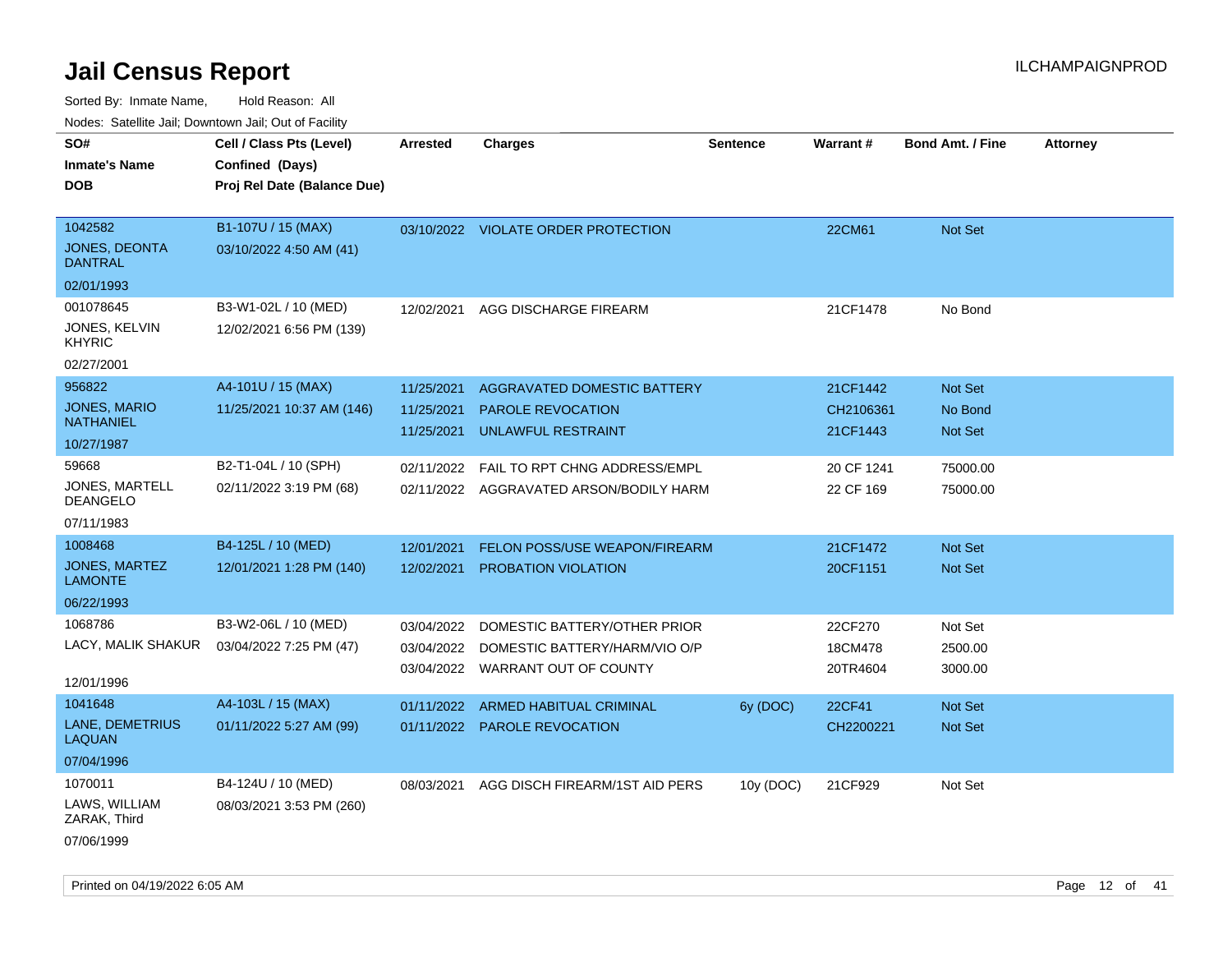| 10000. Catolino can, Domntonn can, Oat or I domt                                                                       |                                                                                                         |                                        |                                                                                                                         |                 |                                             |                                                        |                 |
|------------------------------------------------------------------------------------------------------------------------|---------------------------------------------------------------------------------------------------------|----------------------------------------|-------------------------------------------------------------------------------------------------------------------------|-----------------|---------------------------------------------|--------------------------------------------------------|-----------------|
| SO#<br>Inmate's Name<br><b>DOB</b>                                                                                     | Cell / Class Pts (Level)<br>Confined (Days)<br>Proj Rel Date (Balance Due)                              | Arrested                               | <b>Charges</b>                                                                                                          | <b>Sentence</b> | <b>Warrant#</b>                             | <b>Bond Amt. / Fine</b>                                | <b>Attorney</b> |
| 548089<br><b>LEWIS, LAWRENCE</b><br>PAUL, Third<br>02/08/1993                                                          | B1-204U / 15 (MAX)<br>12/04/2020 4:42 AM (502)                                                          |                                        | 12/04/2020 ATTEMPT (FIRST DEGREE MURDER)                                                                                |                 | 20CF1378                                    | <b>Not Set</b>                                         |                 |
| 001078924<br>LIVINGSTON, MASON<br>RICHARD<br>08/23/1988                                                                | A4-205L / 10 (MED)<br>03/09/2022 4:13 AM (42)                                                           | 03/09/2022                             | DOMESTIC BATTERY/OTHER PRIOR<br>03/09/2022 WARRANT OUT OF COUNTY                                                        |                 | 22CF289<br>2019 CM 230                      | Not Set<br>5000.00                                     |                 |
| 1038892<br><b>WILLIAM</b><br>03/05/1989                                                                                | B2-DR / 10 (MED)<br>MCCAULEY, TIMOTHY 02/16/2022 8:49 PM (63)                                           |                                        | 02/16/2022 PRED CRIM SEX ASLT/BODILY HARM                                                                               |                 | 22CF199                                     | No Bond                                                |                 |
| 48792<br>MCCLAIN, HURCHEL<br>JOSEPH<br>05/01/1979                                                                      | B4-126L / 10 (MED)<br>11/20/2021 4:11 AM (151)                                                          | 11/19/2021                             | AGG BATTERY/DISCHARGE FIREARM                                                                                           |                 | 21CF1425                                    | Not Set                                                |                 |
| 001077938<br>MCGAHA,<br><b>CHRISTOPHER D</b><br>07/27/1991<br>66710<br><b>MEEKS, CASSARIOUS</b><br>MONTE<br>06/22/1984 | <b>BOOKH-6 / 15 (ADS)</b><br>05/10/2021 7:02 PM (345)<br>A4-207U / 15 (ADS)<br>01/20/2022 11:40 AM (90) | 05/10/2021<br>05/11/2021<br>05/27/2021 | AGG KIDNAPING DISCH FIR/HARM<br><b>MURDER</b><br>ESCAPE FROM DEPT OF CORRECTION<br>01/19/2022 ARMED VIOLENCE/CATEGORY I |                 | 21CF532<br>2021-CF-215<br>21CF600<br>22CF88 | <b>Not Set</b><br>No Bond<br><b>Not Set</b><br>Not Set |                 |
| 1043071<br><b>MERRELL-</b><br>SUTHERLAND, ALICIA<br>11/26/1972                                                         | A2-120L / 10 (MED)<br>11/08/2021 2:22 AM (163)                                                          | 11/08/2021                             | CRIM DMG/GOVT PROP/<\$500                                                                                               |                 | 21CF1378                                    | <b>Not Set</b>                                         |                 |
| 968679<br>MILES, ANTHONY<br>MARCUS JERALE<br>10/21/1985                                                                | B1-203U / 15 (MAX)<br>04/10/2022 9:29 PM (10)                                                           |                                        | 04/10/2022 ARMED VIOLENCE/CATEGORY I                                                                                    |                 | 21CF911                                     | 750000.00                                              |                 |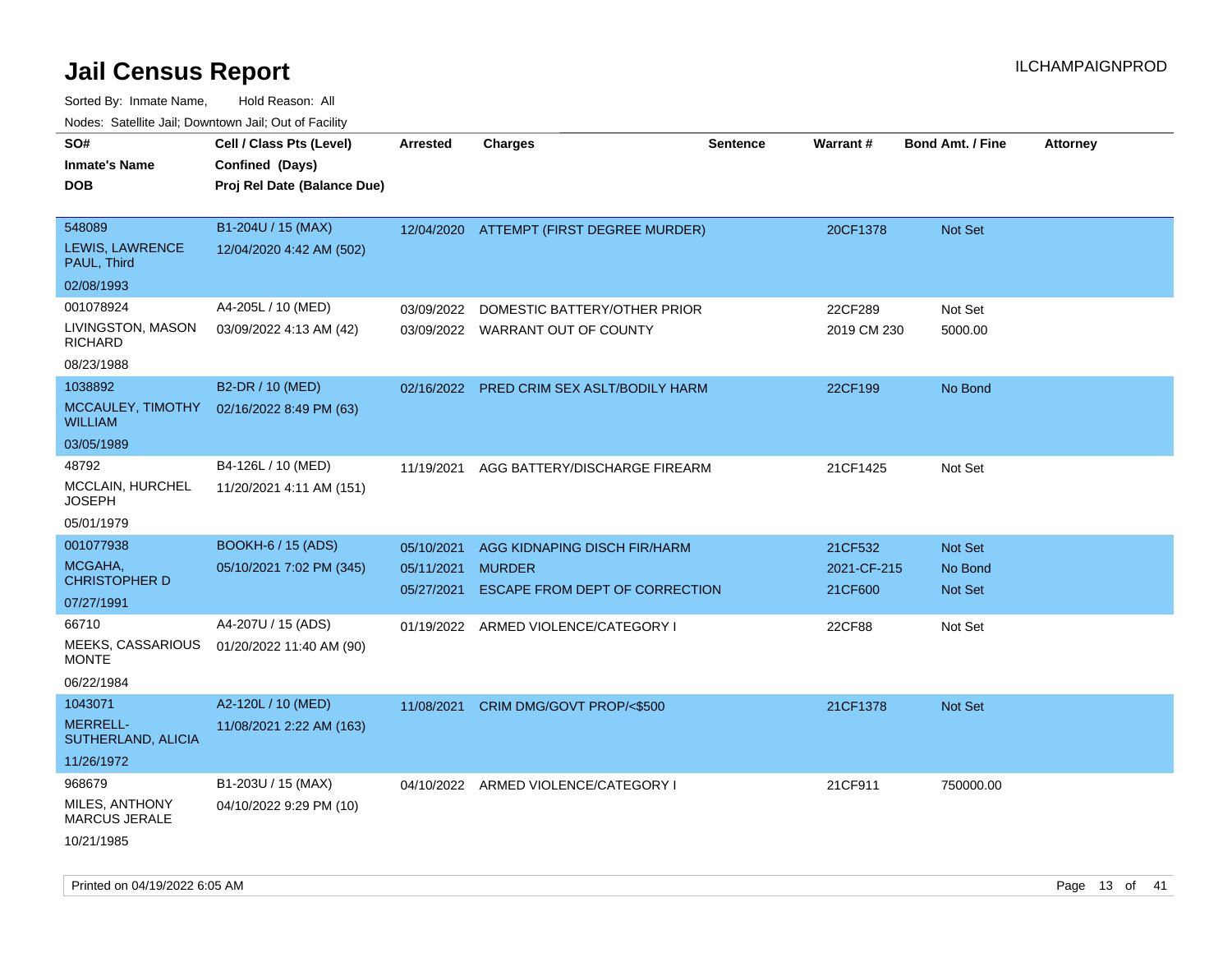Sorted By: Inmate Name, Hold Reason: All

| Nodes: Satellite Jail; Downtown Jail; Out of Facility |  |
|-------------------------------------------------------|--|
|                                                       |  |

| SO#<br><b>Inmate's Name</b><br><b>DOB</b> | Cell / Class Pts (Level)<br>Confined (Days)<br>Proj Rel Date (Balance Due) | <b>Arrested</b> | <b>Charges</b>                           | <b>Sentence</b> | Warrant#  | Bond Amt. / Fine | <b>Attorney</b> |
|-------------------------------------------|----------------------------------------------------------------------------|-----------------|------------------------------------------|-----------------|-----------|------------------|-----------------|
|                                           |                                                                            |                 |                                          |                 |           |                  |                 |
| 41584                                     | B4-227L / 15 (MAX)                                                         | 12/01/2021      | ARMED HABITUAL CRIMINAL                  |                 | 21CF1467  | Not Set          |                 |
|                                           | MILLER, JOSE LOVELL 12/02/2021 1:04 AM (139)                               |                 |                                          |                 |           |                  |                 |
|                                           |                                                                            |                 |                                          |                 |           |                  |                 |
| 10/07/1975                                |                                                                            |                 |                                          |                 |           |                  |                 |
| 1052889                                   | B3-W2-05U / 10 (MED)                                                       | 03/31/2022      | AGGRAVATED DOMESTIC BATTERY              |                 | 22CF375   | No Bond          |                 |
| MOORE, JEREMIAH<br><b>THOMAS</b>          | 03/31/2022 2:39 AM (20)                                                    |                 |                                          |                 |           |                  |                 |
| 07/21/1996                                |                                                                            |                 |                                          |                 |           |                  |                 |
| 539294                                    | B1-205L / 10 (MED)                                                         | 01/11/2022      | AGG DUI/NO VALID DL                      |                 | 22CF49    | Not Set          |                 |
| MOSLEY, JAMES<br><b>CALVIN</b>            | 01/11/2022 9:43 PM (99)                                                    |                 | 01/11/2022 PAROLE REVOCATION             |                 | CH2200227 | No Bond          |                 |
| 12/11/1985                                |                                                                            |                 |                                          |                 |           |                  |                 |
| 1012617                                   | A4-207L / 10 (MED)                                                         |                 | 04/01/2022 FELON POSS/USE WEAPON/FIREARM | 2y (CJ)         | 21CF889   | No Bond          |                 |
| NEAL, ANDRE<br><b>LORENZO</b>             | 04/01/2022 11:56 AM (19)                                                   |                 |                                          |                 |           |                  |                 |
| 10/11/1993                                |                                                                            |                 |                                          |                 |           |                  |                 |
| 001078517                                 | B1-102L / 15 (MAX)                                                         | 10/19/2021      | ATTEMPT (FIRST DEGREE MURDER)            |                 | 21CF1267  | Not Set          |                 |
| <b>NELSON, RORY</b><br><b>DEMOND</b>      | 10/19/2021 3:55 AM (183)                                                   |                 |                                          |                 |           |                  |                 |
| 08/14/1984                                |                                                                            |                 |                                          |                 |           |                  |                 |
| 001078854                                 | B2-T2-05U / 15 (MAX)                                                       |                 | 02/15/2022 ARMED VIOLENCE/CATEGORY I     |                 | 22CF190   | Not Set          |                 |
| PATNAUDE, MARTY<br><b>WW</b>              | 02/15/2022 5:12 PM (64)                                                    |                 | 02/15/2022 AGG BATTERY/DISCHARGE FIREARM |                 | 2019JD22  | No Bond          |                 |
| 08/26/2003                                |                                                                            |                 |                                          |                 |           |                  |                 |
| 61251                                     | BOOKF-1 / 15 (ADS)                                                         | 12/27/2021      | <b>PRED CRIM SEX ASLT/VICTIM &lt;13</b>  |                 | 21CF651   | No Bond          |                 |
| PETMECKY, JOHN<br><b>ROBERT</b>           | 12/27/2021 1:52 PM (114)                                                   |                 |                                          |                 |           |                  |                 |
| 03/09/1983                                |                                                                            |                 |                                          |                 |           |                  |                 |
| 1030954                                   | B3-W4-16L / 10 (MED)                                                       | 01/14/2022      | ARMED VIOLENCE/CATEGORY I                |                 | 22CF76    | Not Set          |                 |
| PETTIGREW,<br>MALCOME JAMIESON            | 01/15/2022 4:35 AM (95)                                                    |                 | 01/14/2022 MFG/DEL CANNABIS/10-30 GRAMS  |                 | 2020CF9   | 15000.00         |                 |
| 02/20/1995                                |                                                                            |                 |                                          |                 |           |                  |                 |

Printed on 04/19/2022 6:05 AM **Page 14** of 41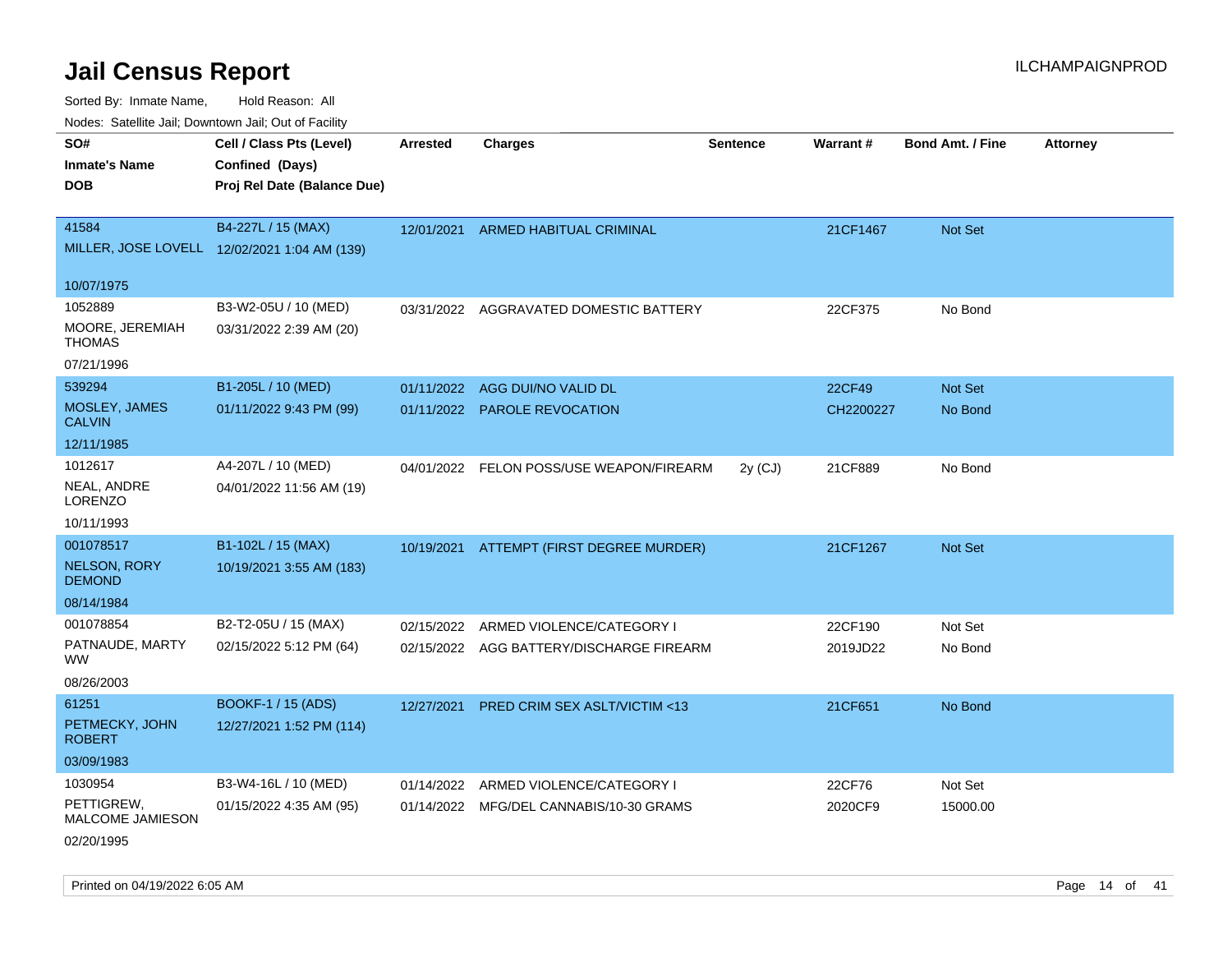| SO#<br><b>Inmate's Name</b><br><b>DOB</b>    | Cell / Class Pts (Level)<br>Confined (Days)<br>Proj Rel Date (Balance Due) | Arrested   | <b>Charges</b>                            | <b>Sentence</b> | Warrant#      | <b>Bond Amt. / Fine</b> | <b>Attorney</b> |
|----------------------------------------------|----------------------------------------------------------------------------|------------|-------------------------------------------|-----------------|---------------|-------------------------|-----------------|
| 1059394<br>PHILLIPS, ISAAC<br><b>TERRELL</b> | B3-W1-04L / 5 (MIN)<br>02/16/2022 9:00 AM (63)                             |            | 02/16/2022 AGG DUI/NO VALID DL            |                 | 2020CF1396    | No Bond                 |                 |
| 12/27/1996                                   | 5/15/2022 (0.00)                                                           |            |                                           |                 |               |                         |                 |
| 1059512                                      | A3-214L / 10 (ADS)                                                         | 04/12/2022 | DOMESTIC BATTERY                          | 2y (DOC)        | 2019-CF-589   | Not Set                 |                 |
| PHILLIPS, LAMAR<br><b>DESHAWN</b>            | 04/12/2022 5:15 PM (8)                                                     |            | 04/12/2022 RESIST/OBSTRUCT WITH INJURY    |                 | 22CF451       | Not Set                 |                 |
| 04/02/1996                                   |                                                                            |            |                                           |                 |               |                         |                 |
| 1069766                                      | A2-220U / 5 (ADS)                                                          | 04/05/2022 | POSS HYPO/SYRINGE/NEEDLES/2ND+            |                 | 20CF460       | 940.00                  |                 |
| PHILLIPS, REBEKAH<br><b>LOUISE</b>           | 04/05/2022 2:44 PM (15)                                                    |            | 04/05/2022 DUI ANY AMOUNT OF DRUG         |                 | 17-DT-00267-1 | No Bond                 |                 |
| 09/06/1985                                   |                                                                            |            |                                           |                 |               |                         |                 |
| 1015033                                      | A3-112L / 10 (MED)                                                         | 03/05/2022 | POSSESSION OF STOLEN FIREARM              |                 | 21CF1172      | 500000.00               |                 |
| PICKENS, DANTE<br><b>DEVON</b>               | 03/05/2022 4:01 AM (46)                                                    |            | 03/05/2022 POSS AMT CON SUB EXCEPT(A)/(D) |                 | 20CF109       | 20000.00                |                 |
| 01/05/1993                                   |                                                                            |            |                                           |                 |               |                         |                 |
| 1022441                                      | B2-T1-03U / 10 (SPH)                                                       | 10/27/2021 | AGG BATTERY/PEACE OFFICER                 |                 | 2021 CF 12    | No Bond                 |                 |
| PICKENS, DONTRELL<br><b>DEMAR</b>            | 10/27/2021 1:39 PM (175)                                                   |            | 10/27/2021 AGG BATTERY/PEACE OFFICER      |                 | 2020 CF 1488  | No Bond                 |                 |
| 12/10/1993                                   |                                                                            |            |                                           |                 |               |                         |                 |
| 1069524                                      | B3-W5-18L / 10 (MED)                                                       | 08/08/2021 | MFG/DEL CANNABIS/30-500 GRAMS             | 5y (DOC)        | 21CF953       | Not Set                 |                 |
| RAY-DAVIS, KAMARI<br><b>DAYVON</b>           | 08/09/2021 2:44 AM (254)                                                   |            |                                           |                 |               |                         |                 |
| 03/30/2000                                   |                                                                            |            |                                           |                 |               |                         |                 |
| 001078482                                    | B1-204L / 10 (MED)                                                         |            | 03/14/2022 AGG DISCHARGE FIREARM/VEH/SCH  |                 |               | 250000.00               |                 |
| <b>REED, MONTRES</b><br><b>ANTRON</b>        | 03/14/2022 12:06 PM (37)                                                   |            |                                           |                 |               |                         |                 |
| 02/26/2004                                   |                                                                            |            |                                           |                 |               |                         |                 |
| 45473                                        | A3-116L / 15 (MAX)                                                         |            | 04/14/2022 CHILD SEX OFFEN/EMP DAY CARE   | 5y (DOC)        | 21CF1275      | No Bond                 |                 |
| REXROAD, CALVIN<br>ALLEN                     | 04/14/2022 5:04 PM (6)                                                     |            |                                           |                 |               |                         |                 |
| 10/04/1970                                   |                                                                            |            |                                           |                 |               |                         |                 |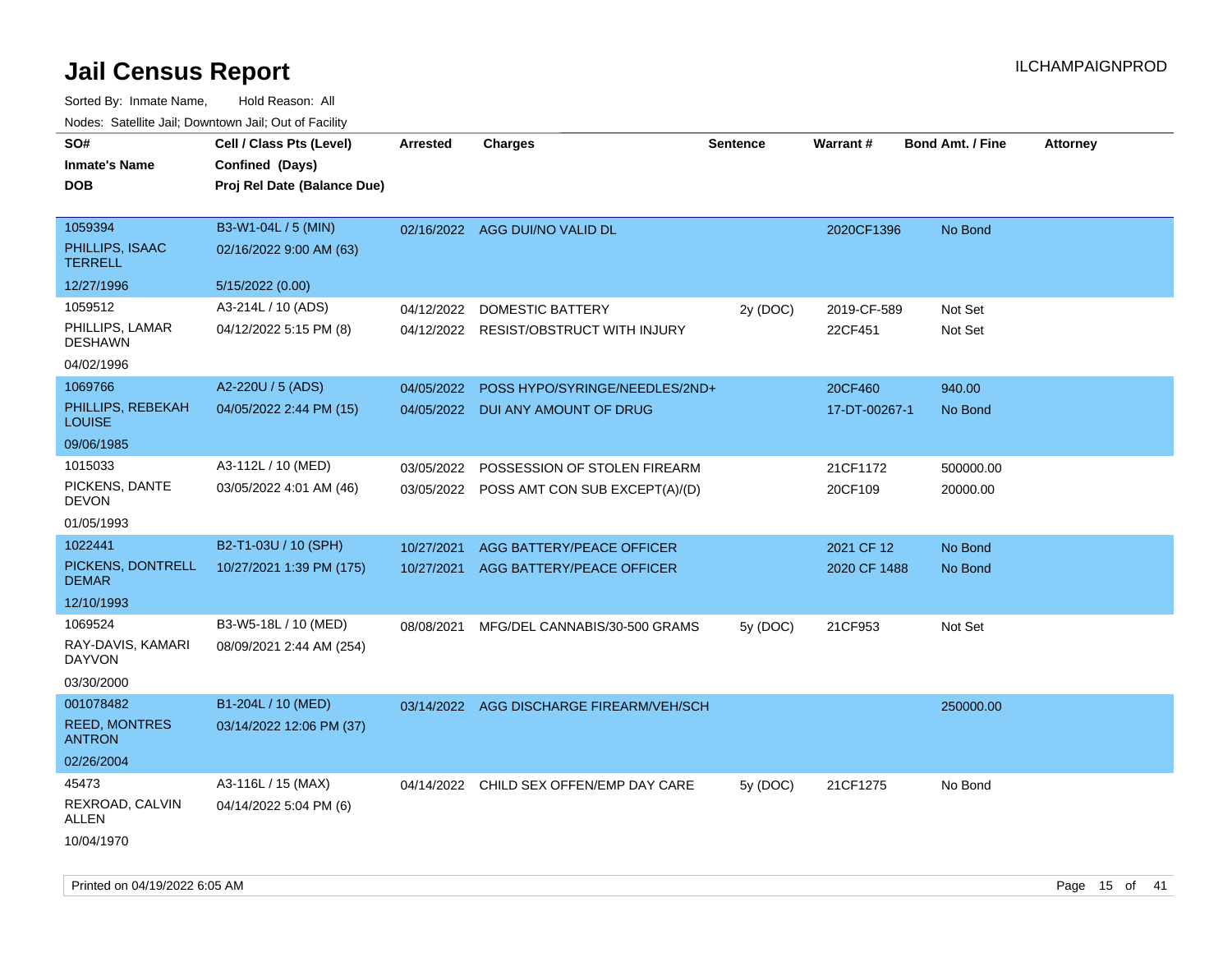| SO#<br><b>Inmate's Name</b>                   | Cell / Class Pts (Level)<br>Confined (Days)      | <b>Arrested</b> | <b>Charges</b>                            | <b>Sentence</b> | <b>Warrant#</b> | <b>Bond Amt. / Fine</b> | <b>Attorney</b> |
|-----------------------------------------------|--------------------------------------------------|-----------------|-------------------------------------------|-----------------|-----------------|-------------------------|-----------------|
| <b>DOB</b>                                    | Proj Rel Date (Balance Due)                      |                 |                                           |                 |                 |                         |                 |
|                                               |                                                  |                 |                                           |                 |                 |                         |                 |
| 982660                                        | A4-202U / 10 (MED)                               |                 | 03/22/2022 BURGLARY                       |                 | 22CF339         | No Bond                 |                 |
| <b>REYNOLDS, DAVID</b><br><b>ALLEN</b>        | 03/22/2022 4:11 AM (29)                          |                 |                                           |                 |                 |                         |                 |
| 03/27/2002                                    |                                                  |                 |                                           |                 |                 |                         |                 |
| 001079048                                     | A2-222U / 15 (MAX)                               | 04/10/2022      | <b>MURDER</b>                             |                 | 21CF649         | 1000000.00              |                 |
| ROBINSON, AMARI                               | 04/10/2022 9:44 AM (10)                          | 04/10/2022      | <b>AGGRAVATED BATTERY</b>                 |                 | 2022-JD-014     | Not Set                 |                 |
| <b>MICHELLE TAMIRA</b>                        |                                                  |                 | 04/10/2022 CRIMINAL DAMAGE                |                 | 2022-JD-014     | Not Set                 |                 |
| 04/10/2004                                    |                                                  | 04/10/2022      | AGG UNLAWFUL USE WEAPON/PERSON            |                 | 21-JD-079       | Not Set                 |                 |
| 001079079                                     | BOOKH-3                                          | 04/18/2022      | POSSESSING A CONTROLLED SUBSTANC          |                 | 2022CFAWOW      | No Bond                 |                 |
| RODRIGUEZ, JORGE                              | 04/18/2022 9:47 PM (2)                           | 04/18/2022      | POSSESS LOOK-ALIKE SUB/SUBQ               |                 | 2022CMAWOW      | No Bond                 |                 |
|                                               |                                                  | 04/18/2022      | POSS CAN/>30-100 GRAM/1ST                 |                 | 2022CMAWOW      | No Bond                 |                 |
| 07/03/1990                                    |                                                  |                 |                                           |                 |                 |                         |                 |
| 979485<br>RODRIGUEZ, JOSHUA<br><b>ANTHONY</b> | B2-T4-16L / 15 (SPH)<br>03/12/2021 1:57 PM (404) | 03/12/2021      | PRED CRIM SEX ASLT/VICTIM <13             |                 | 21CF282         | Not Set                 |                 |
| 04/06/1990                                    |                                                  |                 |                                           |                 |                 |                         |                 |
| 61330                                         | B4-224L / 15 (MAX)                               | 12/01/2021      | ARMED HABITUAL CRIMINAL                   |                 | 21CF1473        | Not Set                 |                 |
| <b>RUFFIN, JONATHON</b><br><b>CECIL</b>       | 12/01/2021 5:34 AM (140)                         | 12/01/2021      | PAROLE REVOCATION                         |                 | CH2107545       | No Bond                 |                 |
| 05/10/1984                                    |                                                  |                 |                                           |                 |                 |                         |                 |
| 001077681                                     | B4-223U / 10 (MED)                               | 04/08/2022      | CRIM DMG/GOVT PROP/<\$500                 |                 | 22CM101         | Not Set                 |                 |
| SALES, ANDREW                                 | 04/08/2022 6:03 PM (12)                          |                 | 04/11/2022 ELEC HRSMT/OBSCENE/FORC FEL    |                 | 21CF406         | Not Set                 |                 |
| <b>KEVIN</b>                                  |                                                  |                 | 04/11/2022 AGGRAVATED DOMESTIC BATTERY    |                 | 21CF247         | Not Set                 |                 |
| 02/25/1979                                    |                                                  |                 |                                           |                 |                 |                         |                 |
| 977151                                        | <b>BOOKH-1 / 15 (MAX)</b>                        |                 | 04/14/2022 CHILD SEX OFFENDER/SCHOOL ZONE |                 | 22CFAWOW        | Not Set                 |                 |
|                                               | SAMPLE, TEDDY GENE 04/14/2022 11:27 AM (6)       |                 |                                           |                 |                 |                         |                 |
| 07/05/1989                                    |                                                  |                 |                                           |                 |                 |                         |                 |
| 001079056                                     | A3-114L / 15 (MAX)                               | 04/12/2022      | AGG UNLAWFUL USE OF WEAPON/VEH            |                 | 22CF450         | Not Set                 |                 |
| SANDERS, JAZONTAE<br>XR                       | 04/12/2022 8:34 PM (8)                           |                 |                                           |                 |                 |                         |                 |
| 03/13/2002                                    |                                                  |                 |                                           |                 |                 |                         |                 |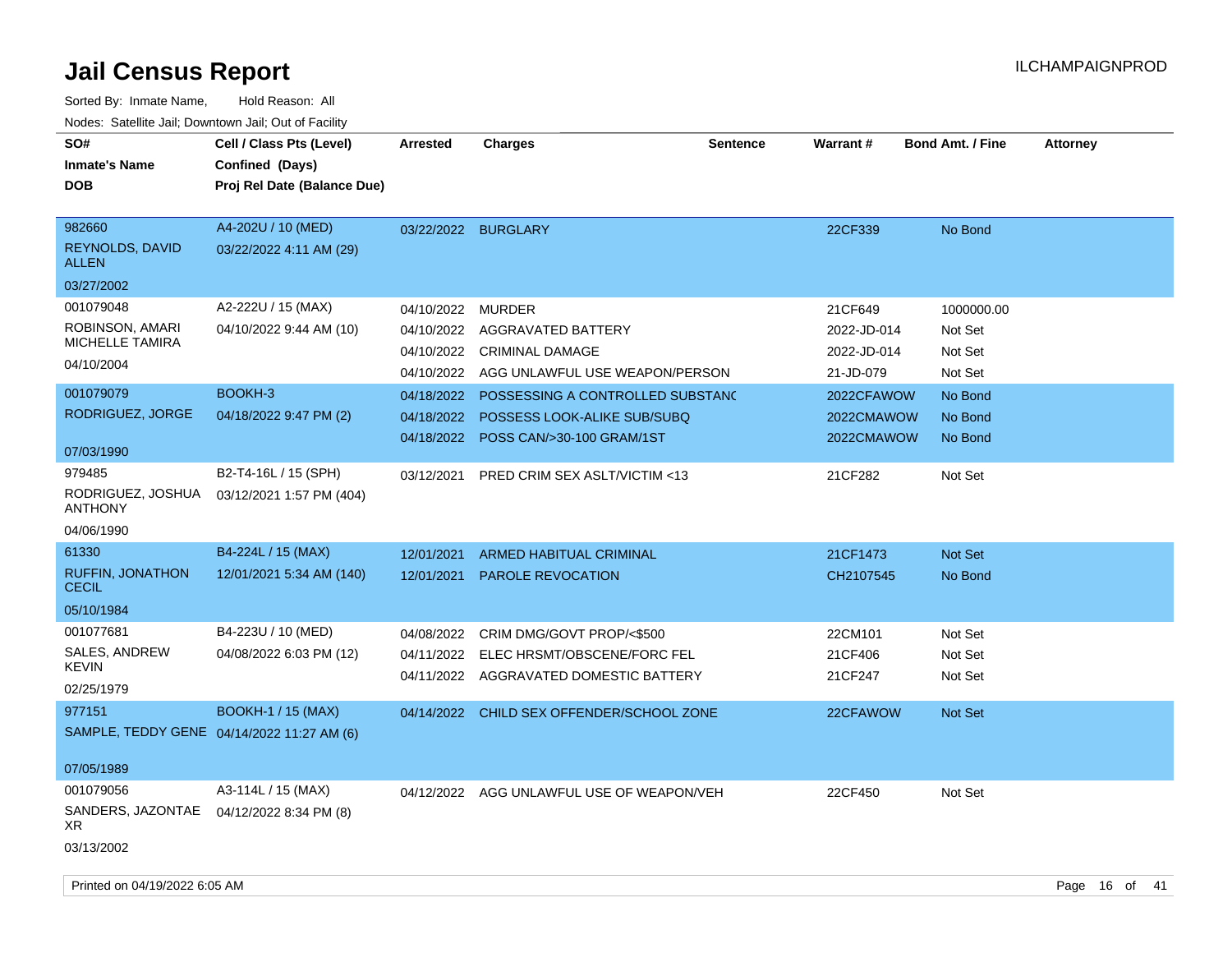| 110a00. 0atomto 0an, Domntonn 0an, 0at 011 aoint |                                              |                 |                                               |                 |            |                         |                 |
|--------------------------------------------------|----------------------------------------------|-----------------|-----------------------------------------------|-----------------|------------|-------------------------|-----------------|
| SO#<br><b>Inmate's Name</b>                      | Cell / Class Pts (Level)<br>Confined (Days)  | <b>Arrested</b> | <b>Charges</b>                                | <b>Sentence</b> | Warrant#   | <b>Bond Amt. / Fine</b> | <b>Attorney</b> |
| <b>DOB</b>                                       | Proj Rel Date (Balance Due)                  |                 |                                               |                 |            |                         |                 |
|                                                  |                                              |                 |                                               |                 |            |                         |                 |
| 1071161                                          | B4-124L / 15 (MAX)                           | 08/18/2021      | DELIVERY OF OR POSSESSION OF W/INT            |                 | 21CF1008   | No Bond                 |                 |
| <b>SANDERS, MARKELL</b><br>LAMAR                 | 08/18/2021 6:18 PM (245)                     |                 |                                               |                 |            |                         |                 |
| 02/02/2000                                       |                                              |                 |                                               |                 |            |                         |                 |
| 1075386                                          | BOOKH-8 / 15 (ADS)                           | 04/13/2022      | AGG UNLAWFUL USE OF WEAPON/VEH                |                 | 2022CF463  | No Bond                 |                 |
| SANDERS, MARQUIS<br><b>JOVON</b>                 | 04/13/2022 7:18 PM (7)                       |                 | 04/13/2022 RESIST/OBSTRUCTING A PEACE OFFICEH |                 | 20 CM 66   | 1000.00                 |                 |
| 01/19/2002                                       |                                              |                 |                                               |                 |            |                         |                 |
| 001078898                                        | A4-205U / 15 (MAX)                           |                 | 03/02/2022 AGG DISCHARGE FIREARM              |                 | 22CF254    | Not Set                 |                 |
| SAROLAS, JONATHAN<br>Е                           | 03/02/2022 9:20 AM (49)                      |                 |                                               |                 |            |                         |                 |
| 07/16/1988                                       |                                              |                 |                                               |                 |            |                         |                 |
| 001078441                                        | BOOKF-3 / 15 (ADS)                           | 10/01/2021      | ARMED HABITUAL CRIMINAL                       |                 | 21CF1182   | Not Set                 |                 |
| SINGLETON, CORRIE<br>DERRELL                     | 10/01/2021 12:36 PM (201)                    | 12/20/2021      | SPEEDING 26-34 MPH OVER LIMIT                 |                 | 2021TR2701 | 1000.00                 |                 |
| 05/07/1983                                       |                                              |                 |                                               |                 |            |                         |                 |
| 537723                                           | A3-217L                                      | 04/18/2022      | <b>FELON POSS/USE WEAPON/FIREARM</b>          | 4y (DOC)        |            | No Bond                 |                 |
| SMITH, COREY ADRIAN 04/18/2022 9:45 AM (2)       |                                              |                 |                                               |                 |            |                         |                 |
|                                                  |                                              |                 |                                               |                 |            |                         |                 |
| 09/01/1987<br>62924                              | B4-226L / 10 (MED)                           |                 |                                               |                 |            |                         |                 |
| STARKS, JUSTIN                                   |                                              | 03/11/2022      | FELON POSS/USE WEAPON/FIREARM                 |                 | 22CF294    | Not Set                 |                 |
| <b>COURTNEY</b>                                  | 03/11/2022 2:29 AM (40)                      |                 | 03/11/2022 CRIM DMG TO PROP \$500-10K         |                 | 19CF63     | 3000.00                 |                 |
| 08/12/1984                                       |                                              |                 |                                               |                 |            |                         |                 |
| 001077770                                        | A1-124U / 5 (MIN)                            | 01/06/2022      | <b>RESIDENTIAL BURGLARY</b>                   |                 | 21CF319    | <b>Not Set</b>          |                 |
|                                                  | STOFFLE, KELLY ANNE 01/06/2022 3:14 PM (104) |                 |                                               |                 |            |                         |                 |
|                                                  |                                              |                 |                                               |                 |            |                         |                 |
| 04/12/1989                                       |                                              |                 |                                               |                 |            |                         |                 |
| 38305                                            | B2-T2-06L / 10 (SPH)                         | 03/18/2020      | <b>CRIMINAL SEXUAL ABUSE</b>                  |                 | 20CF-343   | 500000.00               |                 |
| STOVER, JOSH<br>ANDREW                           | 03/18/2020 10:24 AM (763)                    |                 |                                               |                 |            |                         |                 |
| 08/18/1973                                       |                                              |                 |                                               |                 |            |                         |                 |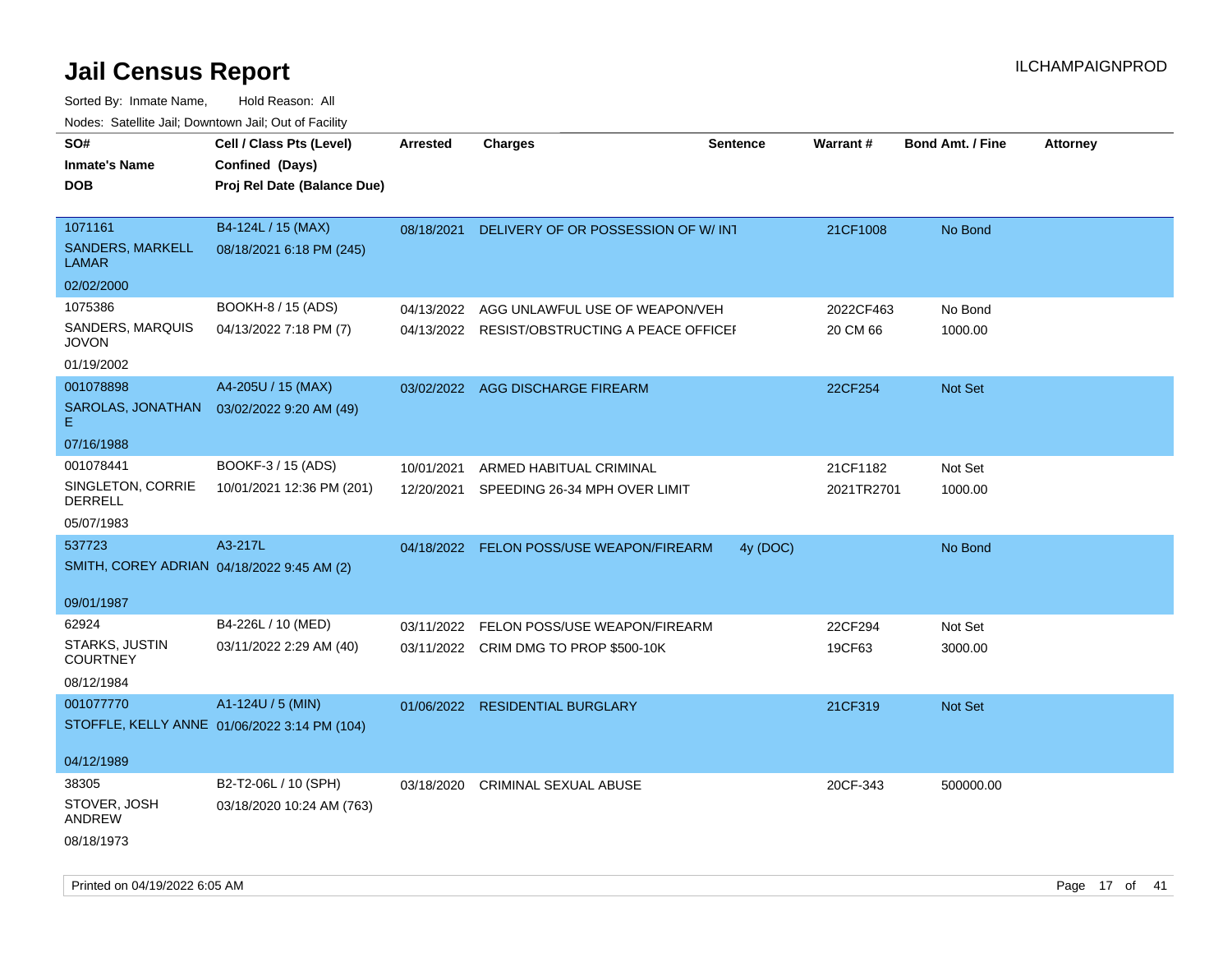| Nuuts. Saltiille Jall, Downlown Jall, Oul of Facility |                             |                     |                                         |          |            |                         |                 |
|-------------------------------------------------------|-----------------------------|---------------------|-----------------------------------------|----------|------------|-------------------------|-----------------|
| SO#                                                   | Cell / Class Pts (Level)    | Arrested            | <b>Charges</b>                          | Sentence | Warrant#   | <b>Bond Amt. / Fine</b> | <b>Attorney</b> |
| <b>Inmate's Name</b>                                  | Confined (Days)             |                     |                                         |          |            |                         |                 |
| <b>DOB</b>                                            | Proj Rel Date (Balance Due) |                     |                                         |          |            |                         |                 |
|                                                       |                             |                     |                                         |          |            |                         |                 |
| 001078742                                             | A2-121U / 5 (ADS)           | 04/01/2022 BURGLARY |                                         |          | 22CF33     | 10000.00                |                 |
| <b>TAYLOR, ERIKA LYNN</b>                             | 04/01/2022 10:15 AM (19)    |                     |                                         |          |            |                         |                 |
| 04/09/1996                                            |                             |                     |                                         |          |            |                         |                 |
| 1066794                                               | A3-217U / 5 (MIN)           |                     | 04/15/2022 VIO ORDER/PRIOR VIO OF ORDER |          | 2021CF1061 | 150000.00               |                 |
| TAYLOR, STANLEY<br>JAMES                              | 04/15/2022 9:27 AM (5)      |                     |                                         |          |            |                         |                 |
| 01/05/1994                                            |                             |                     |                                         |          |            |                         |                 |
| 32058                                                 | B4-123U / 15 (MAX)          | 06/14/2021          | <b>AGG DISCH FIREARM</b>                |          | 21CF690    | Not Set                 |                 |
| THOMPSON, STEVEN<br><b>ONEAL</b>                      | 06/14/2021 6:44 AM (310)    |                     |                                         |          |            |                         |                 |
| 03/14/1969                                            |                             |                     |                                         |          |            |                         |                 |
| 001078921                                             | BOOKH-3 / 15 (MAX)          |                     | 04/17/2022 DOMESTIC BATTERY             |          | 2022 DV 59 | Not Set                 |                 |
| TOLBERT, ANTWAN<br><b>LEVELLE</b>                     | 04/17/2022 3:43 AM (3)      |                     |                                         |          |            |                         |                 |
| 03/02/1980                                            |                             |                     |                                         |          |            |                         |                 |
| 001079064                                             | <b>BOOKH-8 / 10 (MED)</b>   |                     | 04/15/2022 AGG UUW/VEHICLE/NO FOID      |          | 2022CFAWOW | <b>Not Set</b>          |                 |
| <b>TOLBERT, ERIC</b><br><b>LAMONT</b>                 | 04/15/2022 6:29 PM (5)      |                     |                                         |          |            |                         |                 |
| 05/27/1997                                            |                             |                     |                                         |          |            |                         |                 |
| 001078792                                             | B4-122U / 15 (MAX)          | 01/24/2022          | <b>FUGITIVE FROM JUSTICE</b>            |          | 22CF99     | Not Set                 |                 |
| TRAMBLE, TOM                                          | 01/24/2022 10:24 AM (86)    | 01/24/2022          | <b>FUGITIVE FROM JUSTICE</b>            |          | 22CF100    | Not Set                 |                 |
| <b>MARCUS</b>                                         |                             |                     | 01/24/2022 ARMED VIOLENCE/CATEGORY I    |          | 22CF101    | Not Set                 |                 |
| 02/28/1985                                            |                             |                     |                                         |          |            |                         |                 |
| 1076325                                               | B1-201U / 15 (MAX)          | 03/25/2022          | AGG UUW/LOADED/NO FCCA/FOID             |          | 2020CF742  | 25000.00                |                 |
| <b>TURNER, PRINTISS</b><br>VASHAWN-DEMAN,             | 03/25/2022 3:15 PM (26)     | 03/25/2022 MURDER   |                                         |          | 2021CF1071 | 1500000.00              |                 |
|                                                       |                             | 03/25/2022          | <b>DOMESTIC BATTERY</b>                 |          | 20CM468    | 1000.00                 |                 |
| 11/10/2001                                            |                             | 03/25/2022          | AGG UUW/LOADED/NO FCCA/FOID             |          | 21CF1520   | 50000.00                |                 |
|                                                       |                             | 03/28/2022          | <b>FUGITIVE FROM JUSTICE</b>            |          | 22CF360    | 50000.00                |                 |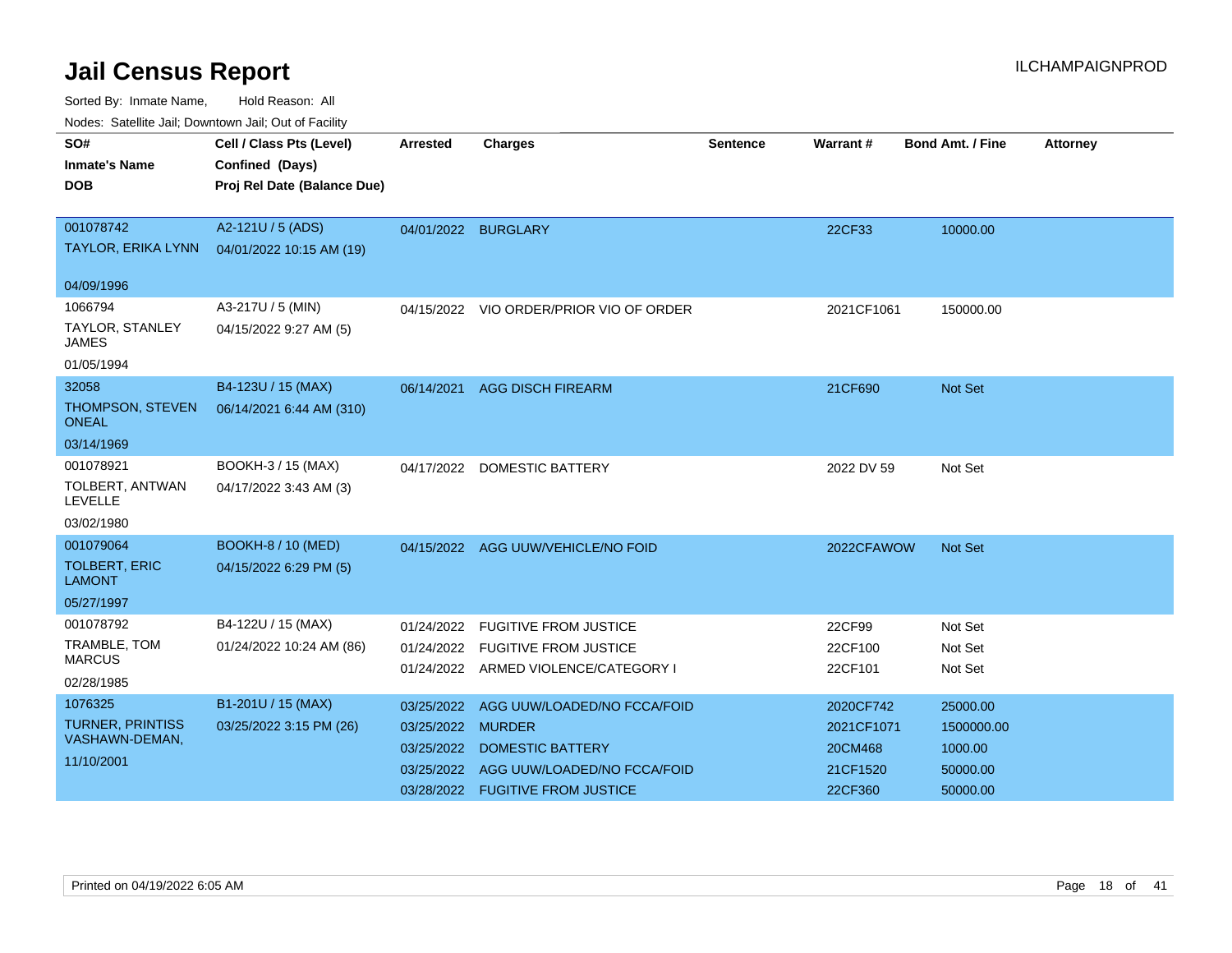| SO#<br><b>Inmate's Name</b><br><b>DOB</b>            | Cell / Class Pts (Level)<br>Confined (Days)<br>Proj Rel Date (Balance Due) | <b>Arrested</b> | <b>Charges</b>                                     | <b>Sentence</b> | Warrant#  | <b>Bond Amt. / Fine</b> | <b>Attorney</b> |
|------------------------------------------------------|----------------------------------------------------------------------------|-----------------|----------------------------------------------------|-----------------|-----------|-------------------------|-----------------|
| 50548<br><b>VINEYARD, SHORNOR</b><br><b>JAMAL</b>    | B3-W4-13U / 10 (MED)<br>03/29/2022 8:51 AM (22)                            | 03/29/2022      | AGG UNLAWFUL USE OF WEAPON/VEH                     |                 | 21CF1067  | No Bond                 |                 |
| 12/14/1979                                           | 5/19/2022 (0.00)                                                           |                 |                                                    |                 |           |                         |                 |
| 001077992<br>WADE, DONTE<br><b>LAMONT</b>            | B4-127L / 15 (MAX)<br>03/31/2022 1:25 PM (20)                              | 03/31/2022      | ARMED ROBBERY/NO FIREARM                           |                 | 21CF590   | 100000.00               |                 |
| 09/05/1986                                           |                                                                            |                 |                                                    |                 |           |                         |                 |
| 001079004<br><b>WALLS, MICHAEL</b><br><b>DIANSIO</b> | A4-107U / 15 (MED)<br>04/02/2022 4:16 AM (18)                              |                 | 04/02/2022 FELON POSS/USE WEAPON/FIREARM           |                 | 22CF391   | No Bond                 |                 |
| 06/21/1991                                           |                                                                            |                 |                                                    |                 |           |                         |                 |
| 996098<br><b>WASHINGTON,</b><br><b>DANTAEVIOUS</b>   | B3-W6-21U / 10 (MED)<br>03/25/2022 10:18 AM (26)                           |                 | 03/25/2022 AGG UUW/PERSON/NO FOID                  |                 | 21CF1007  | No Bond                 |                 |
| 11/14/1991                                           | 4/23/2022 (0.00)                                                           |                 |                                                    |                 |           |                         |                 |
| 1070737                                              | A1-126L / 15 (MAX)                                                         | 10/14/2021      | AGG KIDNAPG/<13/INTEL DISABL                       | (DHS)           | 2020CF418 | 250000.00               |                 |
| <b>WASHINGTON</b><br><b>JASTINA VIRGINIA</b>         | 10/14/2021 12:02 PM (188)                                                  |                 |                                                    |                 |           |                         |                 |
| 04/11/2000                                           |                                                                            |                 |                                                    |                 |           |                         |                 |
| 1067610                                              | A3-117U / 15 (ADS)                                                         |                 | 04/12/2022 HOME INVASION/DANGEROUS WEAPON 9y (DOC) |                 | 21CF591   | Not Set                 |                 |
| WASHINGTON,<br>MARCEDELL PIERRE                      | 04/12/2022 5:06 PM (8)                                                     |                 |                                                    |                 |           |                         |                 |
| 09/13/1996                                           |                                                                            |                 |                                                    |                 |           |                         |                 |
| 977140                                               | B1-203L / 10 (MED)                                                         | 10/24/2021      | ARMED HABITUAL CRIMINAL                            |                 | 21CF1289  | <b>Not Set</b>          |                 |
| <b>WEBSTER, DERRIAL</b><br><b>DEVON</b>              | 10/24/2021 2:46 AM (178)                                                   |                 |                                                    |                 |           |                         |                 |
| 01/14/1990                                           |                                                                            |                 |                                                    |                 |           |                         |                 |
| 001078328                                            | B1-105L / 15 (MAX)                                                         | 08/30/2021      | FELON POSS/USE WEAPON/FIREARM                      |                 | 21CF1045  | Not Set                 |                 |
| WHITE, JUSTIN<br><b>STEVEN</b>                       | 08/30/2021 10:48 AM (233)                                                  |                 |                                                    |                 |           |                         |                 |
| 10/25/1995                                           |                                                                            |                 |                                                    |                 |           |                         |                 |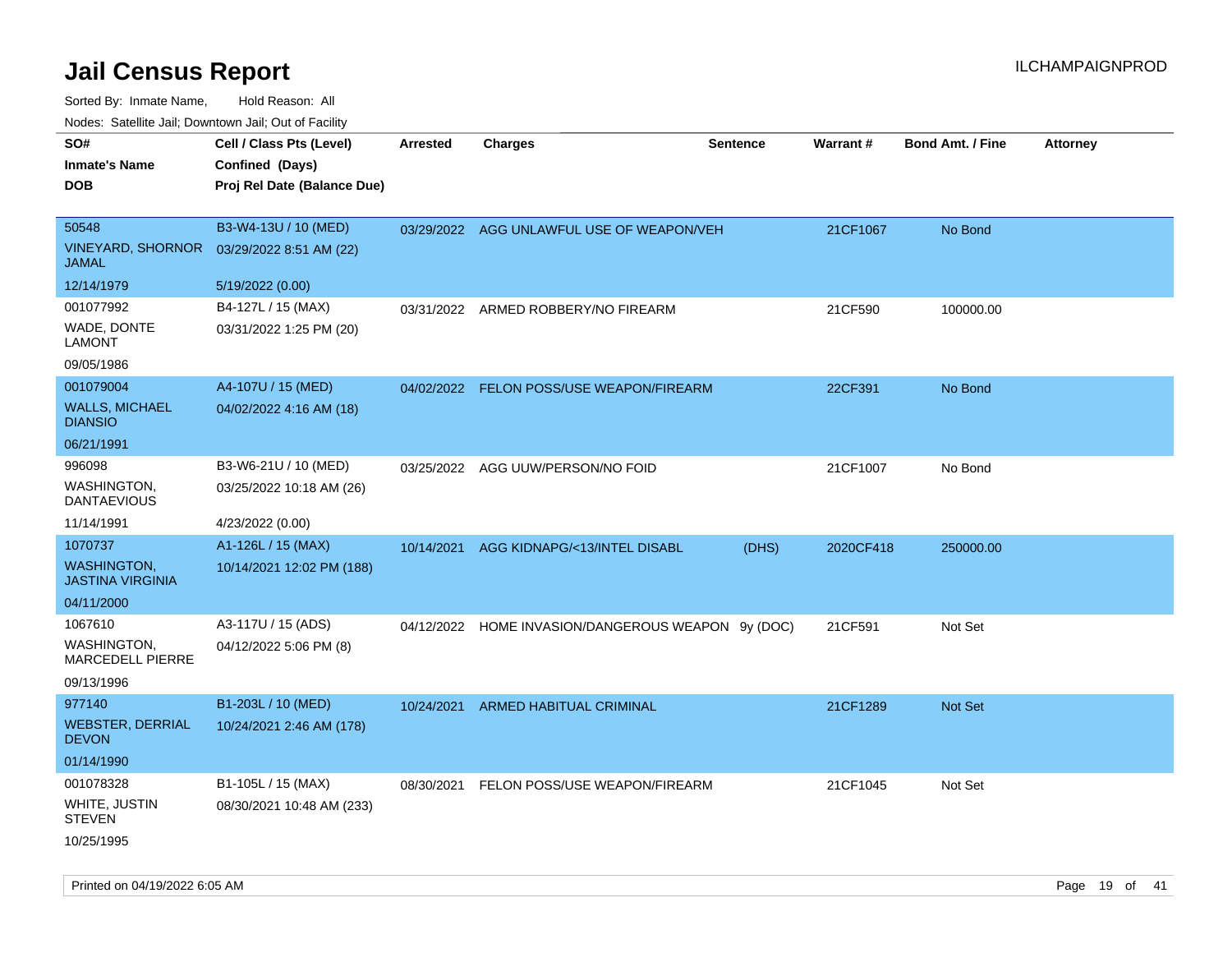Sorted By: Inmate Name, Hold Reason: All

|  |  | Nodes: Satellite Jail; Downtown Jail; Out of Facility |  |
|--|--|-------------------------------------------------------|--|
|--|--|-------------------------------------------------------|--|

| SO#<br><b>Inmate's Name</b>                | Cell / Class Pts (Level)<br>Confined (Days) | <b>Arrested</b>   | Charges                                  | <b>Sentence</b> | Warrant#    | <b>Bond Amt. / Fine</b> | <b>Attorney</b> |
|--------------------------------------------|---------------------------------------------|-------------------|------------------------------------------|-----------------|-------------|-------------------------|-----------------|
| <b>DOB</b>                                 | Proj Rel Date (Balance Due)                 |                   |                                          |                 |             |                         |                 |
|                                            |                                             |                   |                                          |                 |             |                         |                 |
| 638552                                     | B2-T2-08L / 5 (SPH)                         | 10/07/2021        | CHILD PORNOGRAPHY/PHOTOGRAPH             |                 | 2021CF1207  | No Bond                 |                 |
| <b>WILLIAMS, MICHAEL</b><br><b>JAMES</b>   | 10/07/2021 12:20 PM (195)                   |                   |                                          |                 |             |                         |                 |
| 03/29/1964                                 |                                             |                   |                                          |                 |             |                         |                 |
| 1066370                                    | B1-101L / 15 (MAX)                          | 07/28/2021        | ARMED VIOLENCE/CATEGORY III              |                 | 2021 CF 882 | Not Set                 |                 |
| <b>WILLIAMS, REONTE</b><br><b>REMIR</b>    | 07/28/2021 5:40 AM (266)                    |                   |                                          |                 |             |                         |                 |
| 05/14/1999                                 |                                             |                   |                                          |                 |             |                         |                 |
| 001079013                                  | <b>BOOKH-4 / 10 (ADS)</b>                   | 04/03/2022        | <b>DOMESTIC BATTERY</b>                  |                 | 22DV50      | <b>Not Set</b>          |                 |
| <b>WILLIAMS, TRAVIS</b><br><b>CENTRELL</b> | 04/03/2022 7:49 AM (17)                     |                   |                                          |                 |             |                         |                 |
| 07/23/1984                                 |                                             |                   |                                          |                 |             |                         |                 |
| 1051953                                    | A2-221L / 10 (MED)                          | 02/02/2022        | DOMESTIC BATTERY/OTHER PRIOR             |                 | 22CF144     | Not Set                 |                 |
| WINSTON, ALYSSIA<br><b>LETEECE</b>         | 02/02/2022 4:29 AM (77)                     | 03/28/2022        | AGG ROBBERY/INDICATE ARM W/FIR           |                 | 22CF353     | Not Set                 |                 |
| 03/17/1996                                 |                                             |                   |                                          |                 |             |                         |                 |
| 001077731                                  | A3-114U / 15 (ADS)                          |                   | 04/12/2022 ATTEMPT (FIRST DEGREE MURDER) |                 | 22CF428     | 1500000.00              |                 |
| YOUNG, AARON<br><b>BLAKE</b>               | 04/12/2022 12:53 PM (8)                     |                   |                                          |                 |             |                         |                 |
| 03/04/2000                                 |                                             |                   |                                          |                 |             |                         |                 |
| <b>Total Satellite Jail: 153</b>           |                                             | <b>Males: 130</b> | Females: 23<br>Unknown: 0                |                 |             |                         |                 |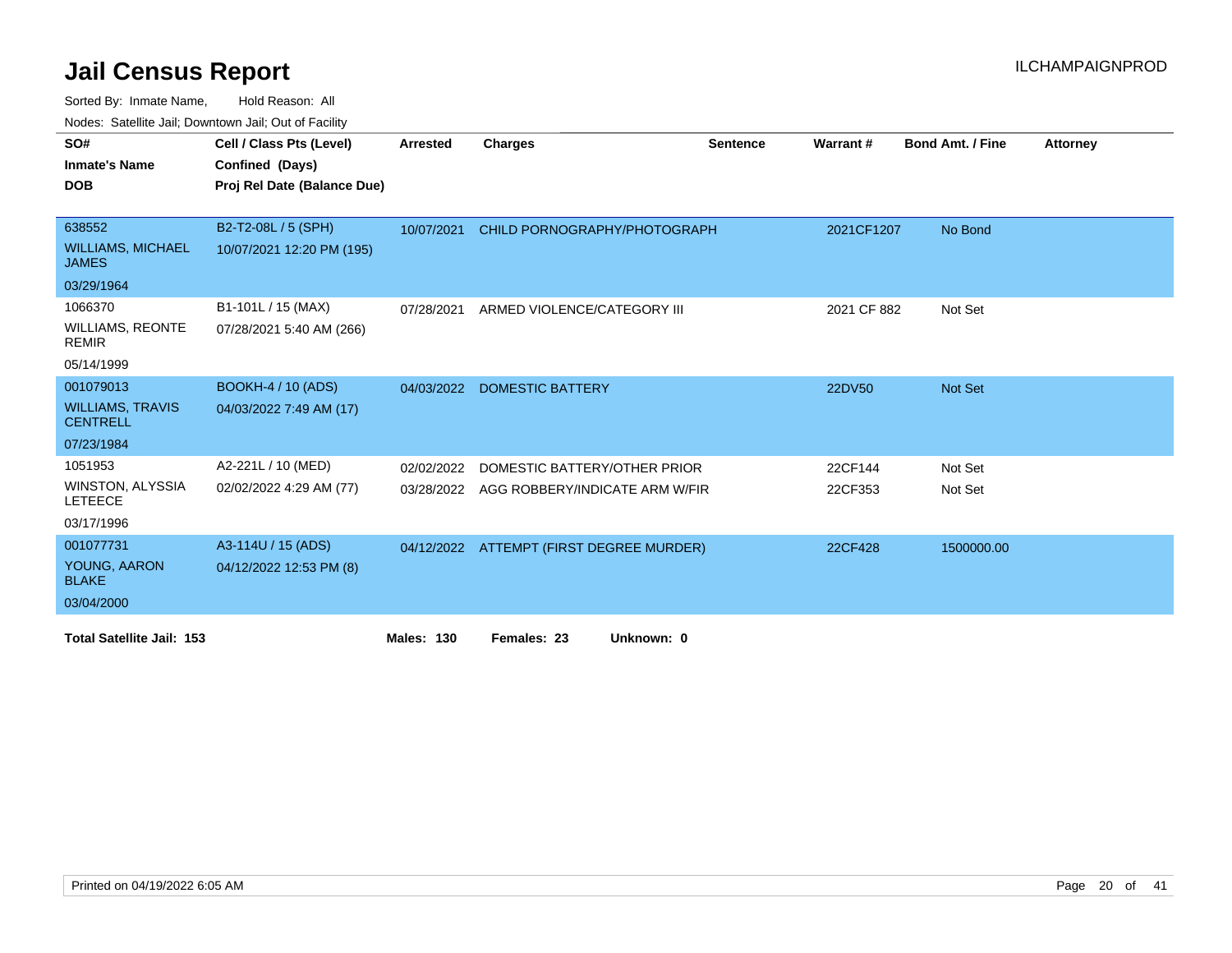| <b>Downtown Jail</b>                             |                             |            |                                     |          |                 |                         |                 |
|--------------------------------------------------|-----------------------------|------------|-------------------------------------|----------|-----------------|-------------------------|-----------------|
| SO#                                              | Cell / Class Pts (Level)    | Arrested   | <b>Charges</b>                      | Sentence | <b>Warrant#</b> | <b>Bond Amt. / Fine</b> | <b>Attorney</b> |
| <b>Inmate's Name</b>                             | Confined (Days)             |            |                                     |          |                 |                         |                 |
| <b>DOB</b>                                       | Proj Rel Date (Balance Due) |            |                                     |          |                 |                         |                 |
|                                                  |                             |            |                                     |          |                 |                         |                 |
| 983810                                           | F5U / 15 (MAX)              | 12/14/2021 | ARMED HABITUAL CRIMINAL             |          | 21CF1526        | Not Set                 |                 |
| AKINS, KEVIN IVAN                                | 12/14/2021 5:34 PM (127)    |            |                                     |          |                 |                         |                 |
| 09/23/1990                                       |                             |            |                                     |          |                 |                         |                 |
| 952871                                           | G3U / 5 (MIN)               |            | 03/13/2022 METH DELIVERY/5<15 GRAMS |          | 22CF300         | No Bond                 |                 |
| AUTEBERRY, JOSHUA<br><b>DAVID</b>                | 03/13/2022 7:24 PM (38)     |            |                                     |          |                 |                         |                 |
| 12/28/1984                                       |                             |            |                                     |          |                 |                         |                 |
| 001078218                                        | D1 / 5 (ADS)                | 03/23/2022 | <b>CRIMINAL TRESPASS TO LAND</b>    |          | 21CM340         | 1000.00                 |                 |
| <b>BAKER, REED ALLEN</b>                         | 03/23/2022 6:55 PM (28)     | 03/23/2022 | <b>DISORDERLY CONDUCT</b>           |          | 20OV0267        | 1000.00                 |                 |
|                                                  |                             | 03/24/2022 | <b>RETAIL THEFT</b>                 |          | 20CM658         | 5000.00                 |                 |
| 07/28/1981                                       |                             |            |                                     |          |                 |                         |                 |
| 001077899                                        | G7U / 5 (MIN)               | 03/20/2022 | <b>BURGLARY</b>                     |          | 21CF593         | 20000.00                |                 |
| BARKSDALE, RAY<br><b>SHAWN</b>                   | 03/20/2022 2:40 PM (31)     | 03/20/2022 | POSSESSION OF METH/5<15 GRAMS       |          | 21CF655         | 20000.00                |                 |
|                                                  |                             |            | 03/20/2022 POSS STOLEN VEHICLE      |          | 21CF505         | 20000.00                |                 |
| 10/31/1990                                       |                             |            |                                     |          |                 |                         |                 |
| 517915                                           | C2L / 5 (MIN)               | 08/03/2021 | <b>BURGLARY</b>                     |          | 21CF289         | 20000.00                |                 |
| <b>BOXLEY, CHARLES</b><br><b>OMAR</b>            | 08/03/2021 2:18 PM (260)    | 08/03/2021 | <b>BURGLARY</b>                     |          | 21CF679         | 20000.00                |                 |
| 01/10/1985                                       |                             | 08/03/2021 | FORGERY/ISSUE/DELIVER DOCUMENT      |          |                 | No Bond                 |                 |
| 47897                                            | J5L / 15 (ADS)              | 01/19/2022 | <b>VIOLATE ORDER PROTECTION</b>     |          | 22CF85          | Not Set                 |                 |
| <b>BRANAMAN,</b><br><b>CLIFFORD EARL</b>         | 01/19/2022 9:21 PM (91)     | 01/19/2022 | DRVG REVOKED/2+/PERS INJ/DEATH      |          | 22CF84          | Not Set                 |                 |
|                                                  |                             | 01/19/2022 | <b>PAROLE REVOCATION</b>            |          | VA2201139       | No Bond                 |                 |
| 03/09/1975                                       |                             | 02/08/2022 | DRIVE REVOKED/RECK HOMIC/3          |          | 21CF1280        | Not Set                 |                 |
|                                                  |                             | 02/08/2022 | DRIVING ON REVOKED LICENSE          |          | 21TR8305        | Not Set                 |                 |
| 1027929                                          | F6L / 15 (MAX)              | 12/18/2021 | HOME INVASION/CAUSE INJURY          |          | 21CF1560        | No Bond                 |                 |
| <b>BROUGHTON, MARK</b><br><b>ANTHONY, Junior</b> | 12/18/2021 2:55 AM (123)    |            |                                     |          |                 |                         |                 |
| 02/15/1990                                       |                             |            |                                     |          |                 |                         |                 |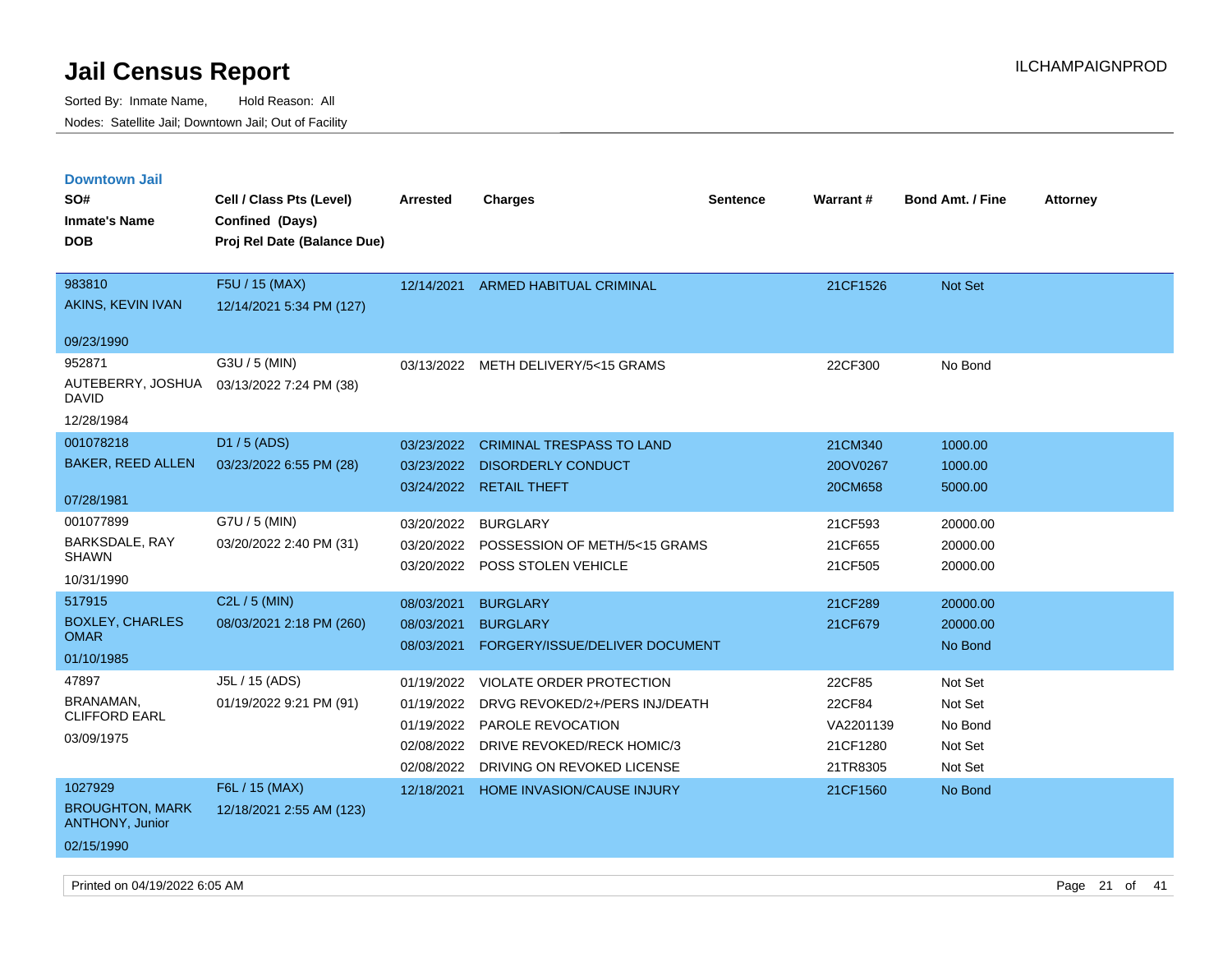| roaco. Catolino dall, Downtown dall, Out of Fability |                                              |                 |                                           |                 |                 |                         |                 |
|------------------------------------------------------|----------------------------------------------|-----------------|-------------------------------------------|-----------------|-----------------|-------------------------|-----------------|
| SO#                                                  | Cell / Class Pts (Level)                     | <b>Arrested</b> | <b>Charges</b>                            | <b>Sentence</b> | <b>Warrant#</b> | <b>Bond Amt. / Fine</b> | <b>Attorney</b> |
| <b>Inmate's Name</b>                                 | Confined (Days)                              |                 |                                           |                 |                 |                         |                 |
| <b>DOB</b>                                           | Proj Rel Date (Balance Due)                  |                 |                                           |                 |                 |                         |                 |
|                                                      |                                              |                 |                                           |                 |                 |                         |                 |
| 1067476                                              | F7U / 10 (MED)                               | 11/13/2021      | AGG DOMESTIC BATTERY/STRANGLE             |                 | 20CF575         | 5000.00                 |                 |
| <b>BROWN, JAMES</b><br><b>BRONELL</b>                | 11/13/2021 2:35 AM (158)                     | 11/13/2021      | <b>RESIDENTIAL BURGLARY</b>               |                 | 21CF385         | 25000.00                |                 |
| 01/08/1996                                           |                                              |                 |                                           |                 |                 |                         |                 |
| 995432                                               | H5L / 10 (ADS)                               | 12/20/2021      | FAIL TO RPT WKLY/NO FIXED ADDR            |                 | 21CF1559        | Not Set                 |                 |
| BROWN, JAVON<br><b>SHANTEZ</b>                       | 12/20/2021 2:06 AM (121)                     |                 |                                           |                 |                 |                         |                 |
| 10/14/1991                                           |                                              |                 |                                           |                 |                 |                         |                 |
| 001078900                                            | J7L / 15 (ADS)                               |                 | 03/02/2022 MURDER/INTENT TO KILL/INJURE   |                 | 22CF252         | Not Set                 |                 |
| <b>BYRD, ANDREW</b><br><b>DARNELL</b>                | 03/02/2022 11:59 PM (49)                     |                 |                                           |                 |                 |                         |                 |
| 12/30/2003                                           |                                              |                 |                                           |                 |                 |                         |                 |
| 001077954                                            | F9L / 10 (MED)                               | 12/21/2021      | RESIDENTIAL BURGLARY                      |                 | 21CF1570        | Not Set                 |                 |
|                                                      | CALKINS, STEVEN RAY 12/21/2021 6:35 AM (120) |                 |                                           |                 |                 |                         |                 |
|                                                      |                                              |                 |                                           |                 |                 |                         |                 |
| 01/01/1992                                           |                                              |                 |                                           |                 |                 |                         |                 |
| 001078092                                            | H2U / 10 (ADS)                               | 12/27/2021      | AGG BATTERY/PUBLIC PLACE                  |                 | 2021CF1042      | 5000.00                 |                 |
| WILLIAM                                              | CHOUNARD, STANLEY 12/27/2021 10:47 PM (114)  |                 |                                           |                 |                 |                         |                 |
| 06/25/1986                                           |                                              |                 |                                           |                 |                 |                         |                 |
| 56241                                                | E6L / 5 (MIN)                                | 01/13/2022      | VIOLATE ORDER/PRIOR DOM BTRY              |                 | 22CF59          | Not Set                 |                 |
| CLARK, DAMON<br><b>GILLMORE</b>                      | 01/13/2022 4:36 AM (97)                      |                 | 04/04/2022 CIVIL FTA WARRANT              |                 | 2007D200        | 100000.00               |                 |
| 12/21/1976                                           |                                              |                 |                                           |                 |                 |                         |                 |
| 001078838                                            | D <sub>2</sub> / 15 (ADS)                    |                 | 02/12/2022 PRED CRIM SEX ASLT/BODILY HARM |                 | 21CF30          | 150000.00               |                 |
| <b>CLAYTON, KAREEM</b><br>JAMAL                      | 02/12/2022 8:55 AM (67)                      |                 |                                           |                 |                 |                         |                 |
| 02/03/1974                                           |                                              |                 |                                           |                 |                 |                         |                 |
| 1075361                                              | $15/5$ (ADS)                                 | 04/16/2021      | <b>BURGLARY</b>                           |                 | 21CF414         | Not Set                 |                 |
| <b>COWART, TORREY</b><br>BENJAMEN, Junior            | 04/16/2021 9:17 PM (369)                     |                 |                                           |                 |                 |                         |                 |
| 11/22/1987                                           |                                              |                 |                                           |                 |                 |                         |                 |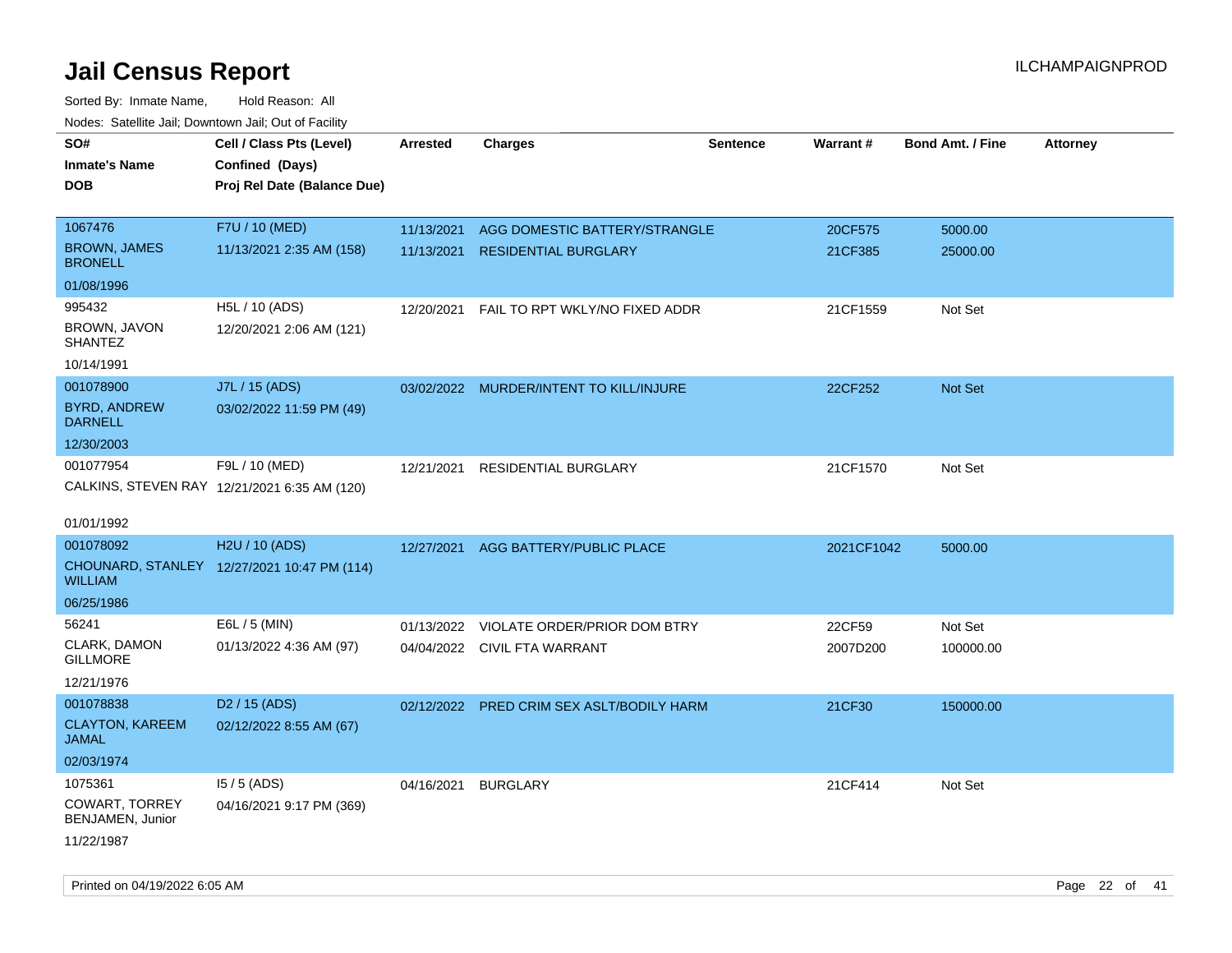| soupois catomic can, Dominomii can, Cat or I domt<br>SO#<br><b>Inmate's Name</b><br><b>DOB</b>                          | Cell / Class Pts (Level)<br>Confined (Days)<br>Proj Rel Date (Balance Due)               | Arrested                                      | <b>Charges</b>                                                       | <b>Sentence</b> | Warrant#                            | <b>Bond Amt. / Fine</b>             | <b>Attorney</b> |
|-------------------------------------------------------------------------------------------------------------------------|------------------------------------------------------------------------------------------|-----------------------------------------------|----------------------------------------------------------------------|-----------------|-------------------------------------|-------------------------------------|-----------------|
| 001077214<br>DAVIS-MURDOCK,<br><b>ERION VASSHAD</b>                                                                     | F8L / 15 (MAX)<br>12/21/2021 10:13 AM (120)                                              | 12/20/2021 MURDER                             |                                                                      |                 | 21CF1572                            | Not Set                             |                 |
| 06/22/1998<br>001078223<br>DIEGO-MATEO,<br><b>JOAQUIN</b><br>01/23/2002                                                 | G6L / 5 (MIN)<br>11/09/2021 10:52 PM (162)                                               | 11/09/2021                                    | AGG DUI/NO VALID DL                                                  |                 | 21CF1382                            | Not Set                             |                 |
| 571307<br>DOMINGO-<br>CASTANEDA,<br>09/29/1989                                                                          | J3L / 15 (ADS)<br>09/14/2020 11:19 PM (583)                                              | 09/14/2020<br>09/14/2020                      | CRIM SEXUAL ABUSE/CONSENT<br><b>PRED CRIM SEX ASLT/VICTIM &lt;13</b> |                 | 2020CF1026<br>2020CF1025            | Not Set<br><b>Not Set</b>           |                 |
| 527379<br>DRAKE, MARCELL<br><b>DEON</b><br>04/20/1987                                                                   | D6 / 15 (ADS)<br>10/25/2021 5:05 PM (177)                                                | 10/25/2021<br>10/27/2021                      | ARMED HABITUAL CRIMINAL<br>AGG DOMESTIC BATTERY/STRANGLE             |                 | 21CF1297<br>21CF1245                | Not Set<br>Not Set                  |                 |
| 959292<br><b>DUNCAN, COREYON</b><br><b>ANTHONY</b><br>01/17/1989<br>1053207<br>FAUST, JAQUAVEON<br>LAVELL<br>07/25/1996 | K1 / 15 (ADS)<br>04/01/2021 8:46 PM (384)<br>K3 / 15 (SPH)<br>06/06/2019 2:24 PM (1,049) | 04/01/2021<br>12/17/2021 MURDER<br>06/06/2019 | ATTEMPT (FIRST DEGREE MURDER)<br>MURDER/INTENT TO KILL/INJURE        |                 | 2020CF565<br>21CF1542<br>2019-CF849 | 2000000.00<br>Not Set<br>2000000.00 |                 |
| 527081<br><b>FERGUSON,</b><br><b>CHRISTOPHER</b><br>12/21/1981                                                          | F9U / 10 (MED)<br>09/06/2021 1:18 PM (226)                                               |                                               | 09/06/2021 ARSON/REAL/PERSONAL PROP>\$150                            |                 | 2021 CF 797                         | 25000.00                            |                 |
| 524764<br><b>FISCUS, ROBERT</b><br><b>LOWELL</b><br>02/17/1986                                                          | G3L / 5 (MIN)<br>09/18/2021 10:50 AM (214)                                               | 09/18/2021                                    | METH DELIVERY/15<100 GRAMS                                           |                 | 21CF627                             | 50000.00                            |                 |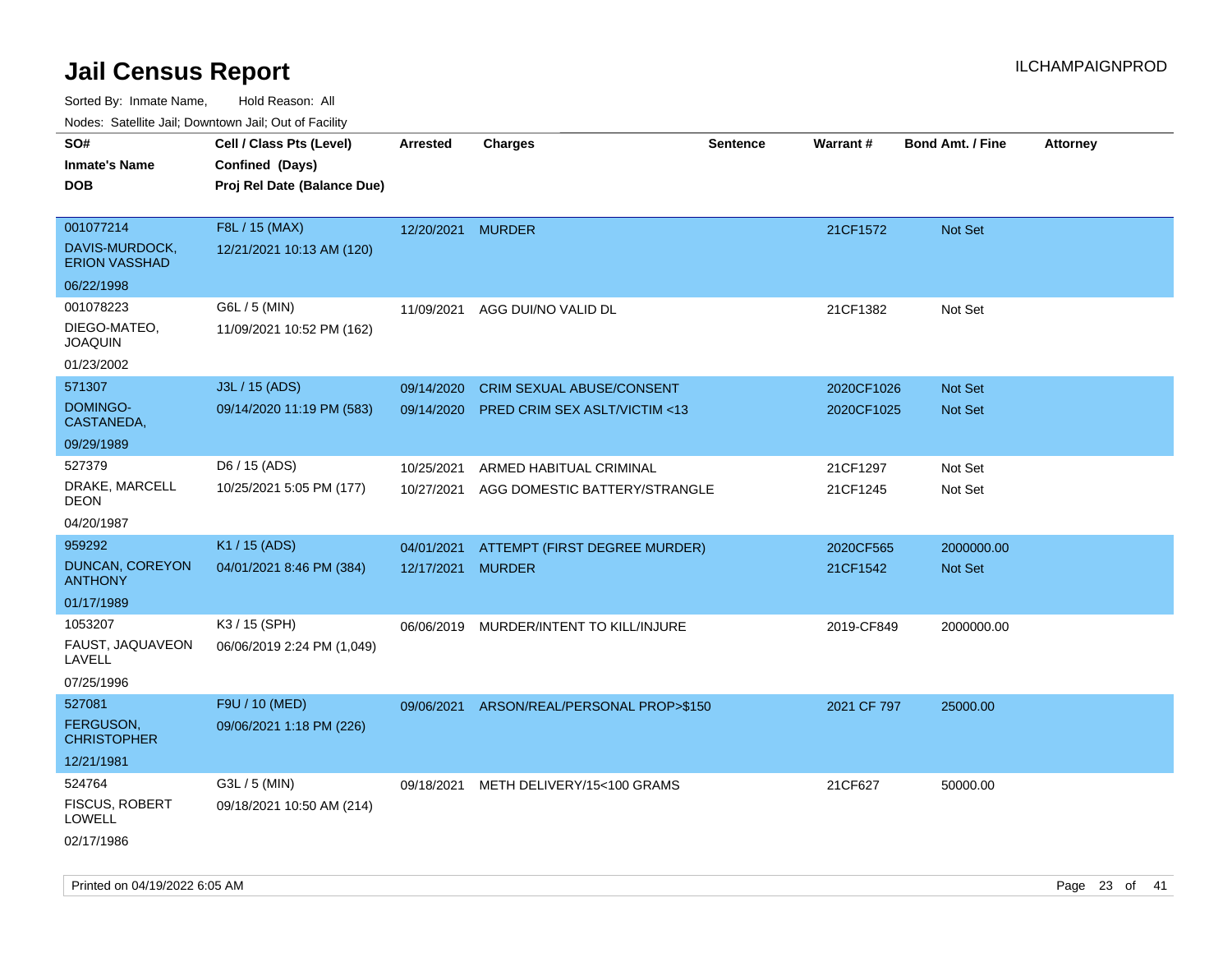Sorted By: Inmate Name, Hold Reason: All

| Nodes: Satellite Jail; Downtown Jail; Out of Facility |  |  |
|-------------------------------------------------------|--|--|
|                                                       |  |  |

| SO#<br><b>Inmate's Name</b><br><b>DOB</b>     | Cell / Class Pts (Level)<br>Confined (Days)<br>Proj Rel Date (Balance Due) | <b>Arrested</b>  | <b>Charges</b>                          | <b>Sentence</b> | <b>Warrant#</b> | <b>Bond Amt. / Fine</b> | <b>Attorney</b> |
|-----------------------------------------------|----------------------------------------------------------------------------|------------------|-----------------------------------------|-----------------|-----------------|-------------------------|-----------------|
| 1068917<br><b>GARCIA, JUAN</b>                | I2 / 5 (ADS)<br>08/11/2021 9:24 PM (252)                                   |                  | 08/11/2021 VIO ORDER/PRIOR VIO OF ORDER |                 | 21CF965         | Not Set                 |                 |
| <b>CARLOS</b>                                 |                                                                            |                  |                                         |                 |                 |                         |                 |
| 10/21/1997                                    |                                                                            |                  |                                         |                 |                 |                         |                 |
| 32913                                         | $11/15$ (ADS)                                                              | 12/03/2021       | PRED CRIM SEX ASLT/VICTIM <13           |                 | 21CF1481        | Not Set                 |                 |
| GROB, WARREN A,<br>Junior                     | 12/03/2021 4:24 PM (138)                                                   |                  |                                         |                 |                 |                         |                 |
| 12/07/1950                                    |                                                                            |                  |                                         |                 |                 |                         |                 |
| 001078871                                     | G9U / 5 (ADS)                                                              | 02/22/2022       | <b>RESIDENTIAL BURGLARY</b>             |                 | 2020JD14        | No Bond                 |                 |
| <b>HARRIS, MARTELL</b><br><b>TE'SHAWN</b>     | 02/22/2022 3:44 PM (57)                                                    | 02/22/2022       | <b>INDIRECT CRIMINAL CONTEMPT</b>       |                 | 2020CC9         | 20000.00                |                 |
| 07/02/2003                                    |                                                                            | 02/22/2022       | <b>ESCAPE/VIOLATE ELEC MONITORING</b>   |                 | 22CF316         | 150000.00               |                 |
| 001078868                                     | C6L / 5 (ADS)                                                              | 02/24/2022       | STALKING/CAUSE FEAR FOR SAFETY          |                 | 22CF227         | 150000.00               |                 |
| HARRIS-MINER,<br><b>NICHOLAS</b>              | 02/24/2022 3:56 PM (55)                                                    |                  |                                         |                 |                 |                         |                 |
| 07/08/1998                                    |                                                                            |                  |                                         |                 |                 |                         |                 |
| 1073611                                       | G4L / 5 (MIN)                                                              | 02/09/2021       | DELIVERY OF OR POSSESSION OF W/INT      |                 | 21CF160         | Not Set                 |                 |
| <b>HAYES, CAMERON</b><br><b>TAYLOR MALEEK</b> | 02/09/2021 3:10 PM (435)                                                   | 02/09/2021       | MFG 15>100 GR ECSTASY/ANALOG            |                 | 21CF121         | 500000.00               |                 |
| 08/10/1998                                    |                                                                            |                  |                                         |                 |                 |                         |                 |
| 987949                                        | B1 / 10 (ADS)                                                              | 03/29/2022       | FELON POSS/FIREARM                      |                 | 22CF365         | Not Set                 |                 |
| HOLT, TERRELL<br>VALENTINO                    | 03/29/2022 12:53 AM (22)                                                   |                  | 03/29/2022 FUGITIVE FROM JUSTICE        |                 | 22CF364         | Not Set                 |                 |
| 02/17/1991                                    |                                                                            |                  |                                         |                 |                 |                         |                 |
| 518711                                        | G5L / 5 (MIN)                                                              | 01/30/2022 THEFT |                                         |                 | 22CF133         | Not Set                 |                 |
| <b>INGERSON, LUCUS</b><br><b>JAMES</b>        | 01/30/2022 4:57 PM (80)                                                    |                  |                                         |                 |                 |                         |                 |
| 09/16/1979                                    |                                                                            |                  |                                         |                 |                 |                         |                 |
| 001078766                                     | $13/5$ (ADS)                                                               | 02/08/2022       | AGGRAVATED BATTERY                      |                 | 22CF160         | Not Set                 |                 |
| JOHNSON, IYONZI                               | 02/08/2022 11:56 AM (71)                                                   |                  | 02/08/2022 BURGLARY                     |                 | 22CF63          | 3000.00                 |                 |
|                                               |                                                                            |                  |                                         |                 |                 |                         |                 |

07/16/1994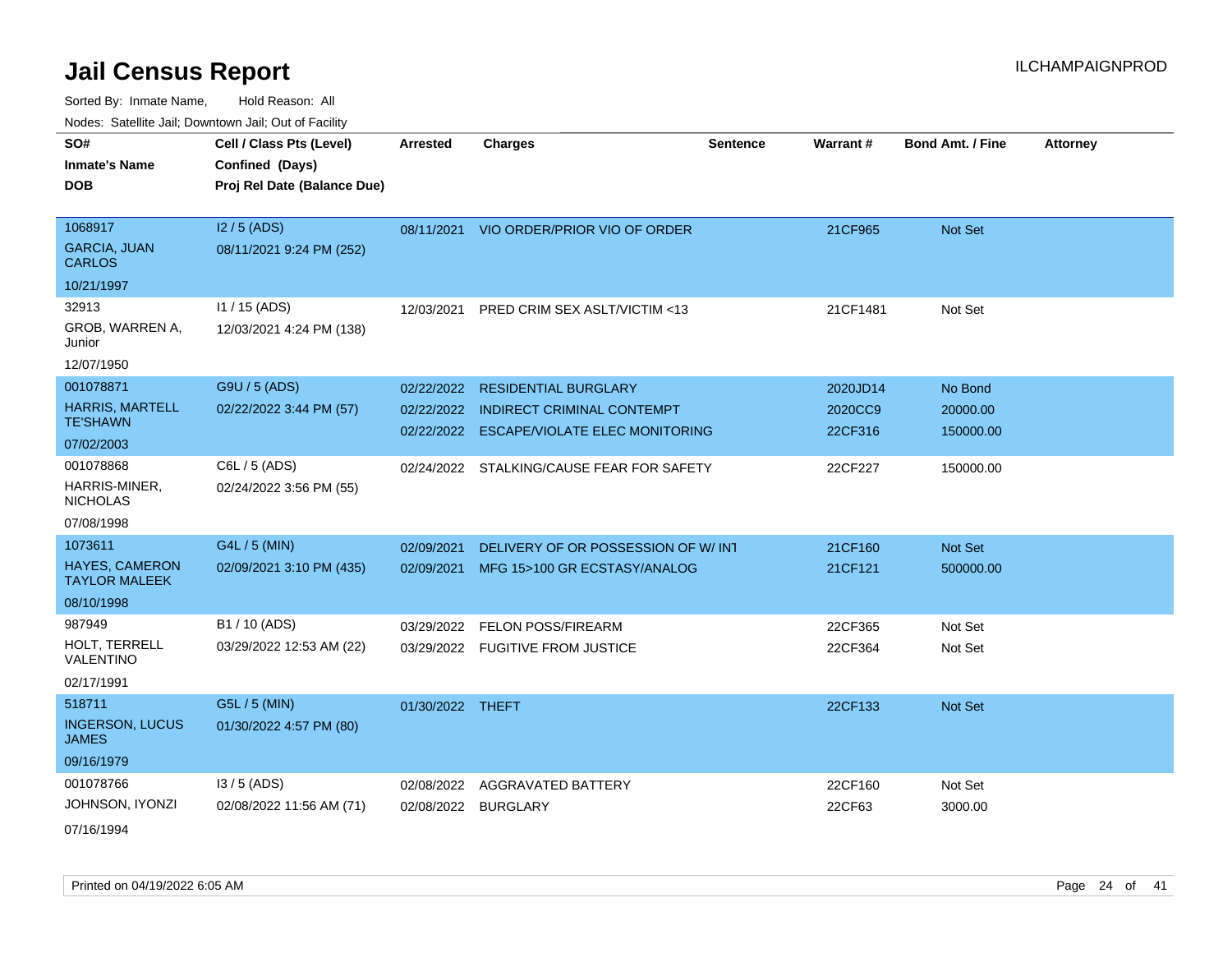| <u>Rodos.</u> Odiolino dali, Downtown dali, Odi of I dollity |                                                                            |                      |                                          |                 |           |                         |                 |
|--------------------------------------------------------------|----------------------------------------------------------------------------|----------------------|------------------------------------------|-----------------|-----------|-------------------------|-----------------|
| SO#<br>Inmate's Name<br>DOB                                  | Cell / Class Pts (Level)<br>Confined (Days)<br>Proj Rel Date (Balance Due) | <b>Arrested</b>      | <b>Charges</b>                           | <b>Sentence</b> | Warrant#  | <b>Bond Amt. / Fine</b> | <b>Attorney</b> |
| 1073894                                                      | H <sub>4</sub> L                                                           | 04/07/2022           | <b>PROBATION VIOLATION</b>               |                 | 2021CF920 | Not Set                 |                 |
| JOKICH, ANTON VEGO  04/07/2022 5:40 PM (13)                  |                                                                            |                      |                                          |                 |           |                         |                 |
| 05/30/1969                                                   |                                                                            |                      |                                          |                 |           |                         |                 |
| 1068501                                                      | G4U / 5 (MIN)                                                              | 02/07/2022           | VIO ORDER/NOTICE/PRIOR VIO O/P           | 18m (DOC)       | 22CF156   | No Bond                 |                 |
| KING, JULIUS<br>EMANUEL                                      | 02/07/2022 7:06 PM (72)                                                    | 03/29/2022           | <b>RESIST/OBSTRUCT WITH INJURY</b>       | 18m (DOC)       | 2021CF926 | No Bond                 |                 |
| 04/08/1985                                                   |                                                                            |                      |                                          |                 |           |                         |                 |
| 001078818                                                    | D <sub>3</sub> / 10 (MED)                                                  | 02/04/2022           | DOMESTIC BATTERY/OTHER PRIOR             |                 | 22CF148   | Not Set                 |                 |
| KINSEL, EVERAL<br><b>MICHAEL WILLIAM</b>                     | 02/04/2022 7:37 PM (75)                                                    |                      |                                          |                 |           |                         |                 |
| 10/16/1985                                                   |                                                                            |                      |                                          |                 |           |                         |                 |
| 527447                                                       | J1L / 10 (ADS)                                                             | 02/22/2022           | <b>BURGLARY</b>                          |                 | 22CF224   | Not Set                 |                 |
| KIRKWOOD, TYLER                                              | 02/22/2022 10:47 AM (57)                                                   | 02/22/2022           | AGG BATTERY/GREAT BODILY HARM            |                 | 22CF223   | Not Set                 |                 |
| JAMES<br>10/04/1985                                          |                                                                            | 02/23/2022           | <b>BURGLARY</b>                          |                 | 22CF152   | Not Set                 |                 |
|                                                              |                                                                            | 04/05/2022           | <b>RESIDENTIAL BURGLARY</b>              |                 | 22CF383   | Not Set                 |                 |
| 001077710                                                    | G2L / 5 (MIN)                                                              | 03/31/2022           | AGG DOMESTIC BATTERY/STRANGLE            |                 | 21CF212   | No Bond                 |                 |
| LANGE, DEVONTAE<br><b>AND'RE</b>                             | 03/31/2022 2:21 PM (20)                                                    |                      | 03/31/2022 AGG BATTERY/PUBLIC PLACE      |                 | 21CF279   | No Bond                 |                 |
| 03/05/1994                                                   |                                                                            |                      |                                          |                 |           |                         |                 |
| 29681<br>LENOIR, JOHN<br><b>CHRISTOPHER</b>                  | J2L / 15 (ADS)<br>07/14/2020 12:51 PM (645)                                | 07/14/2020           | PREDATORY CRIMINAL SEX ASSLT/CHILD       |                 | 20CF-781  | 250000.00               |                 |
| 04/20/1966                                                   |                                                                            |                      |                                          |                 |           |                         |                 |
| 001078797                                                    | 14 / 10 (ADS)                                                              |                      | 01/26/2022 VIO STALKING NO CONTACT ORDER |                 | 22CM31    | Not Set                 |                 |
| LEVIN, DANIEL DAVID                                          | 01/26/2022 3:00 PM (84)                                                    |                      |                                          |                 |           |                         |                 |
| 08/08/1984                                                   |                                                                            |                      |                                          |                 |           |                         |                 |
| 1005717                                                      | G9L / 5 (MIN)                                                              | 03/31/2022           | AGG DUI/3                                |                 | 22CF372   | 100000.00               |                 |
| LEWIS, ORLANDO<br><b>DESHONE</b>                             | 03/31/2022 1:56 PM (20)                                                    | 03/31/2022 AGG DUI/3 |                                          |                 | 22CF373   | 100000.00               |                 |
| 01/31/1987                                                   |                                                                            |                      |                                          |                 |           |                         |                 |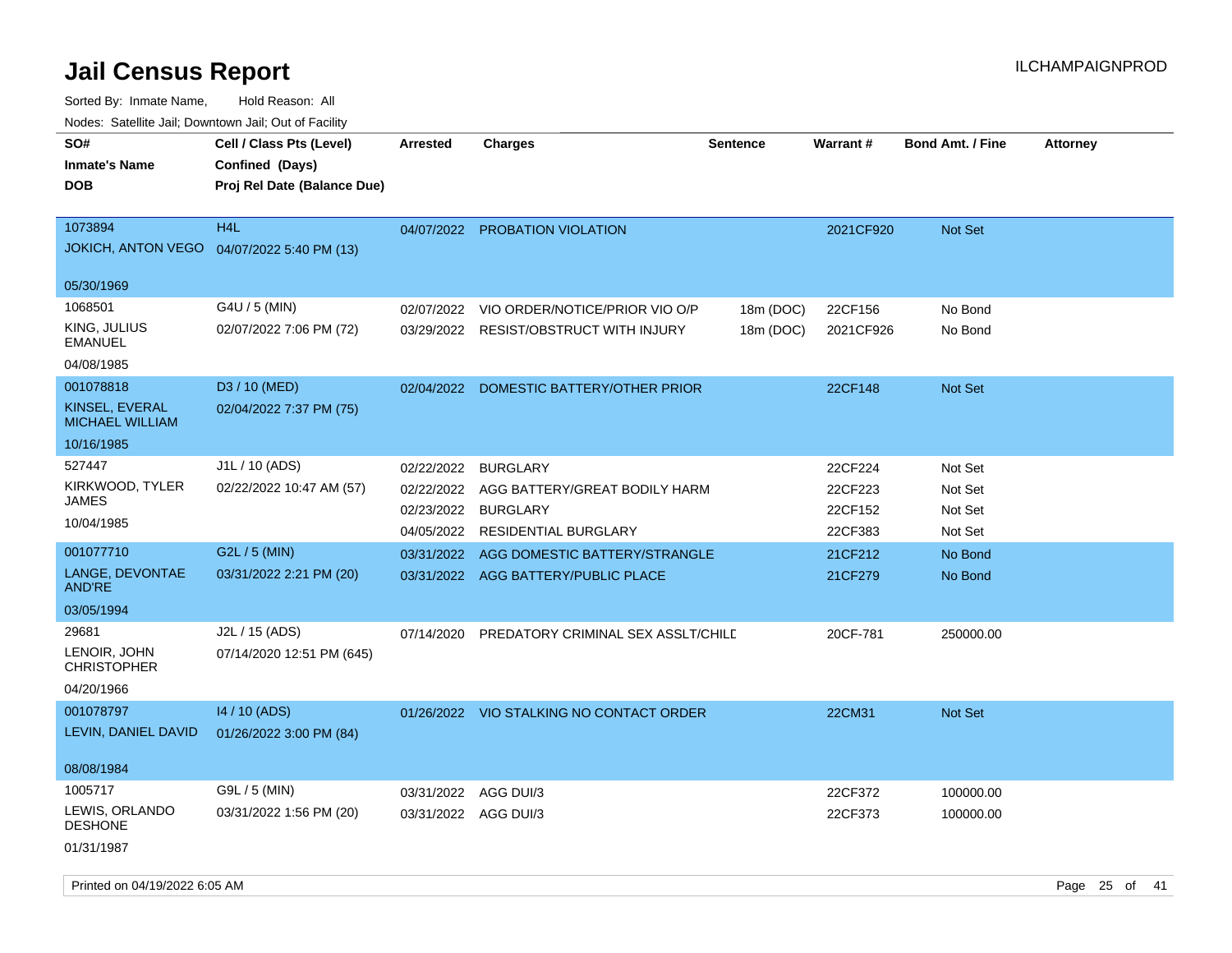Sorted By: Inmate Name, Hold Reason: All Nodes: Satellite Jail; Downtown Jail; Out of Facility

| SO#                                       | Cell / Class Pts (Level)                    | <b>Arrested</b>   | Charges                                  | <b>Sentence</b> | Warrant#   | <b>Bond Amt. / Fine</b> | <b>Attorney</b> |
|-------------------------------------------|---------------------------------------------|-------------------|------------------------------------------|-----------------|------------|-------------------------|-----------------|
| <b>Inmate's Name</b>                      | Confined (Days)                             |                   |                                          |                 |            |                         |                 |
| <b>DOB</b>                                | Proj Rel Date (Balance Due)                 |                   |                                          |                 |            |                         |                 |
|                                           |                                             |                   |                                          |                 |            |                         |                 |
| 983917                                    | G6U / 5 (MIN)                               | 04/07/2022        | LEAVING THE SCENE INVOLV VEHICLE         |                 | 2022MT484  | 2470.00                 |                 |
| LOPEZ-AGUILAR,<br><b>SERGIO</b>           | 04/08/2022 12:35 AM (12)                    |                   | 04/07/2022 AGG DUI/NO VALID DL           |                 | 2008CF329  | 50000.00                |                 |
| 09/10/1981                                |                                             |                   |                                          |                 |            |                         |                 |
| 001078320                                 | E2L / 5 (ADS)                               |                   | 04/03/2022 BURGLARY                      |                 | 22CF395    | Not Set                 |                 |
| <b>MARSH, PAUL</b><br><b>OLUFUNMILAYO</b> | 04/03/2022 8:37 PM (17)                     |                   | 04/03/2022 BURGLARY                      |                 | 22CF396    | Not Set                 |                 |
| 07/13/1994                                |                                             |                   |                                          |                 |            |                         |                 |
| 1063030                                   | D4 / 15 (ADS)                               | 12/20/2021        | <b>MURDER</b>                            |                 | 21CF1571   | Not Set                 |                 |
|                                           | MASON, RYAN ONEIAL 12/21/2021 9:30 AM (120) | 12/22/2021        | <b>PAROLE REVOCATION</b>                 |                 | CH2107979  | <b>Not Set</b>          |                 |
| 02/22/1991                                |                                             |                   |                                          |                 |            |                         |                 |
| 1076591                                   | G8U / 5 (MIN)                               | 02/22/2022        | DELIVERY OF OR POSSESSION OF W/INT       |                 | 20CF961    | 500000.00               |                 |
| MATTHEWS.<br><b>CHRISTIAN ANTHONY</b>     | 02/22/2022 7:42 PM (57)                     |                   | 02/23/2022 MAIL FRAUD                    |                 | 2:21CR173  | No Bond                 |                 |
| 03/15/1989                                |                                             |                   |                                          |                 |            |                         |                 |
| 40235                                     | G1L / 5 (MIN)                               | 10/04/2021        | AGG DUI/4                                |                 | 2021CF1145 | 35000.00                |                 |
| MERRIWEATHER,<br><b>MARCUS TODD</b>       | 10/04/2021 4:41 PM (198)                    |                   |                                          |                 |            |                         |                 |
| 11/28/1967                                |                                             |                   |                                          |                 |            |                         |                 |
| 1040273                                   | E5U / 15 (ADS)                              |                   | 09/30/2021 PRED CRIM SEX ASLT/VICTIM <13 |                 | 21CF329    | 500000.00               |                 |
| METCALFE, LANELL<br><b>JARON</b>          | 09/30/2021 11:32 PM (202)                   |                   |                                          |                 |            |                         |                 |
| 09/22/1988                                |                                             |                   |                                          |                 |            |                         |                 |
| 1075635                                   | K <sub>2</sub> / 10 (ADS)                   | 05/11/2021        | MFG/DEL CANNABIS/30-500 GRAMS            |                 | 20CF1402   | 100000.00               |                 |
| MILES, DEVLON VON,<br>Junior              | 05/11/2021 10:39 PM (344)                   | 05/11/2021        | AGG DISCHARGE FIREARM/OCC VEH            |                 | 21CF538    | Not Set                 |                 |
| 11/04/2000                                |                                             | 02/23/2022 MURDER |                                          |                 | 22CF219    | Not Set                 |                 |
| 1042168                                   | G5U / 5 (MIN)                               |                   | 02/26/2022 AGG DUI/4                     |                 | 22CF238    | Not Set                 |                 |
| MONTALVO, ANTONIO                         | 02/26/2022 6:14 AM (53)                     |                   |                                          |                 |            |                         |                 |

05/03/1976

Printed on 04/19/2022 6:05 AM Page 26 of 41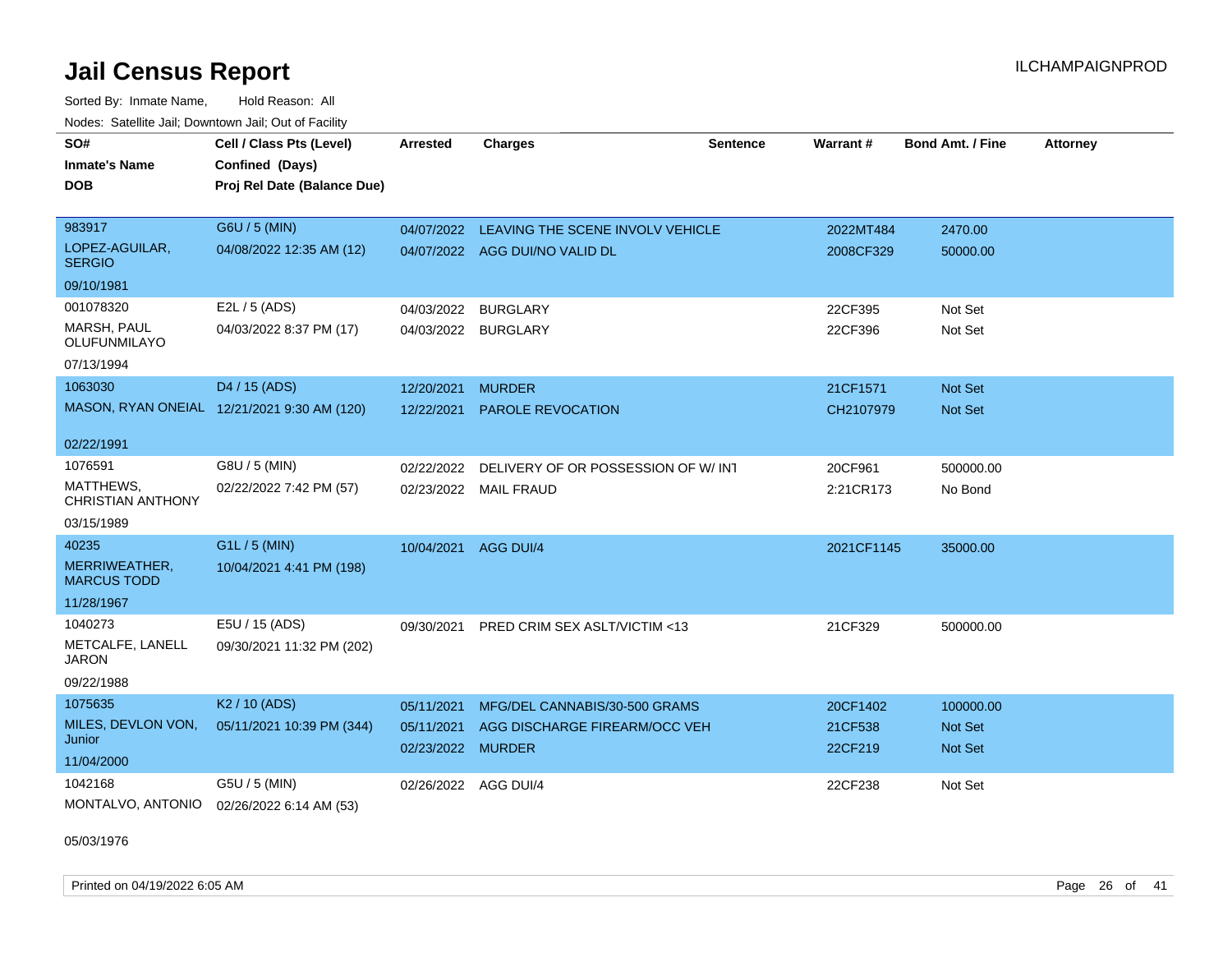| roaco. Calcinio dan, Downtown dan, Out or Fability |                             |                    |                                                         |                 |            |                         |                 |
|----------------------------------------------------|-----------------------------|--------------------|---------------------------------------------------------|-----------------|------------|-------------------------|-----------------|
| SO#                                                | Cell / Class Pts (Level)    | <b>Arrested</b>    | <b>Charges</b>                                          | <b>Sentence</b> | Warrant#   | <b>Bond Amt. / Fine</b> | <b>Attorney</b> |
| <b>Inmate's Name</b>                               | Confined (Days)             |                    |                                                         |                 |            |                         |                 |
| <b>DOB</b>                                         | Proj Rel Date (Balance Due) |                    |                                                         |                 |            |                         |                 |
|                                                    |                             |                    |                                                         |                 |            |                         |                 |
| 1069209                                            | <b>H1L / 10 (ADS)</b>       | 04/07/2021         | AGG BATTERY/GREAT BODILY HARM                           |                 | 21CF376    | Not Set                 |                 |
| MOORE, DEVONTE<br><b>JAMAL</b>                     | 04/07/2021 6:25 PM (378)    |                    |                                                         |                 |            |                         |                 |
| 09/24/1995                                         |                             |                    |                                                         |                 |            |                         |                 |
| 001078993                                          | E1L / 10 (ADS)              |                    | 03/29/2022 AGG ASLT PEACE OFF/FIRE/ER WRK               |                 | 22CM87     | Not Set                 |                 |
| MURPHY, JUSTIN RAY                                 | 03/29/2022 6:40 PM (22)     |                    |                                                         |                 |            |                         |                 |
|                                                    |                             |                    |                                                         |                 |            |                         |                 |
| 03/12/1997                                         |                             |                    |                                                         |                 |            |                         |                 |
| 1067146                                            | G7L / 5 (MIN)               |                    | 03/23/2022 LEAVING SCENE-ACCIDENT/DEATH/INJUF 13y (DOC) |                 | 2020CF1197 | No Bond                 |                 |
| <b>OMALLEY, ROBERT</b><br><b>FRED</b>              | 03/23/2022 5:10 PM (28)     |                    |                                                         |                 |            |                         |                 |
| 04/30/1979                                         |                             |                    |                                                         |                 |            |                         |                 |
| 001078357                                          | A2L / 15 (SPH)              | 09/17/2021         | ARMED ROBBERY/ARMED W/FIREARM                           |                 | 22-CF-7    | 500000.00               |                 |
| PETTIGREW, CAREY                                   | 09/17/2021 9:56 AM (215)    | 09/17/2021         | ARMED ROBBERY/ARMED W/FIREARM                           |                 | 21CF1230   | Not Set                 |                 |
| CORNITRIAS DEOBLO                                  |                             | 09/17/2021         | ARMED ROBBERY/ARMED W/FIREARM                           |                 | 21CF1129   | Not Set                 |                 |
| 08/31/1986                                         |                             | 09/17/2021         | ARMED ROBBERY/ARMED W/FIREARM                           |                 | 21CF1128   | Not Set                 |                 |
| 1008308                                            | F2L / 10 (MED)              | 01/30/2022         | AGG BTRY/GREAT BOD HARM/60+                             |                 | 22CF131    | No Bond                 |                 |
| PETTIGREW, MARIO                                   | 01/30/2022 6:15 AM (80)     | 01/30/2022 ASSAULT |                                                         |                 | 19CM364    | 4000.00                 |                 |
| <b>TRAVINIO</b>                                    |                             |                    |                                                         |                 |            |                         |                 |
| 08/11/1992                                         |                             |                    |                                                         |                 |            |                         |                 |
| 1070610                                            | J6L / 10 (ADS)              | 03/03/2022         | AGG BATTERY/PUBLIC PLACE                                |                 | 21CF930    | Not Set                 |                 |
| PHILLIS, AARON<br><b>MONTRELL</b>                  | 03/03/2022 2:49 PM (48)     |                    | 03/03/2022 AGG BATTERY/GREAT BODILY HARM                |                 | 21CF482    | 5000.00                 |                 |
| 03/26/1999                                         |                             |                    |                                                         |                 |            |                         |                 |
| 001078005                                          | E4L / 10 (MED)              | 03/08/2022         | HOME INVASION/CAUSE INJURY                              |                 | 22CF280    | <b>Not Set</b>          |                 |
| PINEX, MARCHELLO D                                 | 03/08/2022 2:54 AM (43)     |                    | 03/08/2022 AGGRAVATED BATTERY/STRANGLE                  |                 | 19CR605101 | No Bond                 |                 |
|                                                    |                             |                    |                                                         |                 |            |                         |                 |
| 12/25/1991                                         |                             |                    |                                                         |                 |            |                         |                 |
| 001078942                                          | G2U / 5 (MIN)               |                    | 03/13/2022 MFG/DEL CANNABIS/500<2000 GR                 |                 | 22CF307    | Not Set                 |                 |
| <b>QATTOUM, ADHAM M</b>                            | 03/13/2022 11:31 PM (38)    |                    |                                                         |                 |            |                         |                 |
| 07/22/1994                                         |                             |                    |                                                         |                 |            |                         |                 |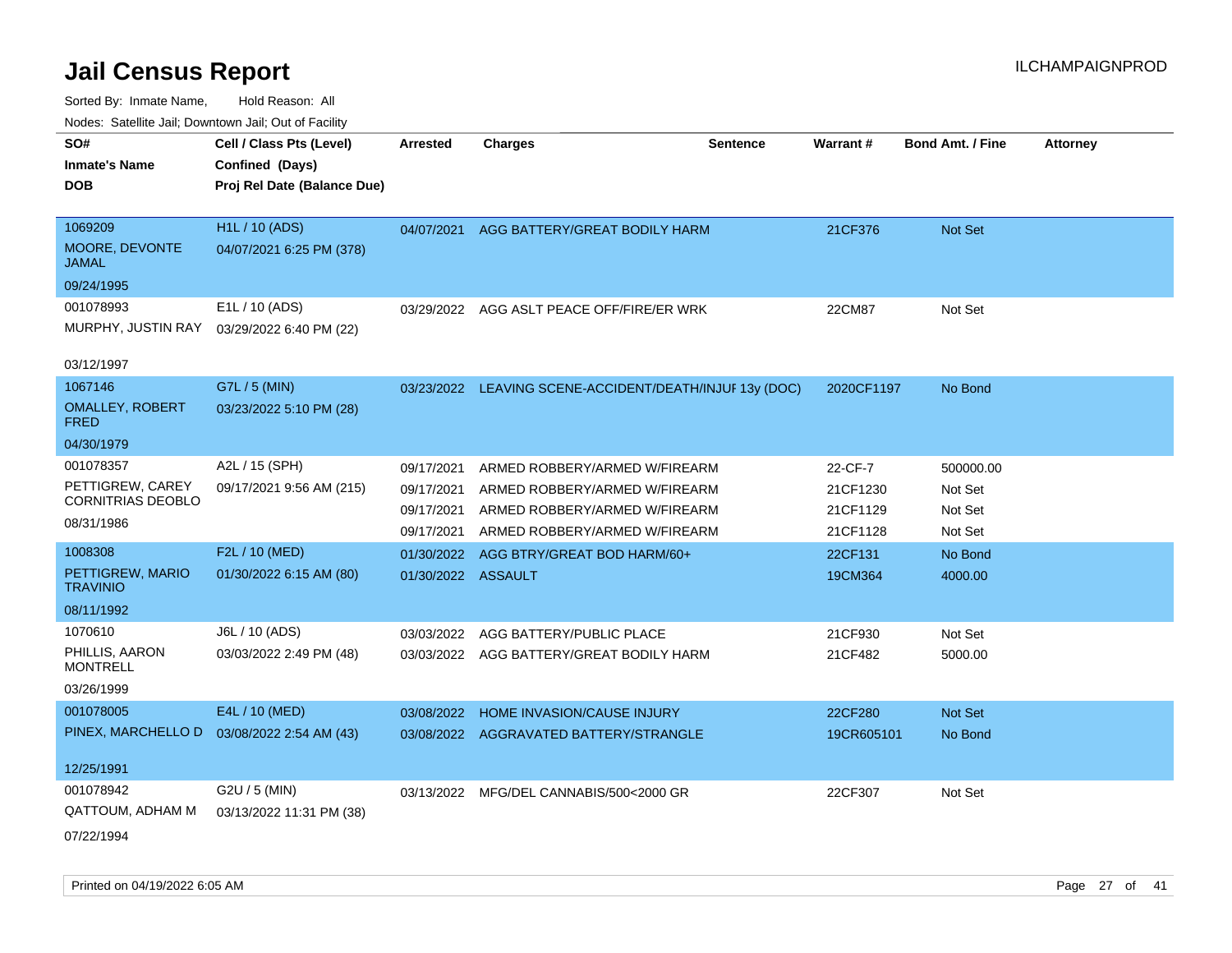Sorted By: Inmate Name, Hold Reason: All Nodes: Satellite Jail; Downtown Jail; Out of Facility

| rougs. Calcinic Jan, Downtown Jan, Out of Facility |                                             |            |                                         |                 |            |                         |                 |
|----------------------------------------------------|---------------------------------------------|------------|-----------------------------------------|-----------------|------------|-------------------------|-----------------|
| SO#                                                | Cell / Class Pts (Level)                    | Arrested   | <b>Charges</b>                          | <b>Sentence</b> | Warrant#   | <b>Bond Amt. / Fine</b> | <b>Attorney</b> |
| <b>Inmate's Name</b>                               | Confined (Days)                             |            |                                         |                 |            |                         |                 |
| <b>DOB</b>                                         | Proj Rel Date (Balance Due)                 |            |                                         |                 |            |                         |                 |
|                                                    |                                             |            |                                         |                 |            |                         |                 |
| 001077783                                          | H6L / 10 (ADS)                              |            | 01/05/2022 AGGRAVATED BATTERY           |                 | 21CF325    | Not Set                 |                 |
| RIVERA, DARYL<br><b>ANTONIO</b>                    | 01/05/2022 4:20 PM (105)                    |            |                                         |                 |            |                         |                 |
| 11/14/1981                                         |                                             |            |                                         |                 |            |                         |                 |
| 1072114                                            | A1U / 15 (SPH)                              | 01/17/2021 | ATTEMPT (FIRST DEGREE MURDER)           |                 | 2021CF65   | Not Set                 |                 |
| ROBINSON, DONNELL<br><b>LEVON</b>                  | 01/17/2021 2:40 PM (458)                    | 01/17/2021 | ARMED ROBBERY/NO FIREARM                |                 | 2020CF824  | 75000.00                |                 |
| 10/23/2000                                         |                                             | 02/17/2021 | AGGRAVATED BATTERY                      | 4y (DOC)        |            | 250000.00               |                 |
| 1000820                                            | F5L / 15 (MAX)                              | 01/24/2022 | FELON POSS/USE WEAPON/FIREARM           |                 | 22CF105    | Not Set                 |                 |
| <b>MICHAEL</b>                                     | SCHNEIDER, SONGAN 01/24/2022 8:20 AM (86)   |            | 01/24/2022 AGGRAVATED DOMESTIC BATTERY  |                 | 21CF1433   | 25000.00                |                 |
| 08/18/1992                                         |                                             |            |                                         |                 |            |                         |                 |
| 47195                                              | G8L / 5 (MIN)                               | 12/27/2021 | <b>RESIDENTIAL BURGLARY</b>             |                 | 2020CF1222 | 10000.00                |                 |
| SIMMONS, JAMES<br><b>ROBERT</b>                    | 12/27/2021 8:42 AM (114)                    | 12/28/2021 | <b>RESIDENTIAL BURGLARY</b>             |                 | 2021CF1596 | Not Set                 |                 |
| 03/13/1975                                         |                                             |            |                                         |                 |            |                         |                 |
| 1064798                                            | B3 / 15 (ADS)                               | 01/17/2022 | <b>MURDER</b>                           |                 | 2021CF695  | 1500000.00              |                 |
| <b>STENNIS, BRUCE</b><br><b>DEONTAY</b>            | 01/17/2022 1:29 PM (93)                     |            | 01/17/2022 MFG/DEL 1<15 GR COCAINE/ANLG |                 | 21CF520    | 50000.00                |                 |
| 08/12/1998                                         |                                             |            |                                         |                 |            |                         |                 |
| 1036650                                            | F4U / 10 (MED)                              |            | 02/16/2022 ARMED VIOLENCE/CATEGORY I    | 10y (DOC)       | 21CF845    | 250000.00               |                 |
| TAYLOR, KORRION<br><b>VELEZ</b>                    | 02/16/2022 4:33 PM (63)                     |            |                                         |                 |            |                         |                 |
| 03/18/1997                                         |                                             |            |                                         |                 |            |                         |                 |
| 001078997                                          | C8L / 10 (MED)                              |            | 03/30/2022 UNLAWFUL USE OF A WEAPON     |                 | 22CF374    | No Bond                 |                 |
| <b>DEON</b>                                        | THOMAS, THEOPHILUS 03/30/2022 10:52 PM (21) |            |                                         |                 |            |                         |                 |
| 09/17/2003                                         |                                             |            |                                         |                 |            |                         |                 |
| 1056971                                            | B2 / 10 (SPH)                               | 08/07/2021 | FELON POSS/USE WEAPON/FIREARM           |                 | 21CF948    | No Bond                 |                 |
| TRAVIS, DENZEL<br><b>DANTRELL</b>                  | 08/07/2021 7:36 AM (256)                    | 08/08/2021 | AGG BATTERY/PUBLIC PLACE                |                 | 2020CF647  | 25000.00                |                 |
| 03/21/1993                                         |                                             |            |                                         |                 |            |                         |                 |

Printed on 04/19/2022 6:05 AM Page 28 of 41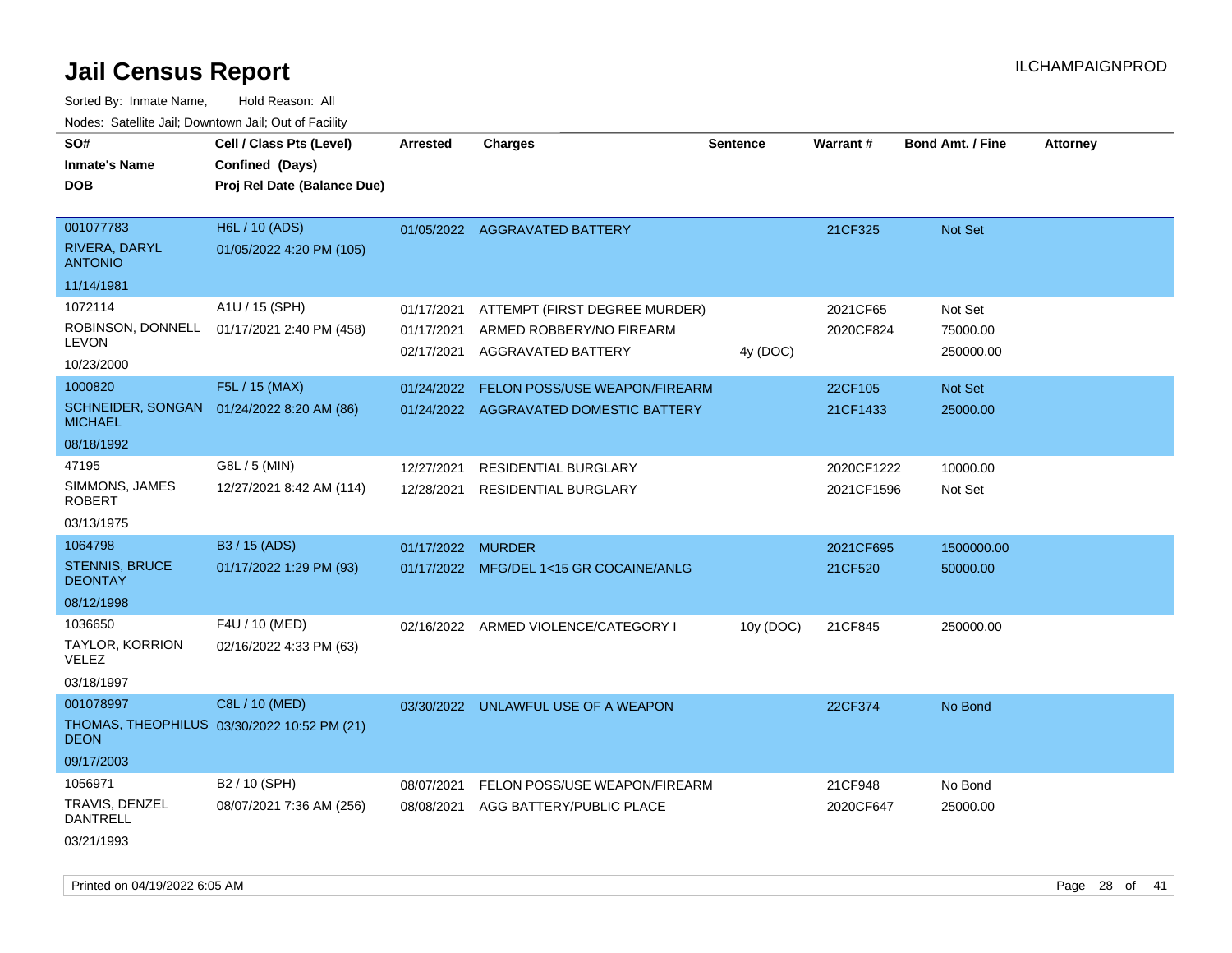| ivouss. Satellite Jali, Downtown Jali, Out of Facility |                                             |                   |                                    |                 |           |                         |                 |
|--------------------------------------------------------|---------------------------------------------|-------------------|------------------------------------|-----------------|-----------|-------------------------|-----------------|
| SO#<br>Inmate's Name                                   | Cell / Class Pts (Level)<br>Confined (Days) | <b>Arrested</b>   | <b>Charges</b>                     | <b>Sentence</b> | Warrant#  | <b>Bond Amt. / Fine</b> | <b>Attorney</b> |
| <b>DOB</b>                                             | Proj Rel Date (Balance Due)                 |                   |                                    |                 |           |                         |                 |
| 001078250                                              | C9L / 10 (ADS)                              | 08/07/2021        | FELON POSS WEAPON/BODY ARMOR       |                 | 21CF950   | Not Set                 |                 |
| TRAVIS, JORDAN<br><b>TESHAUN</b>                       | 08/07/2021 10:27 AM (256)                   |                   |                                    |                 |           |                         |                 |
| 03/03/1996                                             |                                             |                   |                                    |                 |           |                         |                 |
| 512160                                                 | F1L / 15 (MAX)                              | 03/10/2022        | ARMED HABITUAL CRIMINAL            |                 | 22CF296   | Not Set                 |                 |
| TURNER, CHARLES<br>EDWARD                              | 03/10/2022 12:00 PM (41)                    |                   | 03/11/2022 PAROLE REVOCATION       |                 | CH2201422 | No Bond                 |                 |
| 09/05/1986                                             |                                             |                   |                                    |                 |           |                         |                 |
| 30108                                                  | J4L / 15 (ADS)                              | 07/30/2021 MURDER |                                    |                 | 21CF902   | 2000000.00              |                 |
| VANDYKE, DARYL<br><b>ANTHONY</b>                       | 07/30/2021 8:29 PM (264)                    |                   |                                    |                 |           |                         |                 |
| 10/04/1965                                             |                                             |                   |                                    |                 |           |                         |                 |
| 968681                                                 | D5 / 15 (ADS)                               | 08/27/2021        | AGG CRIM SX AB/VIC 13<18/TRUST     |                 | 2020CF499 | 250000.00               |                 |
| WADE, DEMETRIUS<br>DARYL                               | 08/27/2021 2:25 AM (236)                    | 08/27/2021        | INDIRECT CRIMINAL CONTEMPT         | 3y (DOC)        | 2021CC16  | No Bond                 |                 |
| 01/07/1987                                             |                                             |                   |                                    |                 |           |                         |                 |
| 1035462                                                | F3U / 15 (MAX)                              |                   | 03/25/2022 ARMED HABITUAL CRIMINAL |                 | 22CF186   | 750000.00               |                 |
| WASHINGTON, MARK<br><b>ANTHONY</b>                     | 03/25/2022 8:47 AM (26)                     |                   |                                    |                 |           |                         |                 |
| 01/06/1994                                             |                                             |                   |                                    |                 |           |                         |                 |
| 1070971                                                | H3L / 5 (ADS)                               | 12/07/2021        | <b>IDENTITY THEFT/&lt;\$300</b>    |                 | 20CF922   | Not Set                 |                 |
| <b>WEIR, CLINTON</b><br>HOWARD                         | 12/08/2021 3:45 AM (133)                    | 12/07/2021        | <b>RECKLESS DRIVING</b>            |                 | 19TR2348  | Not Set                 |                 |
| 03/15/1983                                             |                                             |                   |                                    |                 |           |                         |                 |
| 54212                                                  | E3U / 10 (ADS)                              | 12/21/2021        | RECEIVE/POSS/SELL STOLEN VEH       |                 | 2021CF669 | 10000.00                |                 |
| <b>WHITLOCK, GEORGE</b>                                | 12/21/2021 1:20 PM (120)                    | 12/21/2021        | <b>VIOLATE ORDER PROTECTION</b>    |                 | 2021CM391 | 1000.00                 |                 |
| ABRAM                                                  |                                             | 12/21/2021        | ARMED VIOLENCE/CATEGORY I          |                 | 21CF1576  | <b>Not Set</b>          |                 |
| 11/10/1978                                             |                                             |                   |                                    |                 |           |                         |                 |
| 1058072                                                | A2U / 15 (SPH)                              | 02/25/2021        | ARMED HABITUAL CRIMINAL            |                 |           | Not Set                 |                 |
| WILLIAMS, KENNETH<br><b>BERNARD</b>                    | 02/25/2021 3:24 PM (419)                    |                   |                                    |                 |           |                         |                 |
| 10/04/1985                                             |                                             |                   |                                    |                 |           |                         |                 |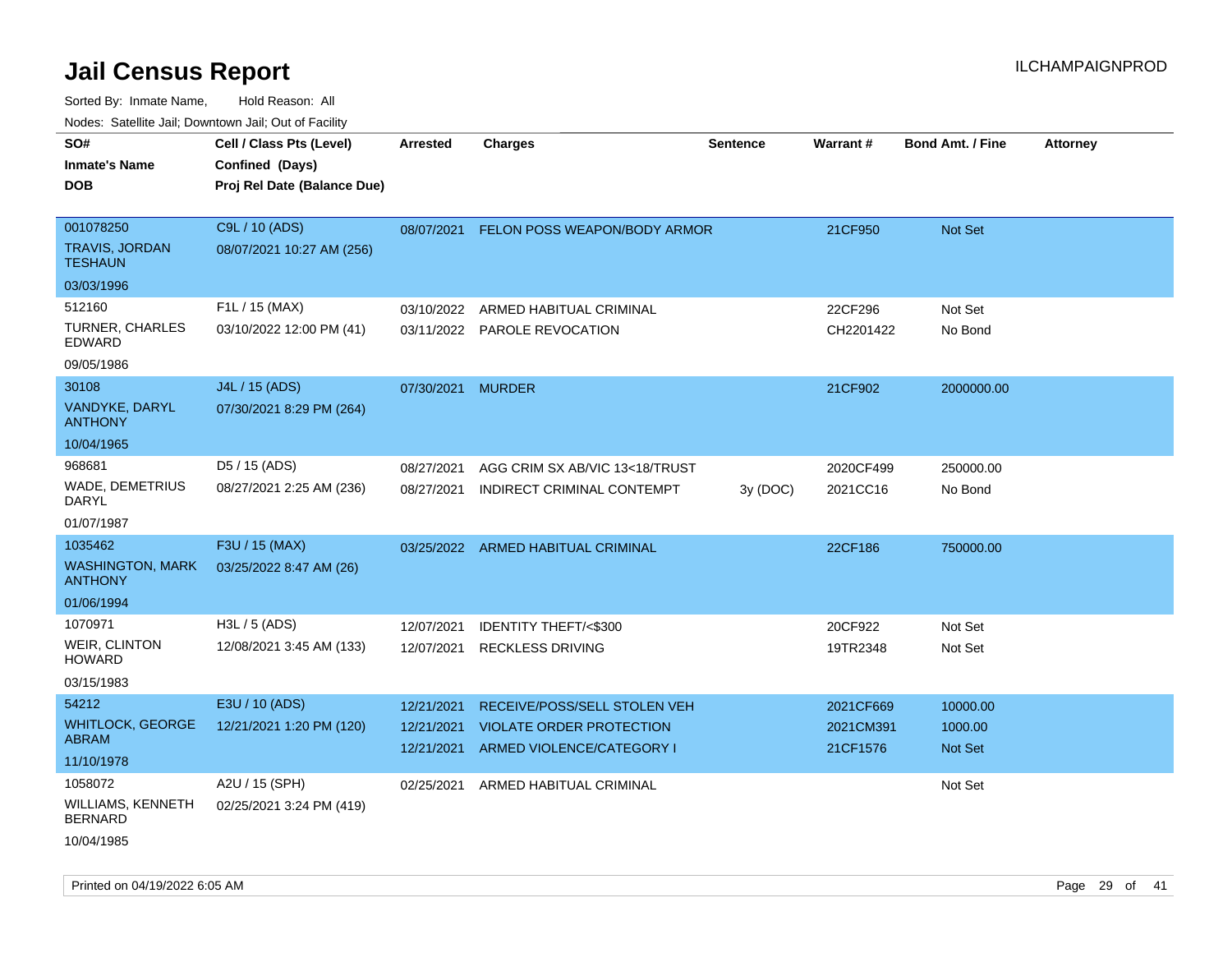| SO#<br><b>Inmate's Name</b><br><b>DOB</b>                       | Cell / Class Pts (Level)<br>Confined (Days)<br>Proj Rel Date (Balance Due) | Arrested   | Charges                                                   | <b>Sentence</b> | Warrant #          | <b>Bond Amt. / Fine</b> | <b>Attorney</b> |
|-----------------------------------------------------------------|----------------------------------------------------------------------------|------------|-----------------------------------------------------------|-----------------|--------------------|-------------------------|-----------------|
| 1020914<br><b>WILSON, BRANDON</b><br><b>LARON</b><br>07/05/1994 | F3L / 10 (MED)<br>03/06/2022 11:46 AM (45)                                 | 03/06/2022 | <b>FELON POSS/USE WEAPON/FIREARM</b>                      |                 | 21CF1337           | 250000.00               |                 |
| 001078995<br>ZINK, PRESTIN L<br>08/19/1997                      | $G1U / 5$ (MIN)<br>03/29/2022 11:33 PM (22)                                | 03/29/2022 | METH DELIVERY<5 GRAMS<br>03/29/2022 FUGITIVE FROM JUSTICE |                 | 22CF371<br>22CF370 | Not Set<br>Not Set      |                 |
| <b>Total Downtown Jail: 73</b>                                  |                                                                            | Males: 73  | Females: 0<br>Unknown: 0                                  |                 |                    |                         |                 |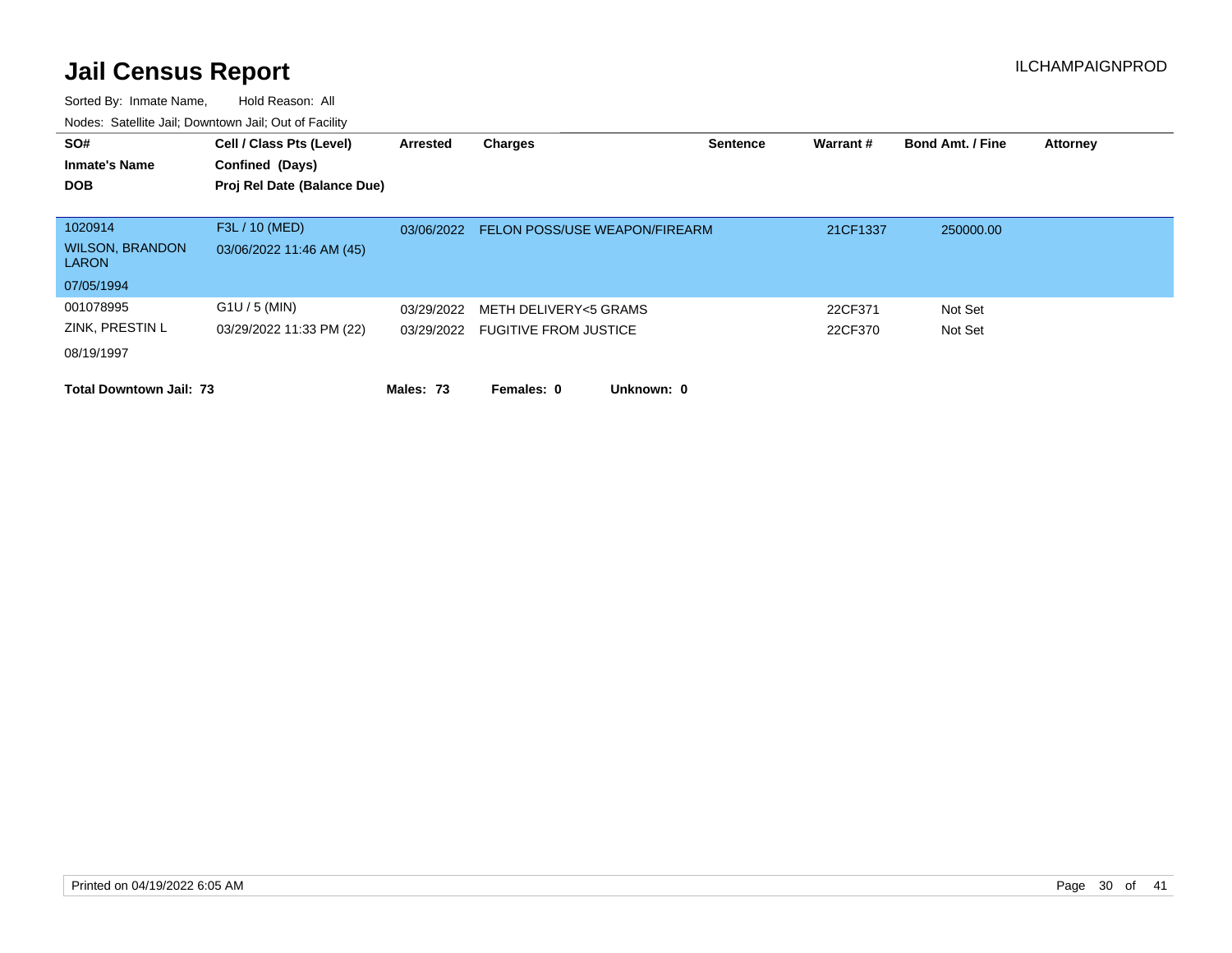| <b>Out of Facility</b><br>SO#<br><b>Inmate's Name</b><br><b>DOB</b> | Cell / Class Pts (Level)<br>Confined (Days)<br>Proj Rel Date (Balance Due) | <b>Arrested</b> | <b>Charges</b>                          | <b>Sentence</b> | Warrant#   | Bond Amt. / Fine | <b>Attorney</b> |
|---------------------------------------------------------------------|----------------------------------------------------------------------------|-----------------|-----------------------------------------|-----------------|------------|------------------|-----------------|
| 001078621                                                           | <b>KAN / 10 (MED)</b>                                                      | 12/23/2021      | <b>RESIDENTIAL BURGLARY</b>             |                 | 21CF1582   | Not Set          |                 |
|                                                                     | BAILEY, DANIEL SCOTT 12/23/2021 9:44 AM (118)                              | 01/14/2022      | PROBATION VIOLATION                     |                 | 21CF1445   | Not Set          |                 |
| 05/09/1999                                                          |                                                                            |                 |                                         |                 |            |                  |                 |
| 548350                                                              | <b>EHD</b>                                                                 | 03/29/2022      | AGG DUI/NO VALID DL                     |                 | 2020CF268  | Not Set          |                 |
| <b>BAILEY, NORBERT</b><br><b>WILLIAM</b>                            | 03/29/2022 9:11 AM (22)                                                    |                 |                                         |                 |            |                  |                 |
| 02/14/1992                                                          | 5/23/2022 (0.00)                                                           |                 |                                         |                 |            |                  |                 |
| 19971                                                               | <b>EHD</b>                                                                 | 11/09/2021      | DRIVING RVK/SUSP DUI/SSS 4-9            |                 | 2021CF968  | Not Set          |                 |
| <b>LYNN</b>                                                         | BARNESKE, RAYMOND 11/09/2021 9:32 AM (162)                                 |                 |                                         |                 |            |                  |                 |
| 08/17/1961                                                          | 5/6/2022 (0.00)                                                            |                 |                                         |                 |            |                  |                 |
| 516062                                                              | KAN / 15 (MAX)                                                             | 02/22/2021      | AGG DISCH FIR/VEH/PC OFF/FRMAN          |                 | 21CF210    | No Bond          |                 |
| BENNETT, JOHN<br><b>MICHAEL</b>                                     | 02/22/2021 10:47 AM (422)                                                  | 02/22/2021      | PHONE HARASSMENT/2+                     |                 | 20CF194    | 5000.00          |                 |
| 04/30/1986                                                          |                                                                            |                 |                                         |                 |            |                  |                 |
| 33993                                                               | <b>KAN / 10 (MED)</b>                                                      | 06/14/2021      | <b>AGGRAVATED DOMESTIC BATTERY</b>      |                 | 21CF688    | Not Set          |                 |
| <b>BOOKER, STEPHON</b><br><b>MONTELL</b>                            | 06/14/2021 7:42 PM (310)                                                   | 06/14/2021      | POSSESSING A CONTROLLED SUBSTANC        |                 | 21CF657    | Not Set          |                 |
| 06/11/1971                                                          |                                                                            | 06/14/2021      | <b>PAROLE REVOCATION</b>                |                 | CH2103612  | No Bond          |                 |
| 35366                                                               | EHD                                                                        | 04/05/2022      | DRIVING RVK/SUSP DUI/SSS 4-9            |                 | 2020CF1405 | Not Set          |                 |
| <b>BRADLEY, EARNEST</b><br>ANGELO VALENTIN                          | 04/05/2022 8:58 AM (15)                                                    |                 | 04/05/2022 DRIVING RVK/SUSP DUI/SSS 4-9 |                 | 2021CF361  | Not Set          |                 |
| 07/30/1968                                                          | 6/2/2022 (0.00)                                                            |                 |                                         |                 |            |                  |                 |
| 1074315                                                             | <b>KAN / 15 (MAX)</b>                                                      | 07/27/2021      | AGG DISCHARGE FIREARM/VEH/SCH           |                 | 21CF927    | Not Set          |                 |
| <b>BRIGGS, PATRICK</b><br><b>MONTAY</b>                             | 08/03/2021 4:56 PM (260)                                                   |                 |                                         |                 |            |                  |                 |
| 08/05/2001                                                          |                                                                            |                 |                                         |                 |            |                  |                 |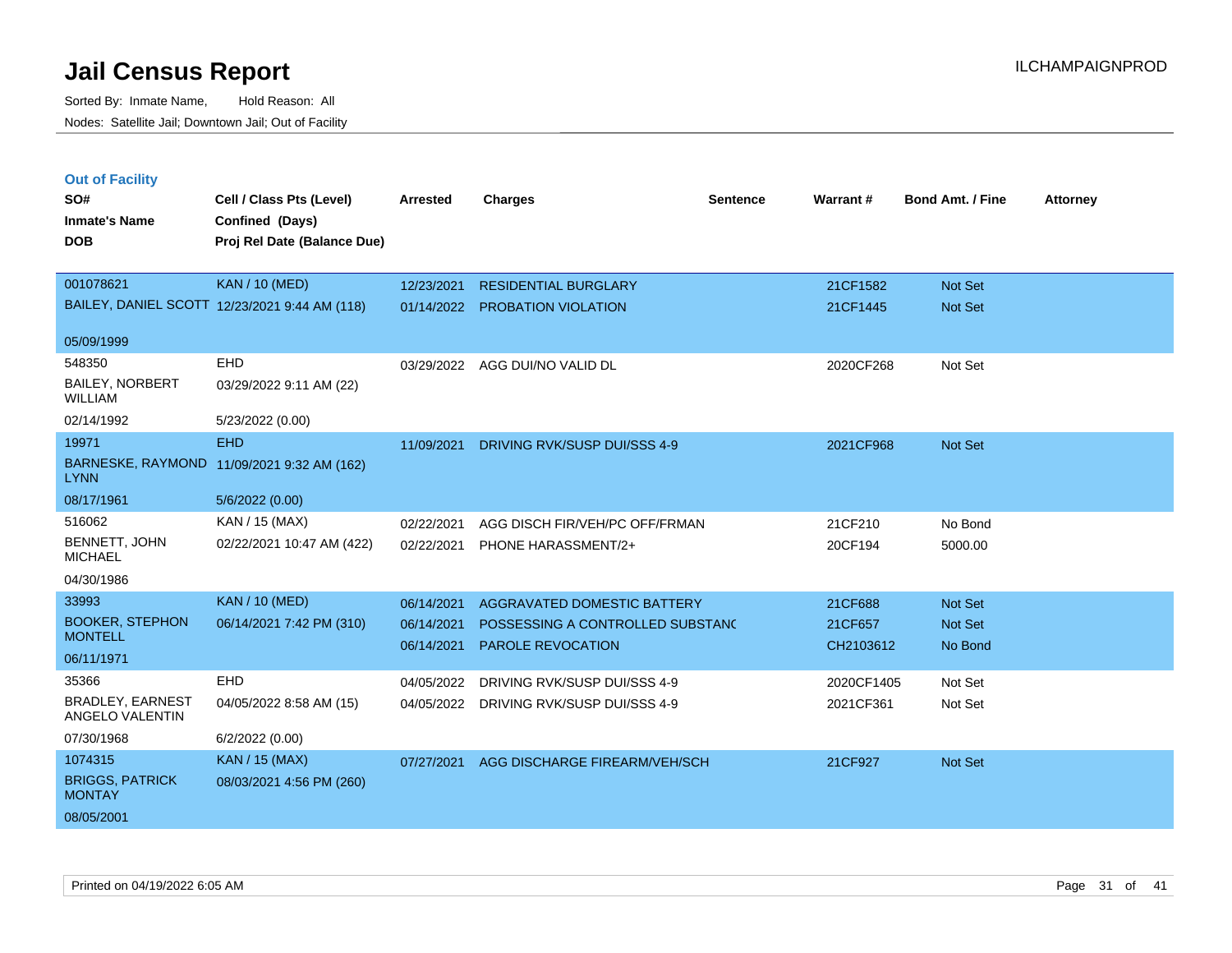| rougs. Calcing Jan, Downtown Jan, Out of Facinty                  |                                                                            |                          |                                                                                                    |          |                                      |                                      |                 |
|-------------------------------------------------------------------|----------------------------------------------------------------------------|--------------------------|----------------------------------------------------------------------------------------------------|----------|--------------------------------------|--------------------------------------|-----------------|
| SO#<br><b>Inmate's Name</b><br><b>DOB</b>                         | Cell / Class Pts (Level)<br>Confined (Days)<br>Proj Rel Date (Balance Due) | <b>Arrested</b>          | <b>Charges</b>                                                                                     | Sentence | Warrant#                             | Bond Amt. / Fine                     | <b>Attorney</b> |
| 001078880<br><b>BROACH, CAREU</b>                                 | KAN / 15 (MAX)<br>02/25/2022 3:58 PM (54)                                  | 02/25/2022<br>02/25/2022 | <b>PAROLE REVOCATION</b><br>AGG DISCHARGE FIREARM/BLDG/SCH<br>02/25/2022 ARMED VIOLENCE/CATEGORY I |          | HN-2200660<br>22600096201<br>22CF237 | No Bond<br>No Bond<br><b>Not Set</b> |                 |
| 02/27/2003                                                        |                                                                            |                          |                                                                                                    |          |                                      |                                      |                 |
| 001078065<br>BROWN, CHARMAN<br>LAKEEF<br>11/30/2002               | KAN / 10 (ADS)<br>06/17/2021 12:32 PM (307)                                | 06/17/2021               | AGG BATTERY/DISCHARGE FIREARM                                                                      |          | 21CF704                              | 1000000.00                           |                 |
| 001078008<br><b>BROWN, CODY</b><br><b>RUSSELL</b>                 | <b>KAN / 15 (MAX)</b><br>02/15/2022 9:17 AM (64)                           |                          | 02/15/2022 AGG BATTERY/DISCHARGE FIREARM                                                           |          | 21CF1090                             | 500000.00                            |                 |
| 02/15/2004                                                        |                                                                            |                          |                                                                                                    |          |                                      |                                      |                 |
| 1038554<br><b>BROWN, CORRION</b><br><b>DEVONTAE</b>               | KAN / 15 (MAX)<br>08/18/2021 5:40 PM (245)                                 | 08/18/2021<br>08/18/2021 | DELIVERY OF OR POSSESSION OF W/ INT<br>ARMED HABITUAL CRIMINAL                                     |          | 21CF1009<br>21CF1162                 | No Bond<br>Not Set                   |                 |
| 04/19/1995                                                        |                                                                            |                          |                                                                                                    |          |                                      |                                      |                 |
| 1038579<br><b>BROWN, MARKEL</b><br><b>RIKKI</b><br>01/06/1995     | <b>KAN</b> / 15 (MAX)<br>08/18/2021 2:05 PM (245)                          | 08/18/2021               | <b>FELON POSS/USE WEAPON/FIREARM</b>                                                               |          | 21CF1010                             | <b>Not Set</b>                       |                 |
| 1003006<br><b>BROWN, ROCKEITH</b><br><b>JAVONTE</b><br>07/23/1991 | KAN / 15 (MAX)<br>08/19/2021 12:55 AM (244)                                | 08/19/2021               | FELON POSS/USE MACHINE GUN                                                                         |          | 21CF1011                             | No Bond                              |                 |
| 1068812                                                           | <b>KAN / 15 (MAX)</b>                                                      | 12/21/2021               | AGG DISCHARGE FIREARM/OCC VEH                                                                      |          | 21CF741                              | Not Set                              |                 |
| BRYANT, DANNY<br><b>EUGENE</b>                                    | 12/21/2021 1:50 PM (120)                                                   | 12/21/2021               | <b>FELON POSS/USE FIREARM PRIOR</b>                                                                |          | 21CF1568                             | Not Set                              |                 |
| 11/22/1989                                                        |                                                                            |                          |                                                                                                    |          |                                      |                                      |                 |
| 987334<br>CAIN, ISAIAH<br><b>DEPRIEST</b><br>12/23/1990           | KAN / 15 (MAX)<br>03/10/2021 2:22 PM (406)                                 | 03/10/2021               | ATTEMPT (FIRST DEGREE MURDER)                                                                      |          | 19CF689                              | Not Set                              |                 |
|                                                                   |                                                                            |                          |                                                                                                    |          |                                      |                                      |                 |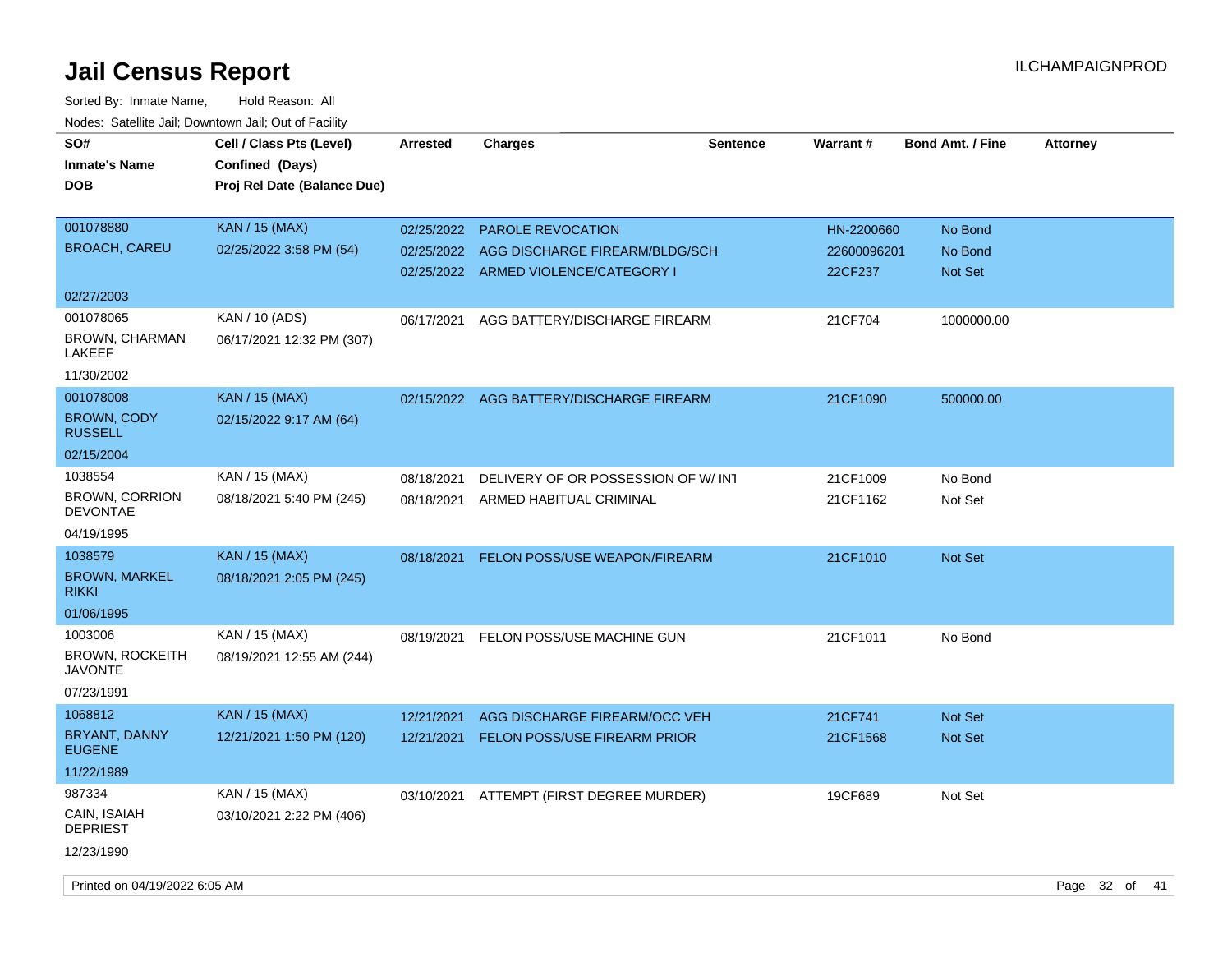Sorted By: Inmate Name, Hold Reason: All Nodes: Satellite Jail; Downtown Jail; Out of Facility

| <u>Houcs.</u> Outchne Juli, Downtown Juli, Out of Facility |                             |                 |                                |                 |            |                         |                 |
|------------------------------------------------------------|-----------------------------|-----------------|--------------------------------|-----------------|------------|-------------------------|-----------------|
| SO#                                                        | Cell / Class Pts (Level)    | <b>Arrested</b> | <b>Charges</b>                 | <b>Sentence</b> | Warrant#   | <b>Bond Amt. / Fine</b> | <b>Attorney</b> |
| <b>Inmate's Name</b>                                       | Confined (Days)             |                 |                                |                 |            |                         |                 |
| <b>DOB</b>                                                 | Proj Rel Date (Balance Due) |                 |                                |                 |            |                         |                 |
|                                                            |                             |                 |                                |                 |            |                         |                 |
| 992962                                                     | <b>KAN / 15 (ADS)</b>       | 05/25/2021      | MURDER/INTENT TO KILL/INJURE   |                 | 2018CF1045 | 1000000.00              |                 |
| <b>CAMPBELL, KEITH</b><br><b>KNAQEEB</b>                   | 05/25/2021 1:19 PM (330)    |                 |                                |                 |            |                         |                 |
| 07/22/1991                                                 |                             |                 |                                |                 |            |                         |                 |
| 001078576                                                  | KAN / 15 (MAX)              | 11/09/2021      | UNLAWFUL USE OF A WEAPON       |                 | 21CF1383   | Not Set                 |                 |
| CARTER, DEMONDRE<br><b>DAVON</b>                           | 11/09/2021 6:01 PM (162)    |                 |                                |                 |            |                         |                 |
| 05/27/2001                                                 |                             |                 |                                |                 |            |                         |                 |
| 1064992                                                    | <b>KAN / 15 (MAX)</b>       | 09/20/2021      | ARMED VIOLENCE/CATEGORY I      |                 | 21CF1137   | <b>Not Set</b>          |                 |
| <b>CARTER, KEJUAN</b><br><b>JAVONTE</b>                    | 09/20/2021 11:42 PM (212)   |                 |                                |                 |            |                         |                 |
| 06/27/1998                                                 |                             |                 |                                |                 |            |                         |                 |
| 001078461                                                  | KAN / 10 (MED)              | 10/07/2021      | AGG DOMESTIC BATTERY/STRANGLE  | 42m (DOC)       | 2021CF1208 | Not Set                 |                 |
| COLE, ERIC JOSE                                            | 10/08/2021 12:25 AM (194)   |                 |                                |                 |            |                         |                 |
| 01/24/2002                                                 |                             |                 |                                |                 |            |                         |                 |
| 1048488                                                    | <b>KAN / 10 (ADS)</b>       | 12/30/2021      | ARMED VIOLENCE/CATEGORY I      |                 | 2022CF4    | <b>Not Set</b>          |                 |
| <b>COLSON, WAYNE</b><br><b>ARTHUR, Third</b>               | 12/30/2021 8:27 AM (111)    |                 |                                |                 |            |                         |                 |
| 10/14/1995                                                 |                             |                 |                                |                 |            |                         |                 |
| 001077939                                                  | KAN / 10 (MED)              | 05/10/2021      | FIREARM/FOID INVALID/NOT ELIG  |                 | 21CF526    | No Bond                 |                 |
| <b>CROSS, PATRICK</b><br><b>DONTRELLE</b>                  | 05/10/2021 7:31 PM (345)    | 06/02/2021      | POSS STOLEN VEHICLE > \$25,000 |                 | 21CF612    | Not Set                 |                 |
| 11/07/2001                                                 |                             |                 |                                |                 |            |                         |                 |
| 25022                                                      | EHD / 10 (MED)              |                 | 02/17/2022 AGG DUI/2/PASS<16   |                 | 2021CF560  | No Bond                 |                 |
| <b>CRUMP, ROBERT</b><br><b>ANTHONY</b>                     | 02/17/2022 11:48 AM (62)    |                 |                                |                 |            |                         |                 |
| 02/06/1966                                                 | 5/14/2022 (0.00)            |                 |                                |                 |            |                         |                 |
| 001078538                                                  | KAN / 10 (ADS)              | 10/26/2021      | <b>CRIM SEX ASSAULT/FORCE</b>  |                 | 21CF1301   | Not Set                 |                 |
| DAWKINS, LEN                                               | 10/26/2021 8:18 PM (176)    |                 |                                |                 |            |                         |                 |
| 00/00/4007                                                 |                             |                 |                                |                 |            |                         |                 |

03/23/1987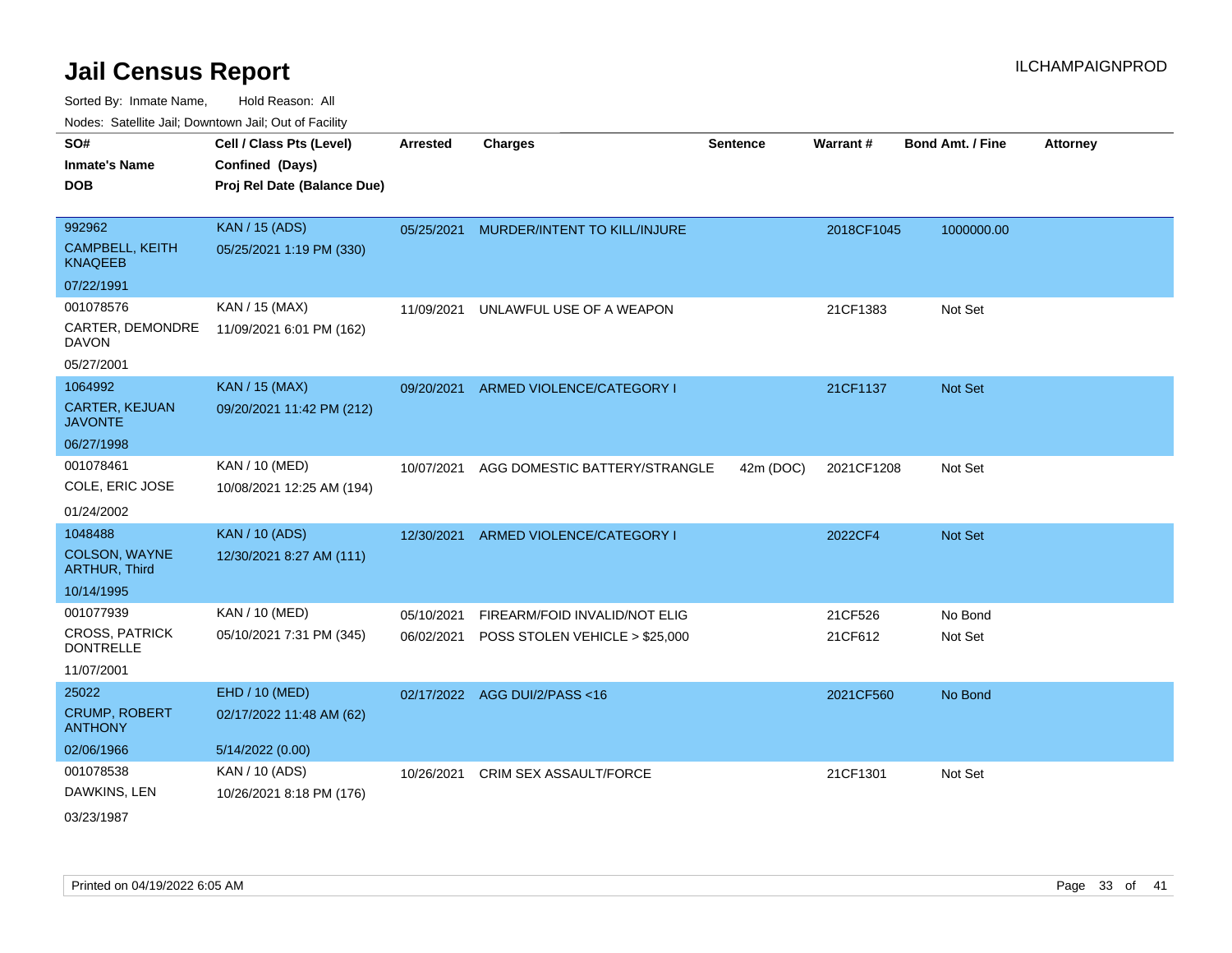| SO#<br><b>Inmate's Name</b><br><b>DOB</b>                      | Cell / Class Pts (Level)<br>Confined (Days)<br>Proj Rel Date (Balance Due) | <b>Arrested</b>                        | <b>Charges</b>                                                                                | <b>Sentence</b> | <b>Warrant#</b>                   | <b>Bond Amt. / Fine</b>                  | <b>Attorney</b> |      |
|----------------------------------------------------------------|----------------------------------------------------------------------------|----------------------------------------|-----------------------------------------------------------------------------------------------|-----------------|-----------------------------------|------------------------------------------|-----------------|------|
| 1061304<br><b>DORRIS, KEMION</b><br><b>DAETOCE</b>             | <b>KAN / 15 (MAX)</b><br>10/11/2021 7:30 PM (191)                          | 10/11/2021<br>10/11/2021               | ARMED HABITUAL CRIMINAL<br><b>ARMED HABITUAL CRIMINAL</b>                                     |                 | 21CF1226<br>21CF1227              | No Bond<br>No Bond                       |                 |      |
| 11/19/1997                                                     |                                                                            | 10/11/2021                             | <b>HOME INVASION/FIREARM</b>                                                                  |                 | 21CF1228                          | No Bond                                  |                 |      |
| 001079018<br>FINLEY, KEITH DAVID                               | <b>EHD</b><br>04/05/2022 10:38 AM (15)                                     | 04/05/2022                             | DRIVING RVK/SUSP DUI/SSS 4-9                                                                  |                 | 2022CF22                          | Not Set                                  |                 |      |
| 08/23/1963                                                     |                                                                            |                                        |                                                                                               |                 |                                   |                                          |                 |      |
| 1013012<br><b>GARY, XAVIER LAMAR</b>                           | <b>KAN / 15 (MAX)</b><br>07/08/2021 9:24 AM (286)                          | 07/08/2021<br>07/08/2021<br>07/08/2021 | FELON POSS/USE FIREARM PRIOR<br>ATTEMPT (FIRST DEGREE MURDER)<br>FELON POSS/USE FIREARM PRIOR |                 | 21CF798<br>2021CF790<br>2020CF650 | <b>Not Set</b><br>1000000.00<br>25000.00 |                 |      |
| 12/14/1991                                                     |                                                                            |                                        |                                                                                               |                 |                                   |                                          |                 |      |
| 1065946<br>GODBOLT, DESMOND<br><b>DEVONTAE</b>                 | KAN / 10 (MED)<br>09/04/2021 1:17 AM (228)                                 | 09/04/2021<br>09/04/2021               | AGG BATTERY/DISCHARGE FIREARM<br>RESIST/OBSTRUCTING A PEACE OFFICEF                           |                 | 21CF1057<br>21CM407               | 750000.00<br>Not Set                     |                 |      |
| 11/15/1997                                                     |                                                                            |                                        |                                                                                               |                 |                                   |                                          |                 |      |
| 1070118<br><b>GRAHAM, CORTEZ</b><br><b>LAMON</b><br>03/31/1976 | <b>KAN</b> / 15 (MAX)<br>08/31/2021 9:32 PM (232)                          | 08/31/2021<br>09/02/2021               | <b>AGGRAVATED DOMESTIC BATTERY</b><br>PROBATION VIOLATION                                     |                 | 21CF1049<br>21CF55                | No Bond<br>Not Set                       |                 |      |
| 1076506                                                        | KAN / 15 (MAX)                                                             | 09/17/2021                             | AGG UUW/PERSON/CM THREAT VIOL                                                                 |                 | 21CF1131                          | Not Set                                  |                 |      |
|                                                                | GRAY, JAMARH EMERE 09/17/2021 10:41 AM (215)                               | 09/20/2021                             | DOMESTIC BATTERY                                                                              |                 | 21CM430                           | Not Set                                  |                 |      |
| 06/21/2003                                                     |                                                                            |                                        |                                                                                               |                 |                                   |                                          |                 |      |
| 1055117<br><b>GREAM, JOHN</b><br>ROBERT LEE                    | <b>EHD</b><br>02/15/2022 10:44 AM (64)                                     |                                        | 02/15/2022 AGG BATTERY/PUBLIC PLACE                                                           |                 | 2021CM47                          | Not Set                                  |                 |      |
| 08/23/1996                                                     | 6/13/2022 (0.00)                                                           |                                        |                                                                                               |                 |                                   |                                          |                 |      |
| 1037683<br>HARRISON, HAROLD<br>RAY                             | EHD<br>02/23/2022 10:01 AM (56)                                            | 02/23/2022<br>02/23/2022 AGG DUI/3     | AGG DUI/LIC SUSP OR REVOKED                                                                   |                 | 2020CF350<br>2020CF1351           | Not Set<br>Not Set                       |                 |      |
| 11/30/1963                                                     | 5/22/2022 (0.00)                                                           |                                        |                                                                                               |                 |                                   |                                          |                 |      |
| Printed on 04/19/2022 6:05 AM                                  |                                                                            |                                        |                                                                                               |                 |                                   |                                          | Page 34 of      | - 41 |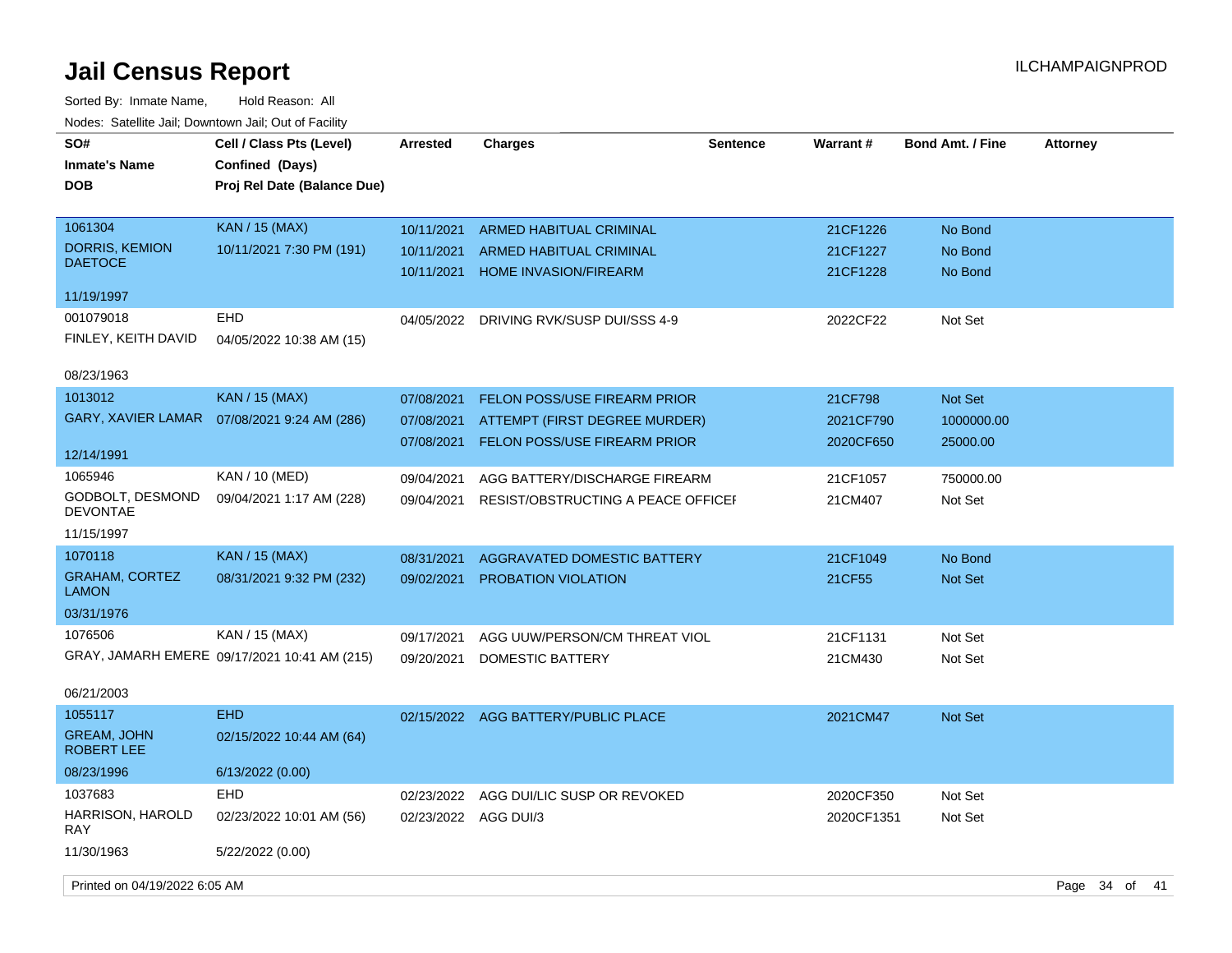| SO#<br><b>Inmate's Name</b><br><b>DOB</b>                         | Cell / Class Pts (Level)<br>Confined (Days)<br>Proj Rel Date (Balance Due) | <b>Arrested</b>                                                           | <b>Charges</b>                                                                                                                       | <b>Sentence</b> | Warrant#                                 | <b>Bond Amt. / Fine</b>                                                 | <b>Attorney</b> |
|-------------------------------------------------------------------|----------------------------------------------------------------------------|---------------------------------------------------------------------------|--------------------------------------------------------------------------------------------------------------------------------------|-----------------|------------------------------------------|-------------------------------------------------------------------------|-----------------|
| 1045186<br>HOLBROOK, JOHNNIE<br><b>MATHIS</b><br>07/19/1996       | <b>KAN / 15 (MAX)</b><br>08/16/2021 11:07 AM (247)                         | 08/16/2021<br>08/16/2021<br>08/16/2021<br>08/16/2021<br>03/30/2022 MURDER | ARMED VIOLENCE/CATEGORY I<br>FELON POSS/USE WEAPON/FIREARM<br>AGG FLEEING POLICE/21 MPH OVER<br><b>FELON POSS/USE WEAPON/FIREARM</b> |                 | 21CF934<br>19CF968<br>21CF988<br>21CF989 | 1000000.00<br>Not Set<br><b>Not Set</b><br><b>Not Set</b><br>2000000.00 |                 |
| 972300<br>HOLT, MICHAEL<br><b>TERRELL</b><br>12/25/1989           | KAN / 10 (MED)<br>12/22/2021 8:36 AM (119)                                 | 12/22/2021<br>12/22/2021                                                  | <b>RESIDENTIAL BURGLARY</b><br>AGG CRIM SEX ABUSE/VICTIM <9                                                                          |                 | 18CF1691<br>19CF1277                     | 25000.00<br>250000.00                                                   |                 |
| 001078146<br><b>HUNT, TEIGAN</b><br><b>JAZAIREO</b><br>05/14/2003 | <b>KAN / 15 (MAX)</b><br>07/09/2021 12:41 PM (285)                         | 07/09/2021<br>07/09/2021                                                  | AGG BATTERY/DISCHARGE FIREARM<br>ARMED ROBBERY/ARMED W/FIREARM                                                                       |                 | 21CF795<br>21CF806                       | 1000000.00<br><b>Not Set</b>                                            |                 |
| 989743<br>JACKSON, STEVE<br><b>ALLEN</b><br>06/04/1991            | KAN / 15 (ADS)<br>04/13/2021 2:45 AM (372)                                 | 04/13/2021                                                                | AGGRAVATED DOMESTIC BATTERY                                                                                                          |                 | 21CF399                                  | Not Set                                                                 |                 |
| 001078788<br>JOHNSON, BRENTON<br>ZAE<br>08/07/1987                | <b>KAN / 5 (ADS)</b><br>01/21/2022 8:33 PM (89)                            |                                                                           | 01/21/2022 AGGRAVATED BATTERY                                                                                                        |                 | 22CF93                                   | Not Set                                                                 |                 |
| 57271<br><b>KEYS, CAPREE</b><br><b>REMONE</b><br>11/23/1982       | EHD<br>03/08/2022 9:17 AM (43)<br>9/3/2022(0.00)                           | 03/08/2022                                                                | DRIVING RVK/SUSP DUI/SSS 4-9<br>03/08/2022 DRIVING RVK/SUSP DUI/SSS 4-9                                                              |                 | 2021CF34<br>2020CF1116                   | Not Set<br>Not Set                                                      |                 |
| 1064445<br>LARUE, TERENCE<br><b>TRAMEL</b><br>12/23/1998          | <b>KAN / 15 (MAX)</b><br>04/23/2021 11:18 AM (362)                         | 04/23/2021<br>04/23/2021<br>04/23/2021                                    | FELON POSS/USE FIREARM/PAROLE<br>AGG DISCHARGE FIREARM/OCC VEH<br>POSSESS 15<100 GRAMS COCAINE                                       |                 | 21CF899<br>2021CF295<br>19CF1052         | Not Set<br>500000.00<br>10000.00                                        |                 |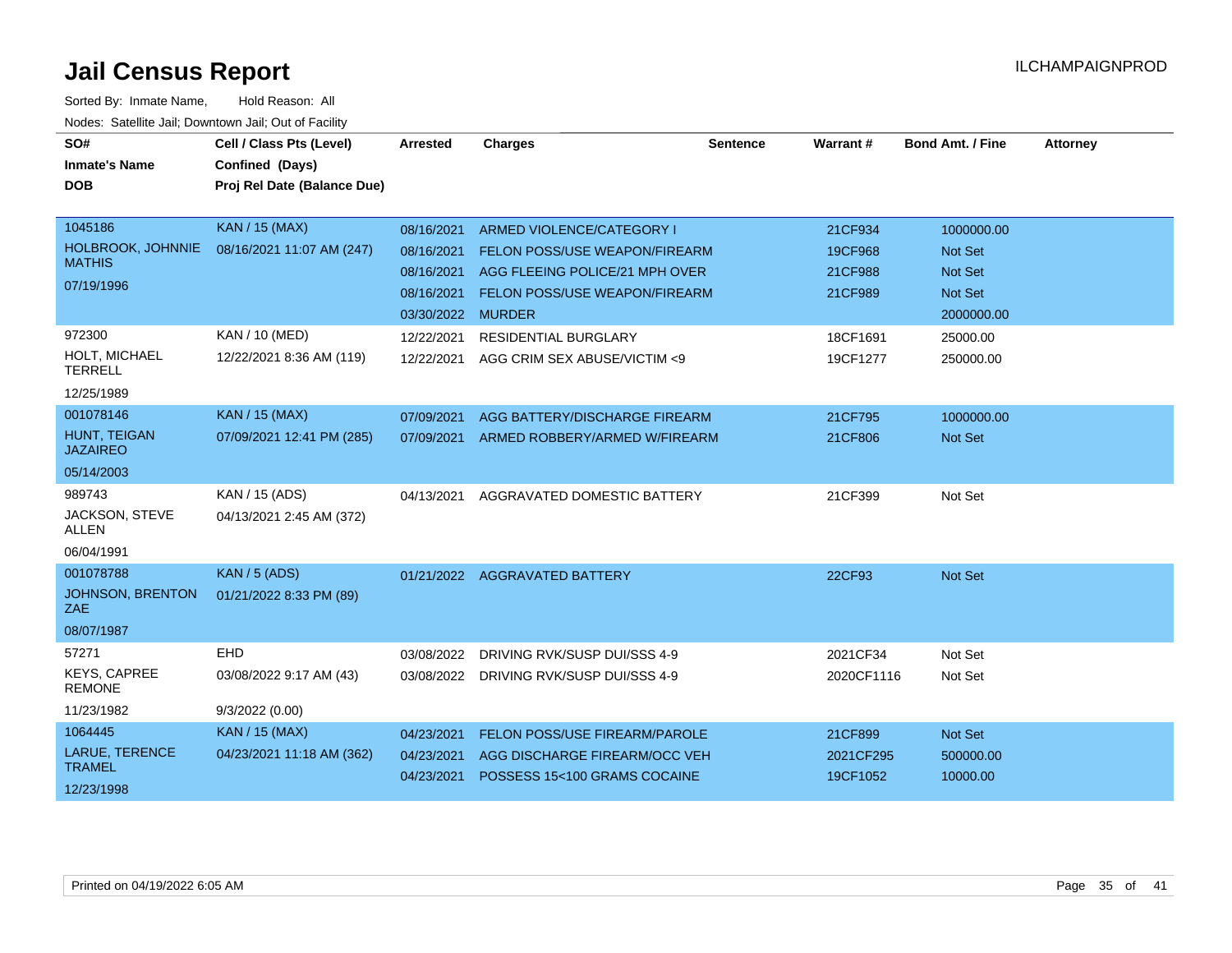Sorted By: Inmate Name, Hold Reason: All Nodes: Satellite Jail; Downtown Jail; Out of Facility

| SO#                                       | Cell / Class Pts (Level)    | <b>Arrested</b>      | <b>Charges</b>                          | <b>Sentence</b> | Warrant#  | <b>Bond Amt. / Fine</b> | <b>Attorney</b> |
|-------------------------------------------|-----------------------------|----------------------|-----------------------------------------|-----------------|-----------|-------------------------|-----------------|
| <b>Inmate's Name</b>                      | Confined (Days)             |                      |                                         |                 |           |                         |                 |
| <b>DOB</b>                                | Proj Rel Date (Balance Due) |                      |                                         |                 |           |                         |                 |
|                                           |                             |                      |                                         |                 |           |                         |                 |
| 001078237                                 | <b>KAN / 15 (ADS)</b>       | 08/03/2021           | AGG DISCHARGE FIREARM/OCC VEH           |                 | 21CF928   | No Bond                 |                 |
| <b>LAWS, TERON</b><br><b>RAMONTE</b>      | 08/03/2021 6:29 PM (260)    |                      |                                         |                 |           |                         |                 |
| 04/03/2001                                |                             |                      |                                         |                 |           |                         |                 |
| 001078470                                 | KAN / 15 (MAX)              |                      | 10/10/2021 MURDER/INTENT TO KILL/INJURE |                 | 21CF1221  | Not Set                 |                 |
| LEE, AMAHRION<br><b>JA'MERE</b>           | 10/10/2021 1:23 PM (192)    |                      |                                         |                 |           |                         |                 |
| 11/05/2002                                |                             |                      |                                         |                 |           |                         |                 |
| 56792                                     | <b>KAN / 10 (MED)</b>       | 02/02/2021           | <b>ARMED HABITUAL CRIMINAL</b>          |                 | 2021CF141 | 500000.00               |                 |
| LILLARD, LAWRENCE<br><b>TYRONE</b>        | 02/02/2021 2:11 PM (442)    | 02/22/2021           | DRIVING ON REVOKED LICENSE              |                 | 21TR426   | 5000.00                 |                 |
| 10/20/1982                                |                             |                      |                                         |                 |           |                         |                 |
| 40877                                     | EHD                         | 02/01/2022 AGG DUI/3 |                                         |                 | 2020CF986 | Not Set                 |                 |
| MABRY-HALL,<br><b>REBECCA SUE</b>         | 02/01/2022 9:32 AM (78)     |                      |                                         |                 |           |                         |                 |
| 03/21/1971                                | 5/1/2022 (0.00)             |                      |                                         |                 |           |                         |                 |
| 001078896                                 | <b>KAN / 15 (MAX)</b>       |                      | 03/01/2022 ARMED HABITUAL CRIMINAL      |                 | 22CF239   | <b>Not Set</b>          |                 |
| MANN, DAVID<br><b>WILBERT, Junior</b>     | 03/01/2022 4:35 AM (50)     |                      |                                         |                 |           |                         |                 |
| 04/02/1976                                |                             |                      |                                         |                 |           |                         |                 |
| 001078625                                 | EHD                         |                      | 04/13/2022 AGG DUI/NO VALID DL          |                 | 2022CF21  | Not Set                 |                 |
| MAYORGA-<br>CRISOSTOMO, OMAR              | 04/13/2022 9:41 AM (7)      |                      |                                         |                 |           |                         |                 |
| 01/25/1992                                | 4/22/2022 (0.00)            |                      |                                         |                 |           |                         |                 |
| 1004137                                   | <b>KAN / 15 (MAX)</b>       |                      | 02/14/2022 AGG CRIM SEX ABUSE/VIC 13-17 |                 | 22CF165   | 250000.00               |                 |
| MCDONALD, DAVON D 02/14/2022 4:21 PM (65) |                             |                      |                                         |                 |           |                         |                 |
| 11/08/1992                                |                             |                      |                                         |                 |           |                         |                 |
| 001078575                                 | KAN / 10 (MED)              |                      |                                         |                 |           |                         |                 |
| MCLAURIN, KEYON A                         | 11/09/2021 12:41 PM (162)   | 11/09/2021           | <b>GUNRUNNING</b>                       |                 | 21CF1330  | 750000.00               |                 |
|                                           |                             |                      |                                         |                 |           |                         |                 |

11/19/2002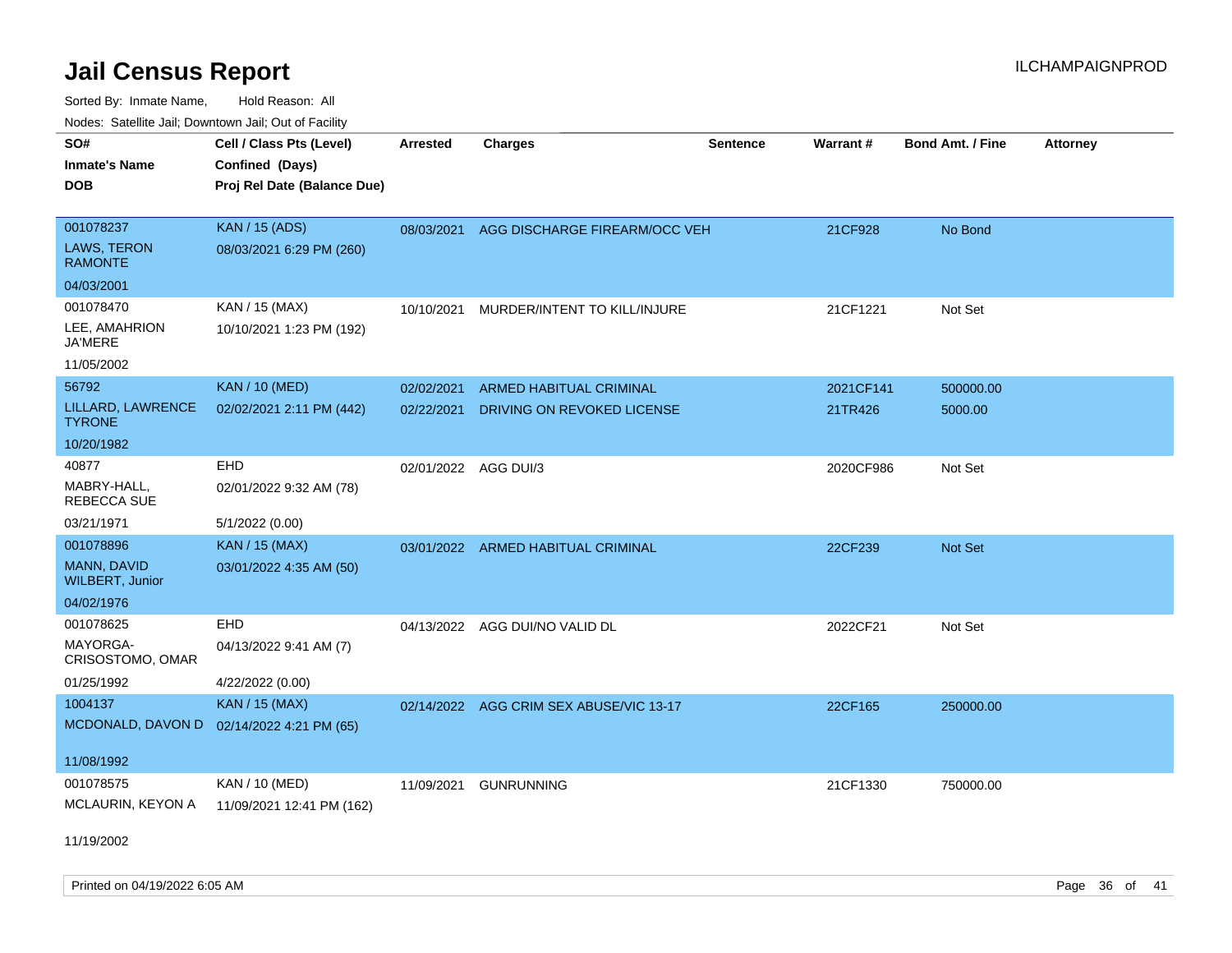| SO#                                             | Cell / Class Pts (Level)                      | <b>Arrested</b>   | <b>Charges</b>                           | <b>Sentence</b> | Warrant#    | <b>Bond Amt. / Fine</b> | <b>Attorney</b> |
|-------------------------------------------------|-----------------------------------------------|-------------------|------------------------------------------|-----------------|-------------|-------------------------|-----------------|
| <b>Inmate's Name</b>                            | Confined (Days)                               |                   |                                          |                 |             |                         |                 |
| <b>DOB</b>                                      | Proj Rel Date (Balance Due)                   |                   |                                          |                 |             |                         |                 |
|                                                 |                                               |                   |                                          |                 |             |                         |                 |
| 1011046                                         | <b>KAN / 15 (ADS)</b>                         | 04/10/2021        | ATTEMPT (FIRST DEGREE MURDER)            |                 | 21CF392     | Not Set                 |                 |
| <b>MILES, DARRION</b><br><b>ANTONIO KEVONTA</b> | 04/11/2021 12:46 AM (374)                     | 03/24/2022 MURDER |                                          |                 | 22CF346     | <b>Not Set</b>          |                 |
| 03/18/1990                                      |                                               |                   |                                          |                 |             |                         |                 |
| 001077278                                       | KAN / 15 (MAX)                                | 10/06/2020        | MURDER/INTENT TO KILL/INJURE             |                 | 2020CF146   | 2000000.00              |                 |
| MILLER, D'ANDRE                                 | 10/06/2020 12:49 PM (561)                     | 10/06/2020        | AGG FLEEING POLICE/21 MPH OVER           |                 | 2019CF1171  | 50000.00                |                 |
| 09/08/1986                                      |                                               |                   |                                          |                 |             |                         |                 |
| 001078712                                       | <b>KAN / 10 (MED)</b>                         | 12/23/2021        | AGG DISCH FIREARM/1ST AID PERS           |                 | 21CF1581    | <b>Not Set</b>          |                 |
| MONTGOMERY,<br><b>RASHARD MYKI</b>              | 12/23/2021 4:27 PM (118)                      |                   |                                          |                 |             |                         |                 |
| 11/05/2001                                      |                                               |                   |                                          |                 |             |                         |                 |
| 1026477                                         | KAN / 15 (ADS)                                | 09/21/2021        | AGG DISCHARGE FIREARM/OCC VEH            |                 | 21CF1138    | Not Set                 |                 |
| NEWBILL, DEVONTRE<br>LAMONT                     | 09/21/2021 2:27 AM (211)                      | 09/22/2021        | PROBATION VIOLATION                      |                 | 20CF577     | Not Set                 |                 |
| 11/22/1993                                      |                                               |                   |                                          |                 |             |                         |                 |
| 1072907                                         | <b>KAN</b>                                    | 07/14/2021        | ATTEMPT (FIRST DEGREE MURDER)            |                 | 2021-CF-832 | 2000000.00              |                 |
| NIKOLAEV, YEVGENIY                              | 07/14/2021 10:10 PM (280)                     | 07/14/2021        | CRIMINAL DAMAGE <\$500/SCHOOL            |                 | 2021CF840   | 5000.00                 |                 |
| 10/06/1983                                      |                                               |                   |                                          |                 |             |                         |                 |
| 001078558                                       | KAN / 10 (MED)                                | 11/03/2021        | UNLAWFUL USE OF A WEAPON                 | 3y (DOC)        | 21CF1352    | Not Set                 |                 |
| PARRISH, DOMINIC<br>WALTER                      | 11/03/2021 1:25 PM (168)                      |                   |                                          |                 |             |                         |                 |
| 08/23/2001                                      |                                               |                   |                                          |                 |             |                         |                 |
| 001078063                                       | <b>KAN / 15 (MAX)</b>                         | 06/15/2021        | AGG CRIM SEX ASSAULT/WEAPON              |                 | 2021CF678   | 1000000.00              |                 |
|                                                 | PERRY, ROBERT Junior 06/15/2021 4:37 PM (309) | 06/15/2021        | <b>ROBBERY</b>                           |                 | 2021CF159   | 25000.00                |                 |
| 12/21/1990                                      |                                               |                   |                                          |                 |             |                         |                 |
| 001078799                                       | KAN / 10 (MED)                                |                   | 01/27/2022 FIREARM/FOID INVALID/NOT ELIG |                 | 22CF116     | Not Set                 |                 |
| PURNELL, MARKISE<br><b>MONROE</b>               | 01/27/2022 9:50 AM (83)                       |                   |                                          |                 |             |                         |                 |
| 07/13/2002                                      |                                               |                   |                                          |                 |             |                         |                 |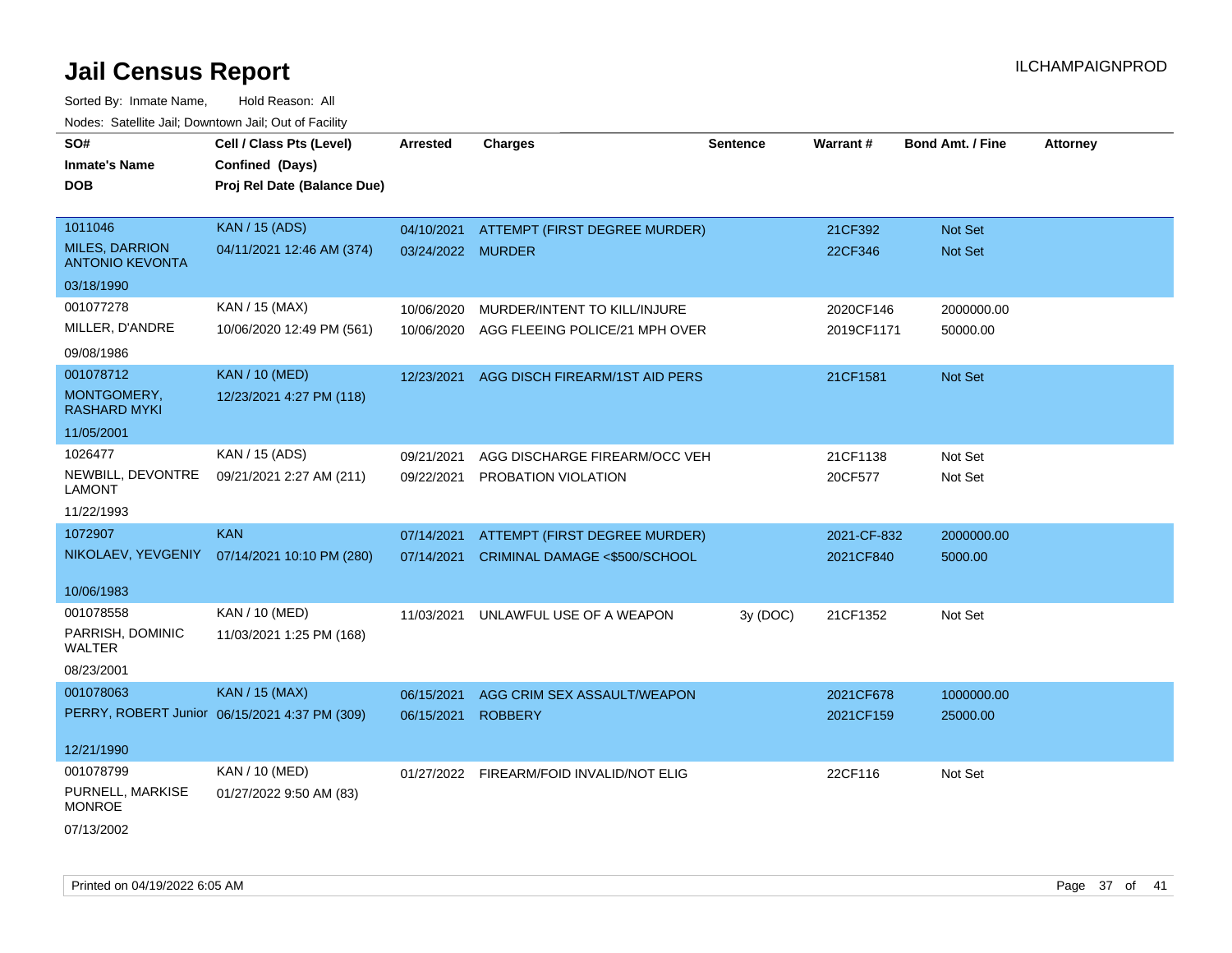| Nuuts. Saltiille Jali, Duwilluwii Jali, Oul of Facility |                                             |                 |                                |                 |             |                         |                 |
|---------------------------------------------------------|---------------------------------------------|-----------------|--------------------------------|-----------------|-------------|-------------------------|-----------------|
| SO#                                                     | Cell / Class Pts (Level)                    | <b>Arrested</b> | <b>Charges</b>                 | <b>Sentence</b> | Warrant#    | <b>Bond Amt. / Fine</b> | <b>Attorney</b> |
| <b>Inmate's Name</b>                                    | Confined (Days)                             |                 |                                |                 |             |                         |                 |
| <b>DOB</b>                                              | Proj Rel Date (Balance Due)                 |                 |                                |                 |             |                         |                 |
|                                                         |                                             |                 |                                |                 |             |                         |                 |
| 001077614                                               | <b>KAN / 15 (MAX)</b>                       | 01/17/2021      | ATTEMPT (FIRST DEGREE MURDER)  |                 | 21CF66      | Not Set                 |                 |
| <b>DEVON</b>                                            | ROBINSON, DONTRELL 01/17/2021 3:08 PM (458) |                 |                                |                 |             |                         |                 |
| 09/22/2002                                              |                                             |                 |                                |                 |             |                         |                 |
| 1061216                                                 | KAN / 10 (MED)                              | 06/22/2021      | HOME INVASION/FIREARM          |                 | 21CF727     | Not Set                 |                 |
| RUNGE, ANDRE<br><b>MARSEAN</b>                          | 06/22/2021 4:42 PM (302)                    |                 |                                |                 |             |                         |                 |
| 12/05/1997                                              |                                             |                 |                                |                 |             |                         |                 |
| 650295                                                  | <b>PIA / 50 (MAX)</b>                       | 04/22/2020      | <b>CRIMINAL SEXUAL ASSAULT</b> |                 | 2020-CF407  | 750000.00               |                 |
| SANDAGE, JERALD                                         | 04/22/2020 6:30 AM (728)                    | 04/22/2020      | <b>CRIMINAL SEXUAL ASSAULT</b> |                 | 2020-CF408  | 750000.00               |                 |
| <b>EUGENE</b>                                           |                                             | 04/22/2020      | <b>CRIMINAL SEXUAL ABUSE</b>   |                 | 2020-CF409  | 750000.00               |                 |
| 06/07/1971                                              |                                             | 04/22/2020      | <b>CRIMINAL SEXUAL ASSAULT</b> |                 | 2020-CF410  | 750000.00               |                 |
|                                                         |                                             | 04/22/2020      | OFFICIAL MISCONDUCT            |                 | 2019-CF1811 | 25000.00                |                 |
| 59178                                                   | KAN / 15 (MAX)                              | 12/13/2021      | AGG DISCHARGE FIREARM/OCC VEH  |                 | 21CF1274    | 1500000.00              |                 |
| SANDERS, MICHAEL<br><b>JEAN</b>                         | 12/13/2021 4:17 PM (128)                    |                 |                                |                 |             |                         |                 |
| 12/22/1967                                              |                                             |                 |                                |                 |             |                         |                 |
| 001078704                                               | <b>KAN / 15 (MAX)</b>                       | 12/21/2021      | MURDER/INTENT TO KILL/INJURE   |                 | 21CF1575    | Not Set                 |                 |
| SHORTER, JAQUAN<br><b>MAURICE</b>                       | 12/23/2021 1:23 AM (118)                    |                 |                                |                 |             |                         |                 |
| 10/08/1998                                              |                                             |                 |                                |                 |             |                         |                 |
| 1062194                                                 | KAN / 15 (MAX)                              | 02/27/2020      | MURDER/OTHER FORCIBLE FELONY   |                 | 20CF-247    | 1000000.00              |                 |
| SIMMONS, MICHAEL<br>JAMAL                               | 02/27/2020 1:11 PM (783)                    | 09/23/2020      | AGG BATTERY/DISCHARGE FIREARM  |                 | 20CF1061    | Not Set                 |                 |
| 11/03/1997                                              |                                             |                 |                                |                 |             |                         |                 |
| 1038158                                                 | <b>KAN / 10 (MED)</b>                       | 02/04/2022      | CRIMINAL SEX ASSAULT/CONSENT   |                 | 22CF146     | Not Set                 |                 |
| <b>SMITH, RASHAD</b><br><b>JARECE</b>                   | 02/04/2022 11:42 PM (75)                    |                 |                                |                 |             |                         |                 |
| 09/16/1995                                              |                                             |                 |                                |                 |             |                         |                 |
|                                                         |                                             |                 |                                |                 |             |                         |                 |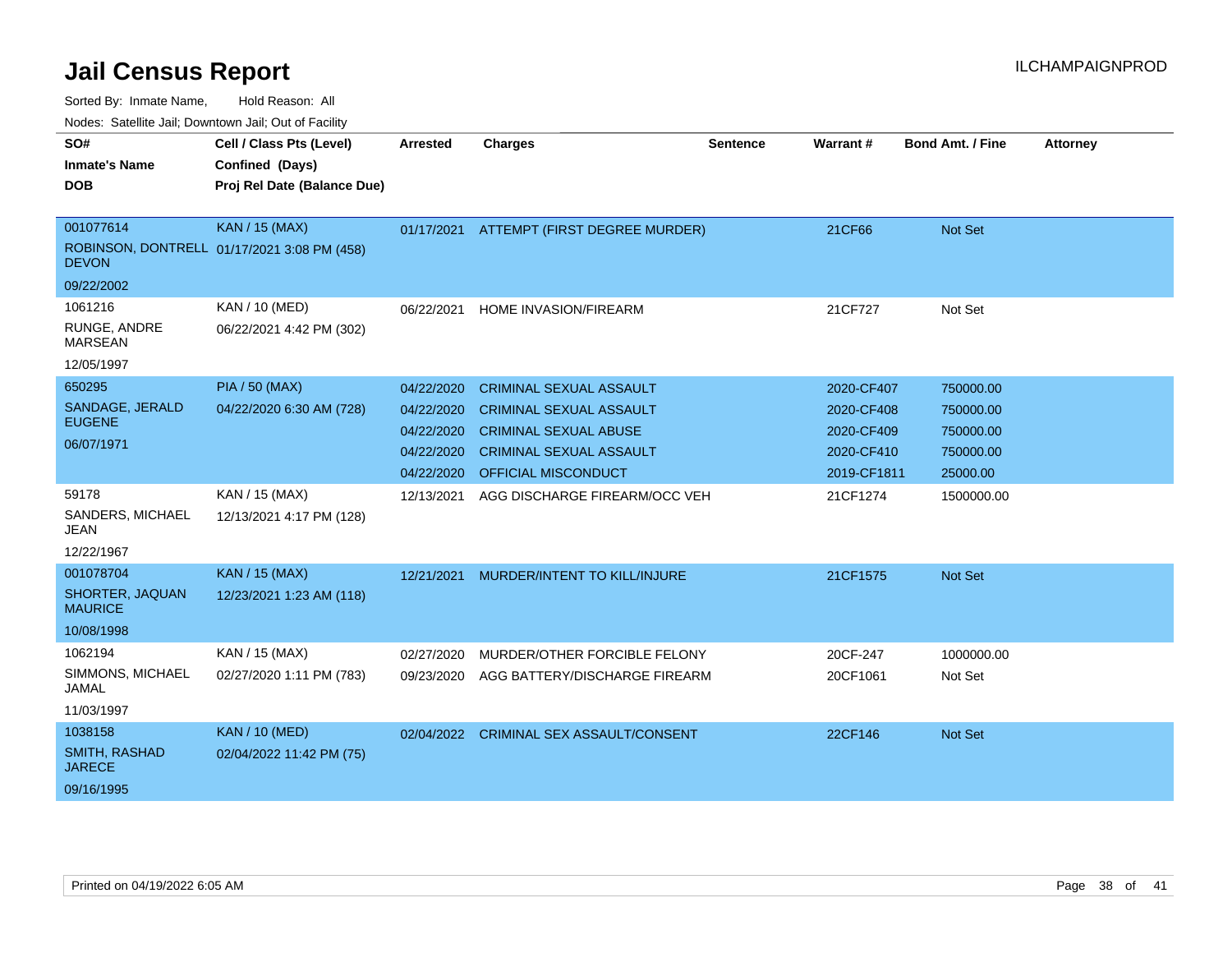| SO#                             | Cell / Class Pts (Level)                      | <b>Arrested</b> | <b>Charges</b>                     | <b>Sentence</b> | Warrant#   | <b>Bond Amt. / Fine</b> | <b>Attorney</b> |
|---------------------------------|-----------------------------------------------|-----------------|------------------------------------|-----------------|------------|-------------------------|-----------------|
| <b>Inmate's Name</b>            | Confined (Days)                               |                 |                                    |                 |            |                         |                 |
| <b>DOB</b>                      | Proj Rel Date (Balance Due)                   |                 |                                    |                 |            |                         |                 |
|                                 |                                               |                 |                                    |                 |            |                         |                 |
| 001077868                       | <b>KAN / 15 (MAX)</b>                         | 04/21/2021      | ARMED ROBBERY/ARMED W/FIREARM      |                 | 21CF445    | Not Set                 |                 |
| SPEARMENT,<br><b>KENTRELL</b>   | 04/21/2021 9:48 PM (364)                      | 08/19/2021      | FLEEING/ATTEMPT ELUDE OFFICER      |                 | 2021TR1053 | 1000.00                 |                 |
| 01/21/2002                      |                                               |                 |                                    |                 |            |                         |                 |
| 001078182                       | EHD / 5 (MIN)                                 | 12/20/2021      | DRIVING ON REVOKED LICENSE         |                 | 2021CF800  | No Bond                 |                 |
| STRONG, KEVIN<br><b>GARDNER</b> | 12/20/2021 4:34 PM (121)                      |                 |                                    |                 |            |                         |                 |
| 02/12/1963                      | 6/18/2022 (0.00)                              |                 |                                    |                 |            |                         |                 |
| 65920                           | <b>KAN / 15 (MAX)</b>                         | 12/21/2021      | ARMED ROBBERY/ARMED W/FIREARM      |                 | 21CF1543   | 100000.00               |                 |
| TAPSCOTT,<br><b>CORNELIUS</b>   | 12/21/2021 10:57 PM (120)                     |                 |                                    |                 |            |                         |                 |
| 07/14/1985                      |                                               |                 |                                    |                 |            |                         |                 |
| 1046632                         | KAN / 15 (MAX)                                | 09/14/2021      | ARMED VIOLENCE/CATEGORY II         |                 | 21CF912    | 750000.00               |                 |
|                                 | TATE, JAVON MARQUIS 09/14/2021 12:10 PM (218) |                 |                                    |                 |            |                         |                 |
|                                 |                                               |                 |                                    |                 |            |                         |                 |
| 08/10/1996                      |                                               |                 |                                    |                 |            |                         |                 |
| 1033031                         | <b>KAN / 15 (MAX)</b>                         | 08/19/2020      | *AGG BATTERY W/FIREARM/PERSON      |                 | 2020-CF923 | 500000.00               |                 |
| TOMS, ANDREW<br><b>CHUCKY</b>   | 08/19/2020 5:59 PM (609)                      |                 |                                    |                 |            |                         |                 |
| 09/28/1978                      |                                               |                 |                                    |                 |            |                         |                 |
| 1004142                         | KAN / 15 (MAX)                                | 10/27/2021      | POSSESSION OF METH/15<100GRAMS     |                 | 2021CF1298 | 1500000.00              |                 |
| TOY, KAYON LARENZ               | 10/22/2021 1:01 PM (180)                      |                 |                                    |                 |            |                         |                 |
|                                 |                                               |                 |                                    |                 |            |                         |                 |
| 09/12/1991                      |                                               |                 |                                    |                 |            |                         |                 |
| 001078386                       | <b>KAN / 10 (MED)</b>                         | 09/14/2021      | POSSESSION OF STOLEN FIREARM       | 3y (DOC)        | 2021CF1099 | No Bond                 |                 |
| <b>TURNER, AMARIO</b>           | 09/14/2021 11:42 PM (218)                     |                 |                                    |                 |            |                         |                 |
| 09/23/2002                      |                                               |                 |                                    |                 |            |                         |                 |
| 961786                          | KAN / 15 (ADS)                                |                 | 01/24/2022 ARMED HABITUAL CRIMINAL |                 | 22CF104    | Not Set                 |                 |
| WARREN, DESIE<br>ARNEZ          | 01/24/2022 7:23 AM (86)                       |                 |                                    |                 |            |                         |                 |
| 04/28/1988                      |                                               |                 |                                    |                 |            |                         |                 |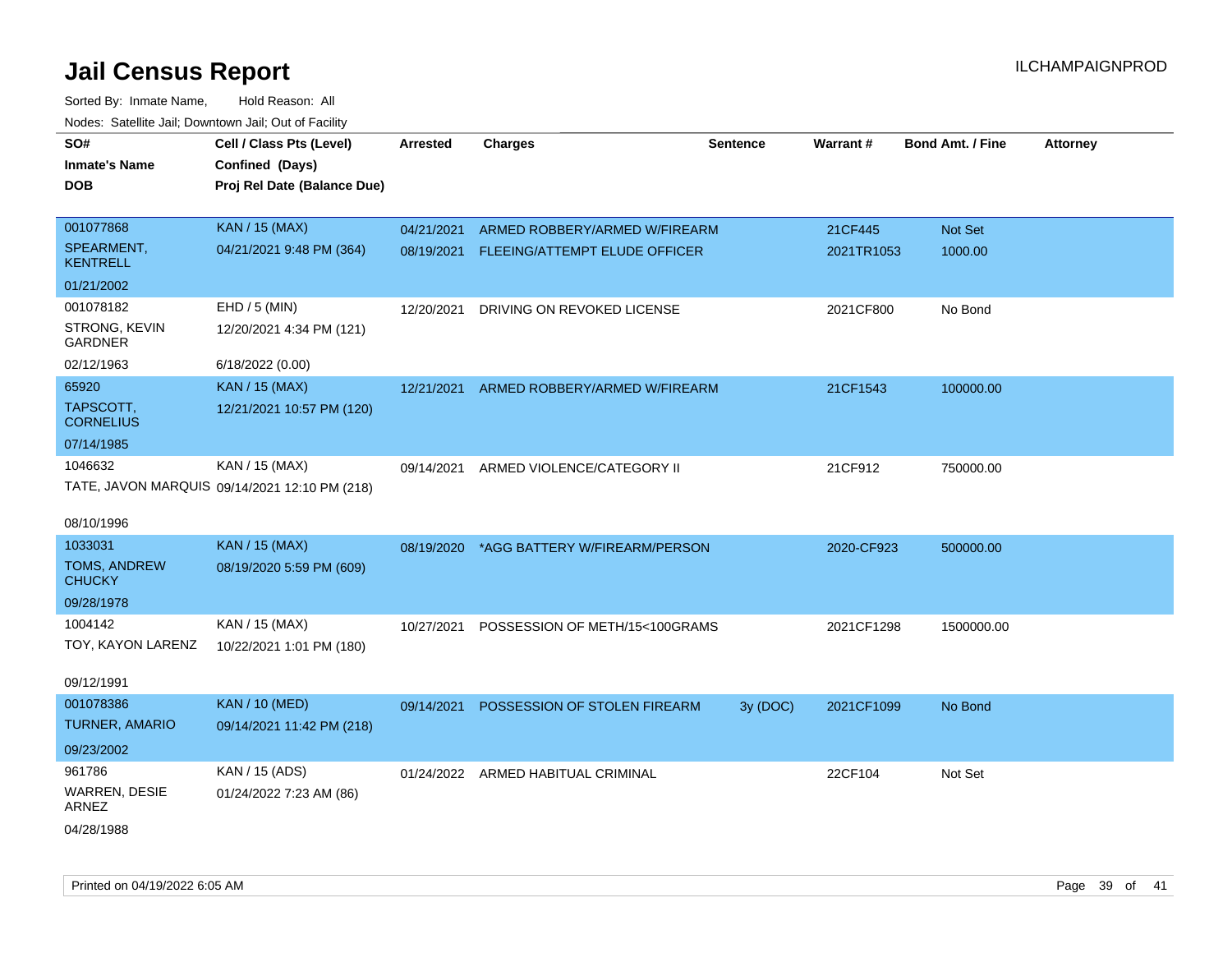| SO#                                        | Cell / Class Pts (Level)    | <b>Arrested</b> | <b>Charges</b>                         | <b>Sentence</b> | Warrant#      | <b>Bond Amt. / Fine</b> | <b>Attorney</b> |
|--------------------------------------------|-----------------------------|-----------------|----------------------------------------|-----------------|---------------|-------------------------|-----------------|
| <b>Inmate's Name</b>                       | Confined (Days)             |                 |                                        |                 |               |                         |                 |
| <b>DOB</b>                                 | Proj Rel Date (Balance Due) |                 |                                        |                 |               |                         |                 |
|                                            |                             |                 |                                        |                 |               |                         |                 |
| 1062558                                    | <b>KAN / 10 (MED)</b>       | 10/02/2021      | FELON POSS/USE WEAPON/FIREARM          |                 | 21CF1185      | Not Set                 |                 |
| <b>WELLS, JIAMANTE</b><br><b>AMORE</b>     | 10/02/2021 8:29 PM (200)    |                 |                                        |                 |               |                         |                 |
| 09/02/1995                                 |                             |                 |                                        |                 |               |                         |                 |
| 1002033                                    | KAN / 15 (MAX)              | 09/08/2021      | DRIVING ON SUSPENDED LICENSE           |                 | 2019-TR-11944 | 5000.00                 |                 |
| <b>WEST, ANTONIO</b>                       | 09/08/2021 11:01 PM (224)   | 09/08/2021      | ARMED ROBBERY/ARMED W/FIREARM          |                 | 2020-CF-1406  | 500000.00               |                 |
| <b>DEONTA</b>                              |                             | 09/08/2021      | AGG UNLAWFUL USE OF WEAPON/VEH         |                 | 2021-CF-AWOW  | Not Set                 |                 |
| 04/15/1992                                 |                             | 09/08/2021      | <b>OBSTRCT JUSTICE/LEAVE STATE</b>     |                 | 2021-CF-AWOW  | Not Set                 |                 |
|                                            |                             | 09/08/2021      | ARMED VIOLENCE/CATEGORY I              |                 | 2021-CF-AWOW  | Not Set                 |                 |
| 1022068                                    | <b>KAN / 15 (ADS)</b>       | 10/10/2021      | FELON POSS/USE WEAPON/FIREARM          |                 | 21CF1212      | Not Set                 |                 |
| <b>WILKINS, MICHAEL</b><br><b>CARL</b>     | 10/10/2021 5:07 AM (192)    |                 |                                        |                 |               |                         |                 |
| 07/10/1992                                 |                             |                 |                                        |                 |               |                         |                 |
| 001078709                                  | KAN / 15 (MAX)              | 12/22/2021      | ARMED VIOLENCE/CATEGORY I              |                 | 21CF1586      | Not Set                 |                 |
| WILLIAMS, DAVID LEE                        | 12/22/2021 11:00 AM (119)   |                 |                                        |                 |               |                         |                 |
|                                            |                             |                 |                                        |                 |               |                         |                 |
| 12/18/1989                                 |                             |                 |                                        |                 |               |                         |                 |
| 1075313                                    | <b>KAN / 15 (ADS)</b>       | 01/29/2022      | POSSESSION OF STOLEN FIREARM           | 3y (DOC)        | 22CF132       | Not Set                 |                 |
| <b>WILLIAMS, EARDIS</b><br>ANTONIO, Junior | 01/29/2022 1:23 AM (81)     |                 |                                        |                 |               |                         |                 |
| 01/21/1999                                 |                             |                 |                                        |                 |               |                         |                 |
| 539662                                     | KAN / 10 (MED)              | 08/14/2021      | DOM BTRY/CONTACT/1-2 PRECONV           | 7y (DOC)        | 2021CF770     | 250000.00               |                 |
| WILLIAMS, JAVONTAE<br><b>DEMAR</b>         | 08/14/2021 1:28 AM (249)    | 08/14/2021      | <b>CITY OV ARREST</b>                  |                 | 2017OV893     | 1000.00                 |                 |
| 07/28/1991                                 |                             |                 |                                        |                 |               |                         |                 |
| 1049234                                    | <b>KAN / 10 (MED)</b>       |                 | 01/22/2022 AGGRAVATED DOMESTIC BATTERY |                 | <b>22CF94</b> | Not Set                 |                 |
| <b>WILLIAMS, KHAMRON</b><br><b>MARCELL</b> | 01/22/2022 9:30 AM (88)     |                 |                                        |                 |               |                         |                 |
| 08/15/1995                                 |                             |                 |                                        |                 |               |                         |                 |